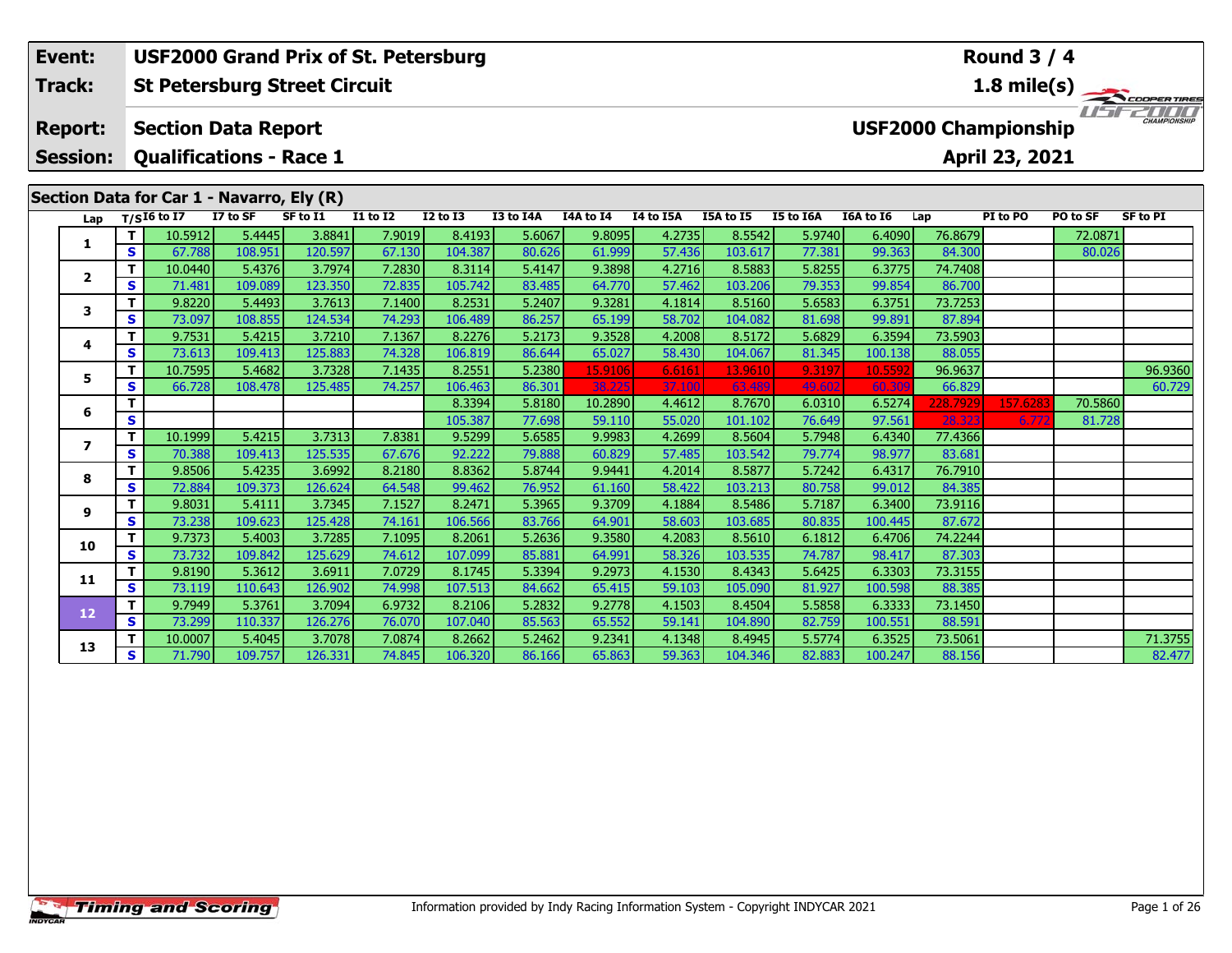#### **Event: USF2000 Grand Prix of St. Petersburg Round 3 / 4St Petersburg Street Circuit 1.8 mile(s) Track:** THE COOPERTIRES **Report: Section Data Report USF2000 Championship Qualifications - Race 1 Session:April 23, 2021 Section Data for Car 11 - Campbell, Prescott**

| Lap            |                         | $T/SI6$ to I7    | I7 to SF          | ection Data for car 11 - campbell, Frescott<br>SF to I1 | <b>I1 to I2</b>  | <b>I2 to I3</b>   | I3 to I4A        | I4A to I4        | I4 to I5A        | I5A to I5         | I5 to I6A        | I6A to I6        | Lap               | PI to PO | PO to SF | <b>SF to PI</b> |
|----------------|-------------------------|------------------|-------------------|---------------------------------------------------------|------------------|-------------------|------------------|------------------|------------------|-------------------|------------------|------------------|-------------------|----------|----------|-----------------|
|                | т                       | 9.8825           | 5.4824            | 3.8013                                                  | 7.2523           | 8.2502            | 5.4205           | 9.3999           | 4.1446           | 8.5493            | 5.7447           | 6.4054           | 74.3331           |          | 70.9305  |                 |
| 1              | S                       | 72.649           | 108.197           | 123.223                                                 | 73.143           | 106.526           | 83.396           | 64.701           | 59.223           | 103.677           | 80.469           | 99.419           | 87.175            |          | 81.331   |                 |
|                | т                       | 9.6786           | 5.4743            | 3.7538                                                  | 7.0561           | 8.2401            | 5.2848           | 9.1789           | 4.1028           | 8.5383            | 5.6021           | 6.3933           | 73.3031           |          |          |                 |
| $\mathbf{2}$   | S.                      | 74.180           | 108.358           | 124.783                                                 | 75.177           | 106.657           | 85.537           | 66.259           | 59.826           | 103.810           | 82.518           | 99.607           | 88.400            |          |          |                 |
| 3              | т                       | 9.6538           | 5.4397            | 3.7320                                                  | 6.9869           | 8.2021            | 5.3023           | 9.3456           | 4.1236           | 8.5727            | 5.7269           | 6.4090           | 73.4946           |          |          |                 |
|                | S.                      | 74.370           | 109.047           | 125.512                                                 | 75.921           | 107.151           | 85.255           | 65.077           | 59.524           | 103.394           | 80.720           | 99.363           | 88.170            |          |          |                 |
| 4              | т                       | 9.8162           | 5.4068            | 3.7289                                                  | 7.0462           | 8.1781            | 5.3497           | 9.1800           | 4.1069           | 8.5154            | 5.6771           | 6.4033           | 73.4086           |          |          |                 |
|                | S.                      | 73.140           | 109.710           | 125.616                                                 | 75.282           | 107.466           | 84.499           | 66.251           | 59.766           | 104.089           | 81.428           | 99.452           | 88.273            |          |          |                 |
| 5              | т                       | 9.6837           | 5.4296            | 3.7062                                                  | 7.1913           | 8.2650            | 5.2782           | 10.4723          | 5.1335           | 13.2210           | 7.8241           | 9.1776           | 85.3825           |          |          | 92.7428         |
|                | S.                      | 74.141           | 109.250           | 126.385                                                 | 73.763           | 106.336           | 85.644           | 58.075           | 47.814           | 67.042            | 59.083           | 69.38            | 75.894            |          |          | 63.475          |
| 6              | T.                      |                  |                   |                                                         |                  | 8.4648            | 5.6824           | 9.2969           | 4.1215           | 8.5223            | 5.9837           | 6.3902           | 243.8322          | 168.087  | 68.3958  |                 |
|                | $\overline{\mathbf{s}}$ |                  |                   |                                                         |                  | 103.826           | 79.552           | 65.418           | 59.555           | 104.005           | 77.255           | 99.655           | 26.576            | 6.350    | 84.345   |                 |
| $\overline{ }$ | Τ.                      | 9.6984           | 5.4259            | 3.7335                                                  | 7.0544           | 8.2467            | 5.3521           | 9.1793           | 4.2056           | 8.6368            | 5.6767           | 6.3919           | 73.6013           |          |          |                 |
|                | S.                      | 74.028           | 109.324           | 125.461                                                 | 75.195           | 106.572           | 84.461           | 66.256           | 58.364           | 102.626           | 81.433           | 99.629           | 88.042            |          |          |                 |
| 8              | т<br>S.                 | 9.7926           | 5.4437            | 3.7333                                                  | 7.0523           | 8.2153            | 5.3045           | 9.4081           | 4.1510           | 8.5118            | 5.6350           | 6.4217           | 73.6693           |          |          |                 |
|                | T.                      | 73.316<br>9.6865 | 108.967<br>5.4227 | 125.468<br>3.7331                                       | 75.217<br>7.0273 | 106.979<br>8.2479 | 85.219<br>5.2999 | 64.644<br>9.0841 | 59.131<br>4.1223 | 104.134<br>8.5429 | 82.036<br>5.6327 | 99.167<br>6.3677 | 87.961<br>73.1671 |          |          |                 |
| 9              | S.                      | 74.119           | 109.389           | 125.475                                                 | 75.485           | 106.556           | 85.293           | 66.950           | 59.543           | 103.754           | 82.069           | 100.008          | 88.564            |          |          |                 |
|                | T.                      | 9.6718           | 5.4283            | 3.7155                                                  | 6.9600           | 8.2076            | 5.3006           | 9.0875           | 4.1157           | 8.5320            | 5.6755           | 6.4112           | 73.1057           |          |          |                 |
| 10             | S.                      | 74.232           | 109.276           | 126.069                                                 | 76.215           | 107.079           | 85.282           | 66.925           | 59.639           | 103.887           | 81.451           | 99.329           | 88.639            |          |          |                 |
|                | т                       | 9.6640           | 5.4262            | 3.7118                                                  | 6.9627           | 8.2249            | 5.2411           | 9.1095           | 4.1242           | 8.5339            | 5.6119           | 6.4115           | 73.0217           |          |          |                 |
| 11             | S.                      | 74.292           | 109.318           | 126.195                                                 | 76.185           | 106.854           | 86.250           | 66.763           | 59.516           | 103.864           | 82.374           | 99.324           | 88.741            |          |          |                 |
|                | T.                      | 9.5882           | 5.4134            | 3.7140                                                  | 6.9346           | 8.1946            | 5.2875           | 9.0688           | 4.1044           | 8.4980            | 5.5310           | 6.3873           | 72.7218           |          |          |                 |
| 12             | S                       | 74.879           | 109.577           | 126.120                                                 | 76.494           | 107.249           | 85.493           | 67.063           | 59.803           | 104.303           | 83.579           | 99.701           | 89.107            |          |          |                 |
|                | T.                      | 9.8023           | 5.5143            | 3.7404                                                  | 7.1044           | 9.2435            | 7.6631           | 9.3986           | 4.2061           | 9.6031            | 7.4865           | 6.3517           | 80.1140           |          |          |                 |
| 13             | S.                      | 73.243           | 107.572           | 125.230                                                 | 74.666           | 95.079            | 58.990           | 64.710           | 58.357           | 92.300            | 61.748           | 100.259          | 80.885            |          |          |                 |
|                | T.                      | 9.7862           | 5.4384            | 3.7226                                                  | 7.0516           | 8.2017            | 5.2850           | 10.1632          | 4.4601           | 10.0063           | 6.9372           | 7.9726           |                   |          |          | 79.7146         |
| 14             | S.                      | 73.364           | 109.073           | 125.828                                                 | 75.225           | 107.156           | 85.534           | 59.842           | 55.033           | 88.581            | 66.637           | 79.876           |                   |          |          | 73.849          |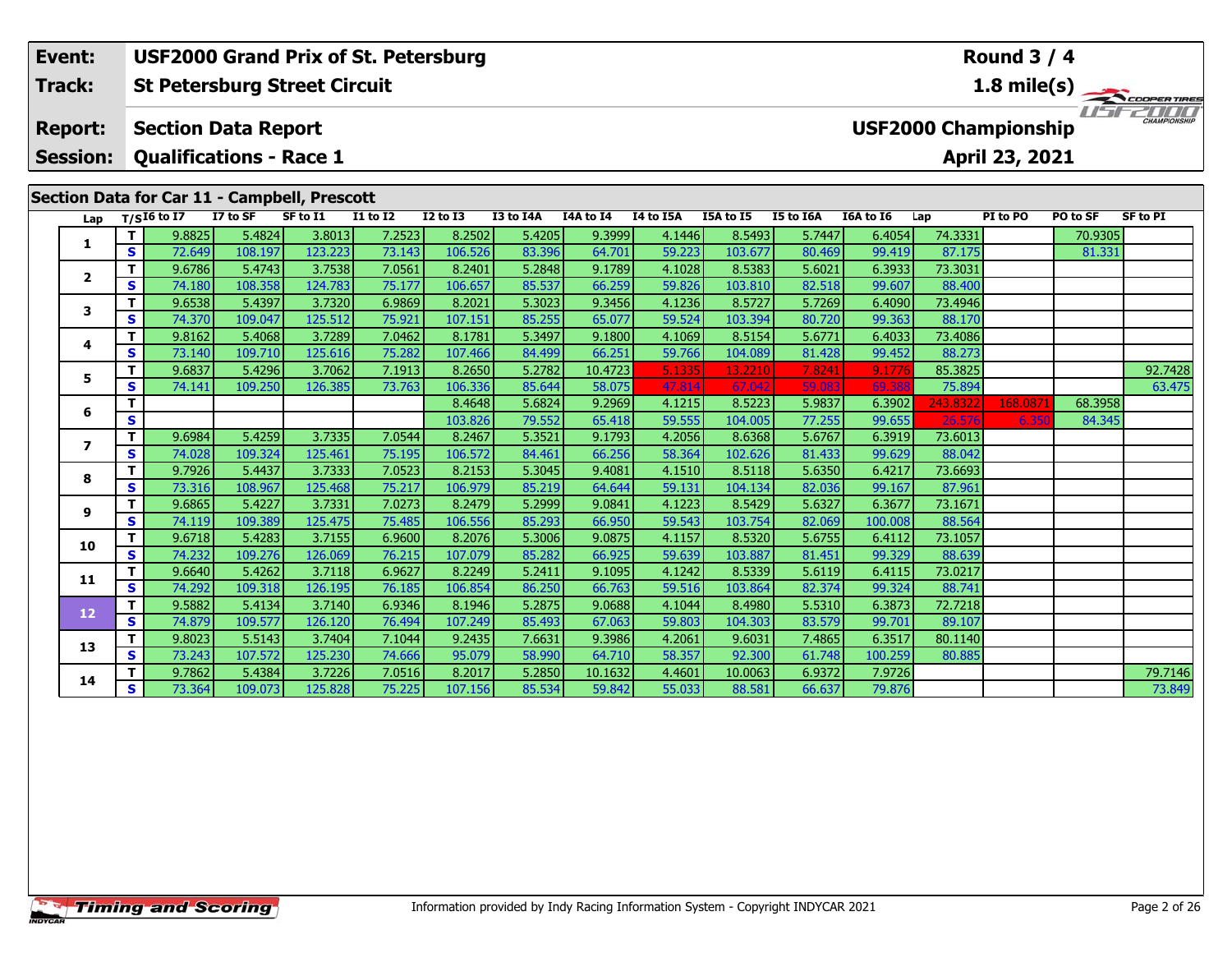**Session:Qualifications - Race 1**

## **Section Data for Car 12 - Porto, Kiko**

| Lap            |    | $T/SI6$ to I7 | I7 to SF | SF to I1 | <b>I1 to I2</b> | <b>I2 to I3</b> | I3 to I4A | I4A to I4 | I4 to I5A | I5A to I5 | I5 to I6A | I6A to I6 | Lap      | PI to PO | PO to SF | <b>SF to PI</b> |
|----------------|----|---------------|----------|----------|-----------------|-----------------|-----------|-----------|-----------|-----------|-----------|-----------|----------|----------|----------|-----------------|
|                |    | 9.9621        | 5.4553   | 3.8028   | 7.2148          | 8.2517          | 5.2724    | 9.3549    | 4.2201    | 8.8375    | 5.8559    | 6.3783    | 74.6058  |          | 71.4827  |                 |
| 1              | s  | 72.069        | 108.735  | 123.175  | 73.523          | 106.507         | 85.738    | 65.012    | 58.163    | 100.296   | 78.941    | 99.841    | 86.857   |          | 80.703   |                 |
| $\overline{2}$ | т  | 9.6573        | 5.4174   | 3.7259   | 6.9991          | 8.1636          | 5.3062    | 9.1083    | 4.0573    | 8.4586    | 5.6119    | 6.3203    | 72.8259  |          |          |                 |
|                | S. | 74.343        | 109.496  | 125.717  | 75.789          | 107.656         | 85.192    | 66.772    | 60.497    | 104.788   | 82.374    | 100.758   | 88.979   |          |          |                 |
| 3              | T. | 9.6682        | 5.4035   | 3.7314   | 7.0484          | 8.1661          | 5.2180    | 9.0692    | 4.0801    | 8.4468    | 5.6600    | 6.3384    | 72.8301  |          |          |                 |
|                | S. | 74.259        | 109.777  | 125.532  | 75.259          | 107.623         | 86.632    | 67.060    | 60.159    | 104.935   | 81.674    | 100.470   | 88.974   |          |          |                 |
| 4              | T. | 9.7510        | 5.3905   | 3.7962   | 7.1362          | 8.1761          | 5.5325    | 9.6007    | 4.2624    | 8.6902    | 5.9091    | 6.3719    | 74.6168  |          |          |                 |
|                | S. | 73.629        | 110.042  | 123.389  | 74.333          | 107.492         | 81.707    | 63.348    | 57.586    | 101.996   | 78.231    | 99.942    | 86.844   |          |          |                 |
| 5              | т  | 9.6588        | 5.4085   | 3.7073   | 6.9757          | 8.1613          | 5.1397    | 9.8963    | 5.1195    | 13.6727   | 7.9049    | 9.2561    | 84.9008  |          |          | 92.7159         |
|                | S. | 74.332        | 109.676  | 126.348  | 76.043          | 107.687         | 87.952    | 61.455    | 47.945    | 64.827    | 58.479    | 68.80     | 76.324   |          |          | 63.493          |
| 6              | т  |               |          |          |                 | 8.3589          | 5.7760    | 10.1781   | 4.5123    | 8.8036    | 5.7542    | 6.3905    | 244.6395 | 167.3576 | 69.4669  |                 |
|                | S  |               |          |          |                 | 105.141         | 78.263    | 59.754    | 54.397    | 100.682   | 80.337    | 99.651    | 26,488   | 6.378    | 83.045   |                 |
| 7              | т  | 9.6539        | 5.4135   | 3.7124   | 6.9651          | 8.1712          | 5.2615    | 9.1786    | 4.1657    | 8.5029    | 5.7124    | 6.3506    | 73.0878  |          |          |                 |
|                | S. | 74.369        | 109.575  | 126.174  | 76.159          | 107.556         | 85.916    | 66.261    | 58.923    | 104.243   | 80.924    | 100.277   | 88.660   |          |          |                 |
| 8              | т  | 9.5663        | 5.3933   | 3.7102   | 7.0175          | 8.1685          | 5.3255    | 9.0683    | 4.0992    | 8.4419    | 5.5941    | 6.3035    | 72.6883  |          |          |                 |
|                | S. | 75.050        | 109.985  | 126.249  | 75.590          | 107.592         | 84.883    | 67.067    | 59.879    | 104.996   | 82.636    | 101.026   | 89.148   |          |          |                 |
| 9              | т  | 9.6503        | 5.3672   | 3.8139   | 7.3739          | 8.5037          | 5.6864    | 9.4711    | 4.3311    | 8.6153    | 5.6574    | 6.3168    | 74.7871  |          |          |                 |
|                | s  | 74.397        | 110.520  | 122.816  | 71.937          | 103.351         | 79.496    | 64.214    | 56.673    | 102.883   | 81.711    | 100.813   | 86.646   |          |          |                 |
| 10             | T. | 9.5716        | 5.3780   | 3.7058   | 6.9629          | 8.1662          | 5.1946    | 9.0434    | 4.0629    | 8.4512    | 5.6178    | 6.3076    | 72.4620  |          |          |                 |
|                | S  | 75,009        | 110.298  | 126.399  | 76.183          | 107.622         | 87.022    | 67.251    | 60.414    | 104.880   | 82.287    | 100.960   | 89.426   |          |          |                 |
| 11             | т  | 9.5833        | 5.3774   | 3.6890   | 6.9871          | 8.2394          | 5.2414    | 9.1975    | 4.1772    | 8.5348    | 5.6063    | 6.3043    | 72.9377  |          |          |                 |
|                | S. | 74.917        | 110.310  | 126.975  | 75.919          | 106.666         | 86.245    | 66.125    | 58.761    | 103.853   | 82.456    | 101.013   | 88.843   |          |          |                 |
| 12             | T. | 9.5933        | 5.3768   | 3.6881   | 6.9750          | 8.1807          | 5.2450    | 9.0457    | 4.0859    | 8.4407    | 5.5744    | 6.2814    | 72.4870  |          |          |                 |
|                | S. | 74.839        | 110.322  | 127.006  | 76.051          | 107.431         | 86.186    | 67.234    | 60.074    | 105.011   | 82.928    | 101.382   | 89.395   |          |          |                 |
| 13             | т  | 9.5774        | 5.3724   | 3.6911   | 6.9287          | 8.1858          | 5.2505    | 9.0045    | 4.1259    | 8.5216    | 5.5938    | 6.3300    | 72.5817  |          |          |                 |
|                | S. | 74.963        | 110.413  | 126.902  | 76.559          | 107.364         | 86.096    | 67.542    | 59.491    | 104.014   | 82.640    | 100.603   | 89.279   |          |          |                 |
| 14             | т  | 9.5686        | 5.4023   | 3.7082   | 6.9361          | 8.1964          | 5.2327    | 9.0239    | 4.0599    | 8.4397    | 5.5333    | 6.3028    | 72.4039  |          |          | 68.5669         |
|                | S. | 75.032        | 109.802  | 126.317  | 76.477          | 107.226         | 86.389    | 67.397    | 60.458    | 105.023   | 83.544    | 101.037   | 89.498   |          |          | 85.855          |



**1.8 mile(s)**

**April 23, 2021**

TEST EDITO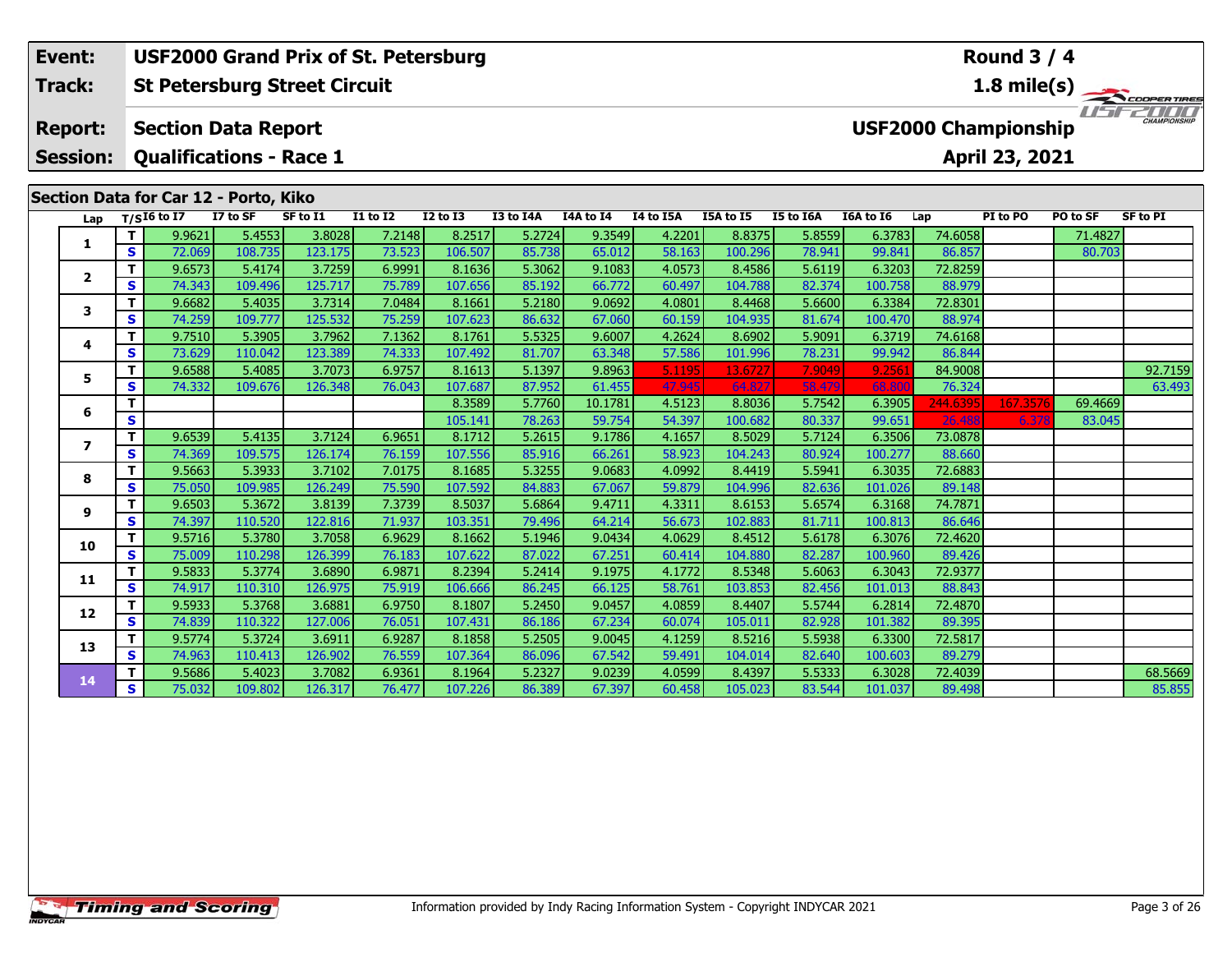#### **Round 3 / 4Event: USF2000 Grand Prix of St. Petersburg Track:St Petersburg Street Circuit 1.8 mile(s)** 11515211111 **Report: Section Data Report USF2000 Championship Session: Qualifications - Race 1 April 23, 2021 Section Data for Car 16 - Vaccaro, Kent (R)**<br>Lap  $\frac{T}{516}$  to I7 I7 to SF SF to I1 I1 **Lap T/SI6 to I7 I7 to SF SF to I1 I1 to I2 I2 to I3 I3 to I4A I4A to I4 I4 to I5A I5A to I5 I5 to I6A I6A to I6 Lap PI to PO PO to SF SF to PI <sup>T</sup>** 10.6056 5.5696 3.9359 7.4121 8.7481 5.6983 9.6083 4.3547 8.6371 6.0618 6.5179 77.1494 80.1064 **<sup>S</sup>** 67.696 106.503 119.009 71.566 100.463 79.330 63.298 56.365 102.623 76.260 97.703 83.993 72.015**1**

**<sup>T</sup>** 9.8272 5.4583 3.7846 7.0649 8.3275 5.4759 9.5610 4.2226 8.6387 6.0025 8.0269 76.3901 78.6979 **<sup>S</sup>** 73.058 108.675 123.767 75.083 105.538 82.552 63.611 58.129 102.604 77.013 79.336 84.828 74.803

**<sup>T</sup>** 9.8804 5.4357 3.8193 7.2039 8.2887 5.4204 9.3572 4.2138 8.6433 5.7335 6.4428 74.4390 70.4428 **<sup>S</sup>** 72.665 109.127 122.643 73.634 106.032 83.397 64.996 58.250 102.549 80.627 98.842 87.051 83.569

**<sup>T</sup>** 8.5678 5.8779 9.5068 4.2682 8.5654 5.8427 6.4297 319.2240 247.7078 69.3088 **<sup>S</sup>** 102.578 76.906 63.973 57.508 103.482 79.120 99.043 20.299 4.309 83.234

**<sup>T</sup>** 9.8520 5.4945 3.8201 7.0829 8.4036 5.4536 9.2669 4.2158 8.6096 5.9621 6.5032 74.6643 **<sup>S</sup>** 72.874 107.959 122.617 74.892 104.582 82.889 65.629 58.223 102.951 77.535 97.924 86.788

**<sup>T</sup>** 9.8166 5.4621 3.8372 7.1176 8.4427 5.4834 9.5443 4.1680 8.6516 6.0556 6.5137 75.0928 **<sup>S</sup>** 73.137 108.600 122.071 74.527 104.097 82.439 63.722 58.890 102.451 76.338 97.766 86.293

**<sup>T</sup>** 9.9219 5.4640 3.7319 8.7274 8.8235 5.6366 9.5418 4.3997 8.7070 5.9194 6.4094 77.2826 **<sup>S</sup>** 72.361 108.562 125.515 60.780 99.605 80.198 63.739 55.789 101.799 78.095 99.357 83.848

**<sup>T</sup>** 9.8797 5.4616 3.7754 7.3671 8.2785 5.5352 9.5449 4.2987 8.6015 5.8984 6.4042 75.0452 **<sup>S</sup>** 72.670 108.610 124.069 72.003 106.162 81.667 63.718 57.100 103.048 78.373 99.438 86.348

**<sup>T</sup>** 9.7575 5.4429 3.8902 7.2755 8.2694 5.4349 9.3402 4.2408 8.5684 5.6875 6.3671 74.2744 **<sup>S</sup>** 73.580 108.983 120.407 72.910 106.279 83.175 65.114 57.879 103.446 81.279 100.017 87.244

**<sup>T</sup>** 9.7464 5.4497 3.7714 7.3046 8.2233 5.3923 9.3212 4.2738 8.5448 5.8526 6.4160 74.2961 **<sup>S</sup>** 73.664 108.847 124.200 72.619 106.875 83.832 65.247 57.432 103.731 78.986 99.255 87.219

**<sup>T</sup>** 9.8795 5.4408 3.8269 7.1965 8.2287 5.4089 9.2837 4.1764 8.5401 5.7368 6.3633 74.0816 **<sup>S</sup>** 72.671 109.025 122.399 73.710 106.805 83.574 65.511 58.772 103.788 80.580 100.077 87.471

**<sup>T</sup>** 9.7666 5.4317 3.7502 7.0125 8.4132 5.5315 9.4850 4.2772 8.5491 5.8014 6.3868 74.4052 **<sup>S</sup>** 73.511 109.207 124.902 75.644 104.462 81.722 64.120 57.387 103.679 79.683 99.708 87.091

|  |  | <b>Timing and Scoring</b> |
|--|--|---------------------------|
|  |  |                           |

**2**

**3**

**4**

**5**

**6**

**7**

**8**

**9**

**10**

**11**

**12**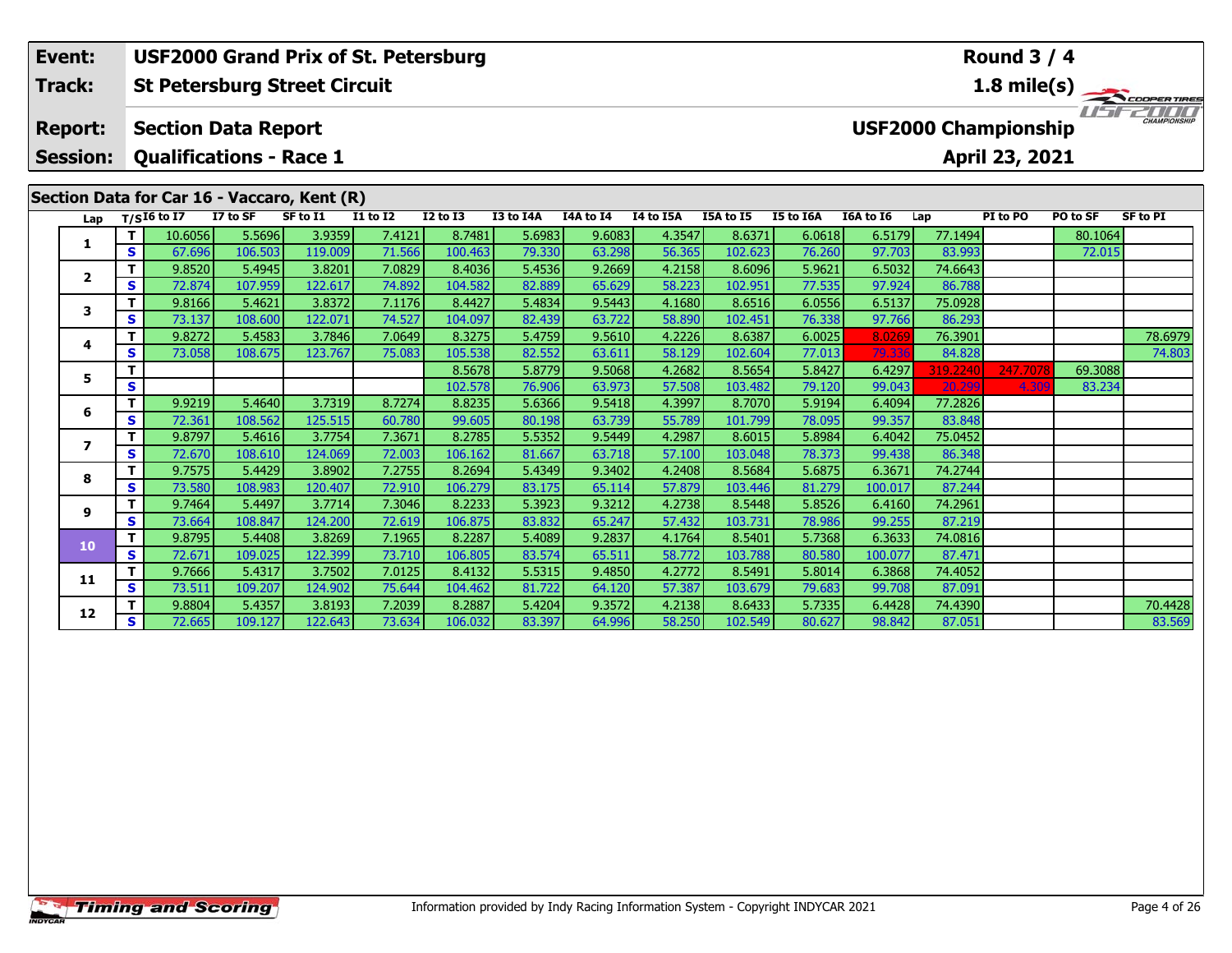#### **Round 3 / 4Event: USF2000 Grand Prix of St. Petersburg St Petersburg Street Circuit 1.8 mile(s) Track:**11515211111 **Report: Section Data Report USF2000 Championship Session: Qualifications - Race 1 April 23, 2021 Section Data for Car 19 - Castro, Andre (R)**<br>Lap T/SI6 to I7 I7 to SF SF to I1 I1 **Lap T/SI6 to I7 I7 to SF SF to I1 I1 to I2 I2 to I3 I3 to I4A I4A to I4 I4 to I5A I5A to I5 I5 to I6A I6A to I6 Lap PI to PO PO to SF SF to PI <sup>T</sup>** 10.2198 5.4791 3.8333 7.4223 8.3807 5.5692 9.5040 4.2470 8.6375 6.0142 6.5186 75.8257 82.0029 **<sup>S</sup>** 70.251 108.263 122.195 71.468 104.868 81.169 63.992 57.795 102.618 76.864 97.692 85.459 70.350**1**

**<sup>T</sup>** 10.5040 6.4161 5.7031 9.3540 11.3543 7.1213 12.0071 5.4811 10.9842 8.1440 8.4152 95.4844 94.9315 **<sup>S</sup>** 68.351 92.452 82.132 56.709 77.404 63.478 50.652 44.782 80.694 56.762 75.675 67.864 62.011

**<sup>T</sup>** 9.6662 5.3960 3.7528 7.1074 8.2244 5.3304 9.0575 4.0838 8.4957 5.6094 6.3541 73.0777 71.1018 **<sup>S</sup>** 74.275 109.930 124.816 74.634 106.861 84.805 67.147 60.104 104.331 82.410 100.222 88.673 82.794

**<sup>T</sup>** 9.0943 5.7290 9.5709 4.2508 8.6307 5.9804 6.4399 329.8684 258.8324 69.9518 **<sup>S</sup>** 96.639 78.905 63.545 57.743 102.699 77.298 98.886 19.644 4.124 82.469

**<sup>T</sup>** 9.8541 5.4320 3.8005 7.1202 8.2438 5.3942 9.2629 4.1694 8.5971 5.7655 6.4123 74.0520 **<sup>S</sup>** 72.858 109.201 123.249 74.500 106.609 83.802 65.658 58.870 103.100 80.179 99.312 87.506

**<sup>T</sup>** 9.9570 5.5020 3.7867 7.1007 8.2277 5.4015 9.2528 4.1475 8.5501 5.7994 6.4077 74.1331 **<sup>S</sup>** 72.106 107.812 123.698 74.705 106.818 83.689 65.729 59.181 103.667 79.710 99.383 87.410

**<sup>T</sup>** 9.7829 5.4463 3.7846 7.1811 8.2358 5.3724 9.2087 4.0743 8.5385 5.8135 6.7125 74.1506 **<sup>S</sup>** 73.389 108.915 123.767 73.868 106.713 84.142 66.044 60.245 103.808 79.517 94.870 87.390

**<sup>T</sup>** 9.8517 5.4313 3.7435 7.0498 8.2150 5.4066 9.2424 4.0862 8.5309 5.7387 6.3809 73.6770 **<sup>S</sup>** 72.876 109.215 125.126 75.244 106.983 83.610 65.803 60.069 103.900 80.554 99.801 87.951

**<sup>T</sup>** 9.7140 5.4280 3.7713 7.1317 8.2381 5.4422 9.0834 4.1492 8.6278 5.7075 6.3808 73.6740 **<sup>S</sup>** 73.909 109.282 124.204 74.380 106.683 83.063 66.955 59.157 102.733 80.994 99.802 87.955

**<sup>T</sup>** 9.7079 5.4240 3.7476 7.0973 8.2160 5.3840 9.0351 4.1228 8.5076 5.7294 6.4050 73.3767 **<sup>S</sup>** 73.956 109.362 124.989 74.740 106.970 83.961 67.313 59.536 104.185 80.684 99.425 88.311

**<sup>T</sup>** 9.7766 5.4303 3.7451 7.0622 8.2189 5.3147 9.2675 4.2310 8.5407 5.7817 6.3614 73.7301 **<sup>S</sup>** 73.436 109.236 125.073 75.112 106.932 85.056 65.625 58.013 103.781 79.954 100.107 87.888

**<sup>T</sup>** 9.6723 5.4071 3.7561 7.1291 8.2614 5.3281 9.1155 4.1326 8.5334 5.6902 6.3790 73.4048 **<sup>S</sup>** 74.228 109.704 124.706 74.407 106.382 84.842 66.720 59.395 103.870 81.240 99.830 88.278

**2**

**3**

**4**

**5**

**6**

**7**

**8**

**9**

**10**

**11**

**12**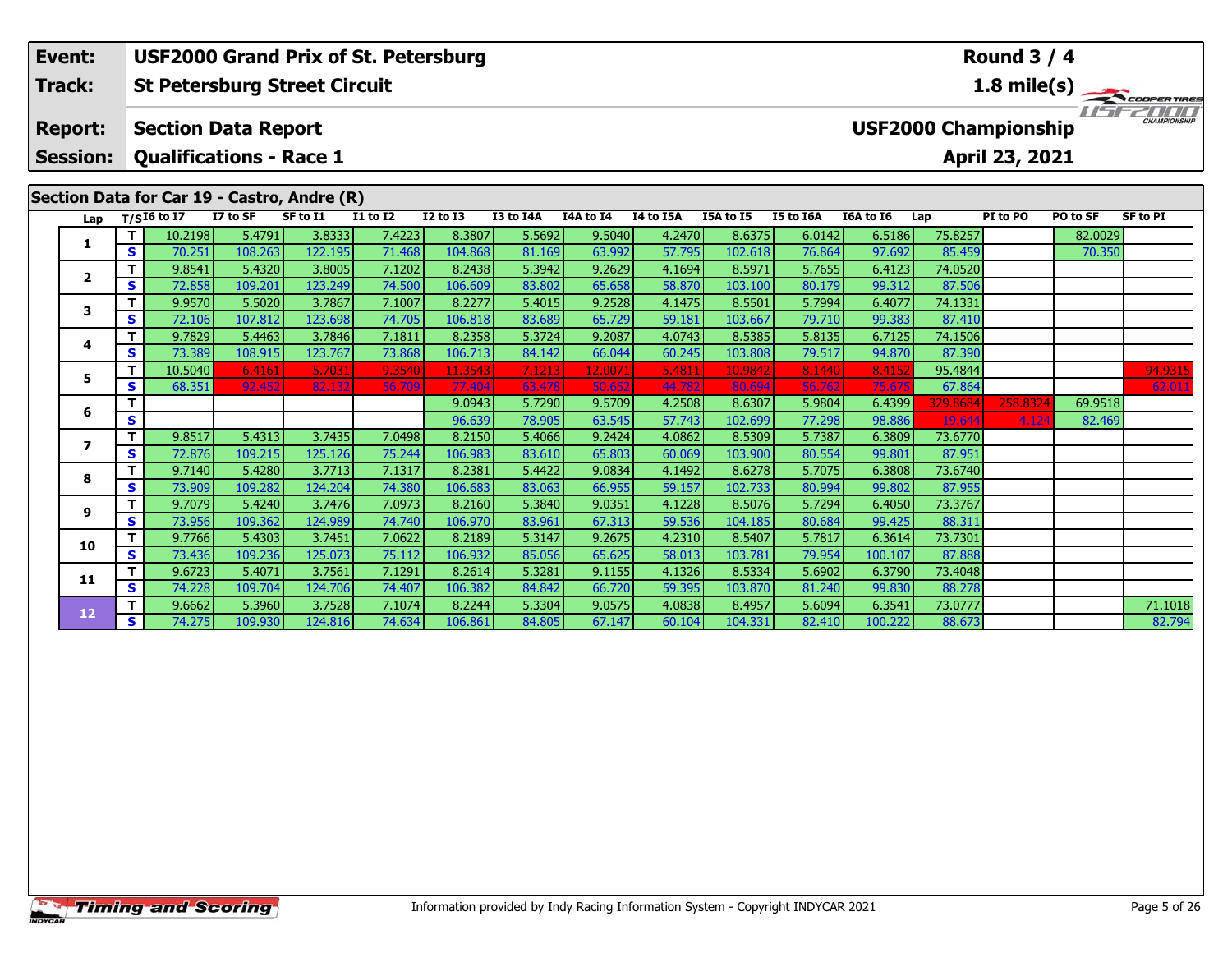### **Round 3 / 4Event: USF2000 Grand Prix of St. Petersburg St Petersburg Street Circuit 1.8 mile(s) Track:**USF2000 **Report: Section Data Report USF2000 Championship Session: Qualifications - Race 1 April 23, 2021 Section Data for Car 2 - Nepveu, Thomas (R) Lap T/SI6 to I7 I7 to SF SF to I1 I1 to I2 I2 to I3 I3 to I4A I4A to I4 I4 to I5A I5A to I5 I5 to I6A I6A to I6 Lap PI to PO PO to SF SF to PI <sup>T</sup>** 10.0262 5.4312 3.8387 7.4242 8.2810 5.5583 9.3854 4.2167 8.5175 5.7968 6.3924 74.8684 79.7379 **<sup>S</sup>** 71.608 109.217 122.023 71.449 106.130 81.328 64.801 58.210 104.064 79.746 99.621 86.552 72.348**1 <sup>T</sup>** 9.7328 5.3964 3.7642 7.4372 8.2026 5.3902 9.3026 4.1971 8.4958 6.0241 6.5512 74.4942 **<sup>S</sup>** 73.766 109.922 124.438 71.324 107.145 83.864 65.378 58.482 104.330 76.737 97.206 86.987**2 <sup>T</sup>** 9.6897 5.3975 3.7356 7.2347 8.1644 5.7013 9.1295 4.2484 8.4753 5.7629 6.3463 73.8856 **<sup>S</sup>** 74.095 109.899 125.391 73.321 107.646 79.288 66.617 57.776 104.582 80.215 100.345 87.703**3 <sup>T</sup>** 9.6692 5.3625 3.7259 7.1427 8.1467 5.3655 9.2439 4.1286 8.4259 5.6942 6.3104 73.2155 **<sup>S</sup>** 74.252 110.617 125.717 74.265 107.880 84.250 65.793 59.452 105.195 81.183 100.916 88.506**4**5 **T** 10.3987 5.4106 3.7678 7.9856 10.9958 6.7002 11.0453 5.1780 11.4677 7.9200 9.7109 90.5806 95.7503<br>S S 69.043 109.633 124.319 66.426 79.927 67.467 55.062 47.403 77.292 58.368 65.578 71.538 61. **5 <sup>T</sup>** 9.2748 6.6869 11.6564 5.6468 8.6378 6.3890 6.4202 232.9331 150.2633 76.9080 **<sup>S</sup>** 94.758 67.602 52.176 43.468 102.615 72.354 99.190 27.819 7.103 75.010**6<sup>T</sup>** 9.8781 5.3391 3.6976 7.4573 8.2530 5.6414 9.2719 4.1675 8.3867 5.8540 6.3265 74.2731 **<sup>S</sup>** 72.681 111.101 126.679 71.132 106.490 80.130 65.594 58.897 105.687 78.967 100.659 87.246

**<sup>T</sup>** 9.6563 5.3397 3.6913 7.1000 8.1420 5.3470 9.1306 4.1392 8.4409 5.7741 6.3669 73.1280 **<sup>S</sup>** 74.351 111.089 126.895 74.712 107.942 84.542 66.609 59.300 105.008 80.060 100.020 88.612

**<sup>T</sup>** 9.6567 5.3708 3.7047 7.1654 8.2270 5.3344 9.0956 4.1106 8.4146 5.7152 6.3249 73.1199 **<sup>S</sup>** 74.348 110.446 126.436 74.030 106.827 84.742 66.865 59.713 105.336 80.885 100.684 88.622

**<sup>T</sup>** 9.6939 5.3630 3.7210 7.1215 8.1435 5.4778 9.1070 4.1081 8.3968 5.7049 6.3079 73.1454 **<sup>S</sup>** 74.063 110.606 125.883 74.486 107.922 82.523 66.782 59.749 105.560 81.031 100.956 88.591

**<sup>T</sup>** 9.6922 5.3272 3.6753 7.0223 8.1259 5.3225 9.1717 4.1027 8.4240 5.9029 6.4611 73.2278 **<sup>S</sup>** 74.075 111.350 127.448 75.539 108.156 84.931 66.311 59.828 105.219 78.313 98.562 88.491

**<sup>T</sup>** 9.6364 5.3521 3.6814 7.0641 8.1701 5.3961 9.0606 4.1653 8.4362 5.7590 6.3385 73.0598 **<sup>S</sup>** 74.504 110.832 127.237 75.092 107.571 83.773 67.124 58.928 105.067 80.270 100.468 88.694

**7**

**8**

**9**

**10**

**11**

**12**

**13**

**<sup>T</sup>** 9.6876 5.3491 3.6803 7.0409 8.1092 5.2711 9.0493 4.2217 8.4386 5.7476 6.2969 72.8923 71.3323 **<sup>S</sup>** 74.111 110.894 127.275 75.339 108.379 85.759 67.208 58.141 105.037 80.429 101.132 88.898 82.527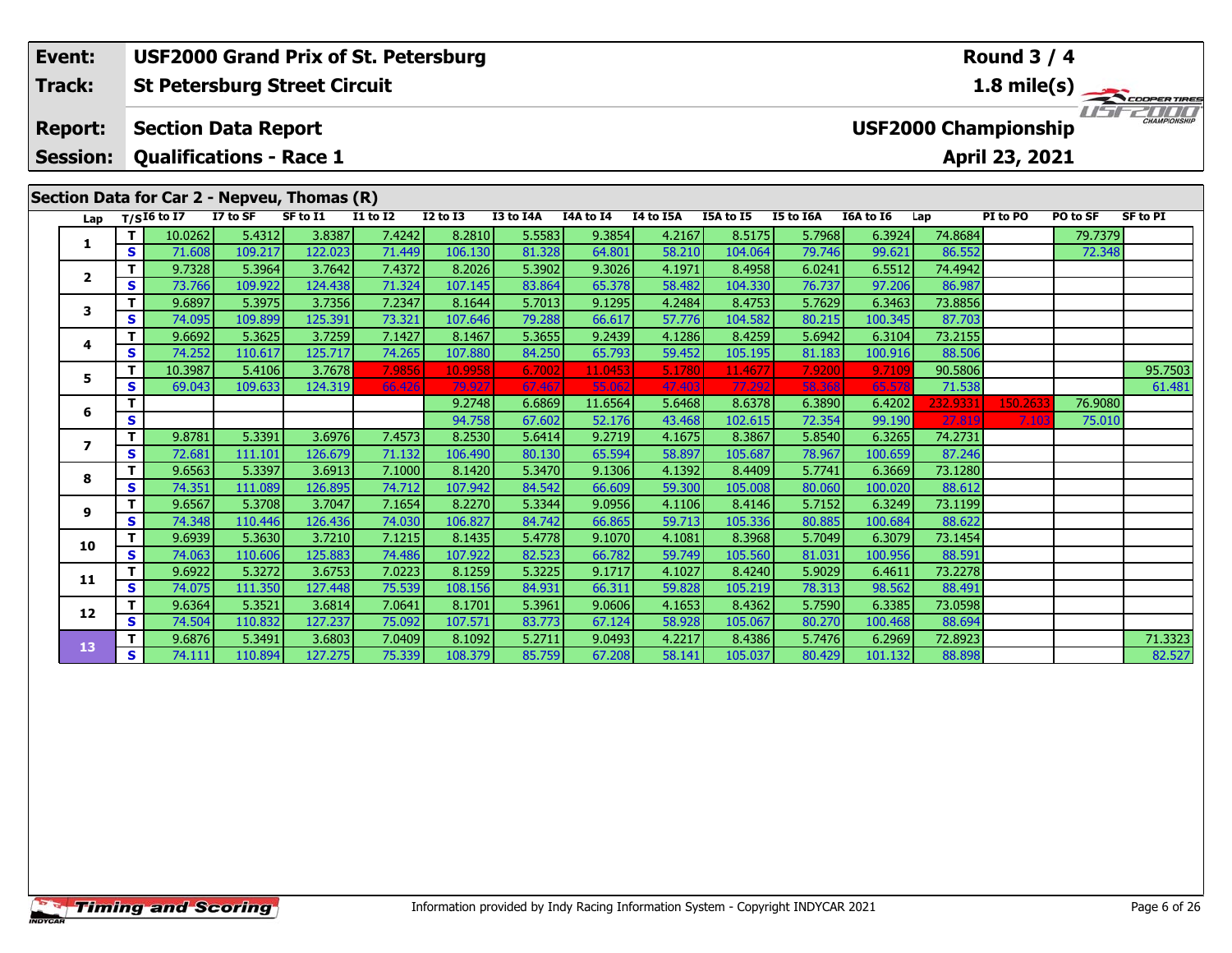|  | Event:                  |   |                                |          | <b>USF2000 Grand Prix of St. Petersburg</b>     |                 |                 |           |           |           |           |           |           |          | <b>Round 3 / 4</b>          |          |                       |
|--|-------------------------|---|--------------------------------|----------|-------------------------------------------------|-----------------|-----------------|-----------|-----------|-----------|-----------|-----------|-----------|----------|-----------------------------|----------|-----------------------|
|  | Track:                  |   |                                |          | <b>St Petersburg Street Circuit</b>             |                 |                 |           |           |           |           |           |           |          |                             |          | $1.8 \text{ mile(s)}$ |
|  | <b>Report:</b>          |   | <b>Section Data Report</b>     |          |                                                 |                 |                 |           |           |           |           |           |           |          | <b>USF2000 Championship</b> |          | <b>CHAMPIONSHIP</b>   |
|  | <b>Session:</b>         |   | <b>Qualifications - Race 1</b> |          |                                                 |                 |                 |           |           |           |           |           |           |          | April 23, 2021              |          |                       |
|  |                         |   |                                |          | Section Data for Car 22 - Sundaramoorthy, Yuven |                 |                 |           |           |           |           |           |           |          |                             |          |                       |
|  | Lap                     |   | $T/SI6$ to I7                  | I7 to SF | SF to I1                                        | <b>I1 to I2</b> | <b>I2 to I3</b> | I3 to I4A | I4A to I4 | I4 to I5A | I5A to I5 | I5 to I6A | I6A to I6 | Lap      | PI to PO                    | PO to SF | <b>SF to PI</b>       |
|  |                         |   | 10.1591                        | 5.4028   | 3.7868                                          | 7.4619          | 8.2446          | 5.3813    | 9.5851    | 4.2668    | 8.6901    | 5.9103    | 6.3030    | 75.1918  |                             | 70.4702  |                       |
|  |                         | S | 70.671                         | 109.792  | 123.695                                         | 71.088          | 106.599         | 84.003    | 63.451    | 57.527    | 101.997   | 78.215    | 101.034   | 86.180   |                             | 81.862   |                       |
|  | $\overline{2}$          | т | 9.9267                         | 5.4093   | 3.7316                                          | 7.1045          | 8.1996          | 5.3277    | 9.1607    | 4.1054    | 8.4762    | 5.7889    | 6.2864    | 73.5170  |                             |          |                       |
|  |                         | S | 72.326                         | 109.660  | 125.525                                         | 74.665          | 107.184         | 84.848    | 66.390    | 59.788    | 104.571   | 79.855    | 101.301   | 88.143   |                             |          |                       |
|  | 3                       | т | 9.7509                         | 5.3796   | 3.7342                                          | 7.1029          | 8.1259          | 5.2939    | 9.3150    | 4.0977    | 8.4606    | 5.6919    | 6.2991    | 73.2517  |                             |          |                       |
|  |                         | s | 73.630                         | 110.265  | 125.438                                         | 74.681          | 108.156         | 85.390    | 65.291    | 59.901    | 104.764   | 81.216    | 101.097   | 88.462   |                             |          |                       |
|  | 4                       | т | 9.6900                         | 5.3985   | 3.7099                                          | 7.0175          | 8.1505          | 5.3766    | 9.0259    | 4.1047    | 8.4300    | 5.7987    | 6.2609    | 72.9632  |                             |          | 291.3602              |
|  |                         | S | 74.092                         | 109.879  | 126.259                                         | 75.590          | 107.829         | 84.076    | 67.382    | 59.798    | 105.144   | 79.720    | 101.714   | 88.812   |                             |          | 20.205                |
|  | 5                       | т |                                |          |                                                 |                 | 8.2844          | 5.6823    | 10.6007   | 4.4951    | 8.6845    | 5.9161    | 6.3688    | 329.8381 | 41.6266                     | 70.0632  |                       |
|  |                         | S |                                |          |                                                 |                 | 106.087         | 79.553    | 57.372    | 54.605    | 102.063   | 78.138    | 99.990    | 19.646   | 25.642                      | 82.338   |                       |
|  | т<br>6<br>S             |   | 9.9726                         | 5.3646   | 3.7421                                          | 7.4704          | 9.0161          | 5.3910    | 9.4158    | 4.1141    | 8.4780    | 5.7837    | 6.2796    | 75.0280  |                             |          |                       |
|  |                         |   | 71.993                         | 110.573  | 125.173                                         | 71.008          | 97.477          | 83.852    | 64.592    | 59.662    | 104.549   | 79.927    | 101.411   | 86.368   |                             |          |                       |
|  | $\overline{\mathbf{z}}$ | т | 9.7038                         | 5.3683   | 3.6731                                          | 6.9374          | 8.1913          | 5.2704    | 9.1036    | 4.0733    | 8.4422    | 5.6753    | 6.2816    | 72.7203  |                             |          |                       |
|  |                         | S | 73.987                         | 110.497  | 127.524                                         | 76.463          | 107.292         | 85,771    | 66.807    | 60.259    | 104.992   | 81.453    | 101.378   | 89.109   |                             |          |                       |
|  | 8                       |   | 9.8465                         | 5.3822   | 3.6906                                          | 7.3739          | 8.7817          | 5.4690    | 9.1612    | 4.1132    | 8.4619    | 5.6366    | 6.2730    | 74.1898  |                             |          |                       |
|  |                         | s | 72.915                         | 110.212  | 126.919                                         | 71.937          | 100.079         | 82.656    | 66.387    | 59.675    | 104.748   | 82.013    | 101.517   | 87.344   |                             |          |                       |

**<sup>T</sup>** 9.6629 5.3706 3.6964 7.0033 8.1439 5.3326 9.0300 4.1043 8.4303 5.5952 6.2814 72.6509 **<sup>S</sup>** 74.300 110.450 126.720 75.744 107.917 84.770 67.351 59.804 105.140 82.620 101.382 89.194

**<sup>T</sup>** 9.6411 5.3646 3.7112 7.0423 8.1435 5.2597 9.0377 4.0258 8.4298 5.4920 6.2555 72.4032 **<sup>S</sup>** 74.468 110.573 126.215 75.324 107.922 85.945 67.294 60.970 105.146 84.172 101.801 89.499

**<sup>T</sup>** 9.5706 5.3629 3.6790 6.9034 8.1451 5.2123 8.9534 4.0320 8.4176 5.4785 6.2421 71.9969 **<sup>S</sup>** 75.017 110.608 127.320 76.840 107.901 86.727 67.927 60.877 105.299 84.379 102.020 90.004

**<sup>T</sup>** 9.7426 5.3871 3.6941 6.9821 8.1685 5.2059 9.2487 4.0641 8.4432 5.6169 6.2635 72.8167 **<sup>S</sup>** 73.692 110.112 126.799 75.973 107.592 86.833 65.759 60.396 104.980 82.300 101.671 88.991

**9**

**10**

**11**

**12**

**13**

**<sup>T</sup>** 9.6361 5.3612 3.6814 6.8884 8.1365 5.2694 9.1150 4.3169 11.6849 7.3752 8.6504 80.1154 82.3092 **<sup>S</sup>** 74.507 110.643 127.237 77.007 108.015 85.787 66.723 56.859 75.855 62.679 73.617 80.883 71.521

71.521

87.344

89.194

 $90.00$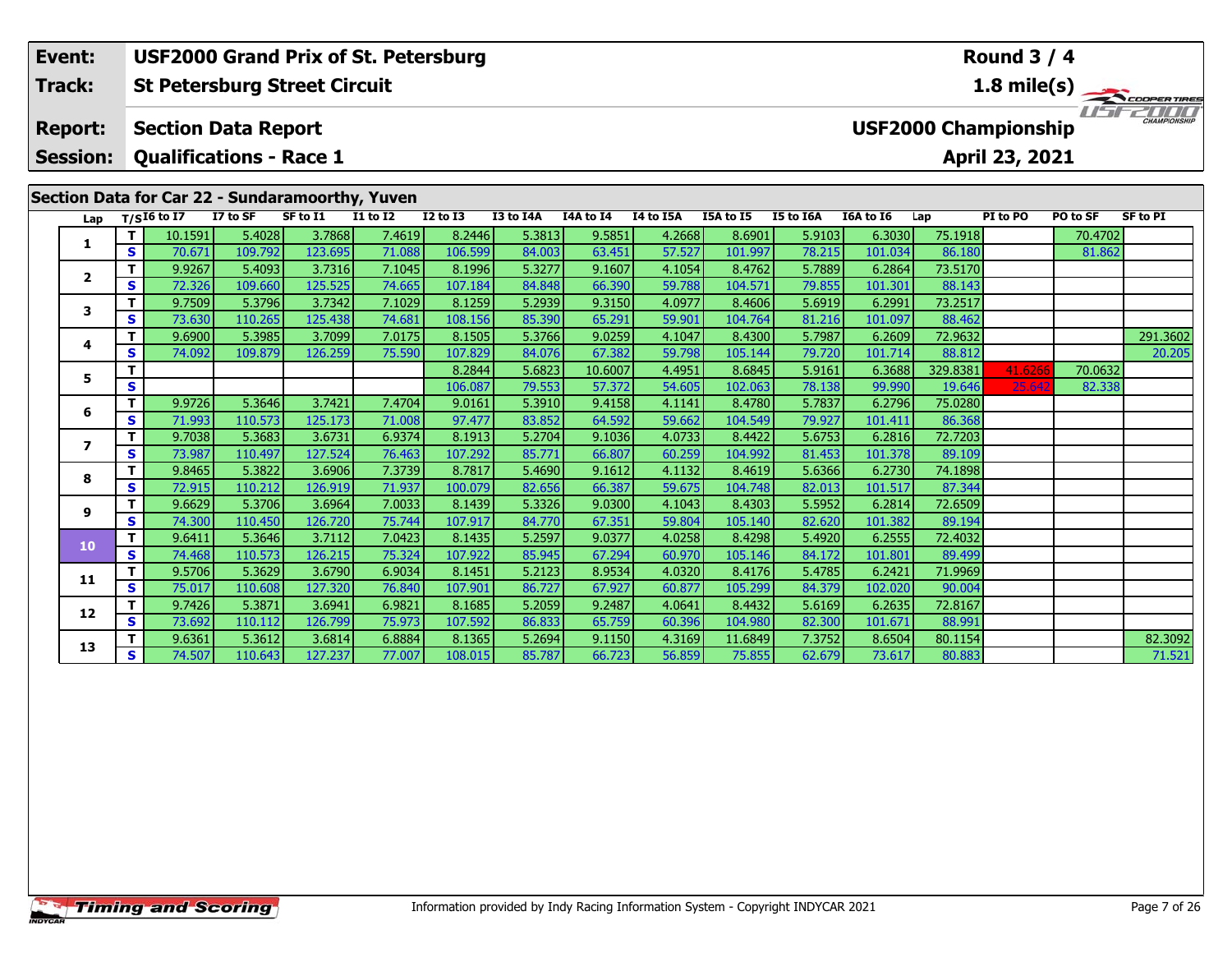### **Round 3 / 4Event: USF2000 Grand Prix of St. Petersburg St Petersburg Street Circuit 1.8 mile(s) Track:**USF2000 **Report: Section Data Report USF2000 Championship Session: Qualifications - Race 1 April 23, 2021 Section Data for Car 23 - Denmark, Jace (R) Lap T/SI6 to I7 I7 to SF SF to I1 I1 to I2 I2 to I3 I3 to I4A I4A to I4 I4 to I5A I5A to I5 I5 to I6A I6A to I6 Lap PI to PO PO to SF SF to PI <sup>T</sup>** 10.0076 5.4411 3.8219 7.5161 8.2351 5.2793 9.4556 4.1924 8.5641 5.6957 6.3473 74.5562 75.3885 **<sup>S</sup>** 71.741 109.019 122.559 70.576 106.722 85.626 64.320 58.548 103.498 81.162 100.329 86.914 76.522**1**

**<sup>T</sup>** 10.2816 5.4335 3.7498 7.7113 10.6175 6.8335 10.8872 5.5123 11.1443 8.3879 9.5612 90.1201 96.1417 **<sup>S</sup>** 69.829 109.171 124.916 68.789 82.775 66.151 55.862 44.529 79.535 55.112 66.604 71.904 61.231

**<sup>T</sup>** 9.6581 5.3544 3.7031 7.1407 8.1339 5.2362 9.2356 4.1459 8.4838 5.7332 6.2967 73.1216 70.8482 **<sup>S</sup>** 74.337 110.784 126.491 74.286 108.049 86.331 65.852 59.204 104.477 80.631 101.135 88.620 83.091

**<sup>T</sup>** 9.6801 6.0069 10.8161 4.2401 8.5576 6.0781 6.3492 221.9516 141.7419 73.6504 **<sup>S</sup>** 90.791 75.254 56.229 57.889 103.576 76.055 100.299 29.196 7.530 78.328

**<sup>T</sup>** 9.7422 5.4006 3.7075 7.1628 8.1921 5.3143 9.2648 4.0926 8.4815 5.7776 6.4321 73.5681 **<sup>S</sup>** 73.695 109.836 126.341 74.057 107.282 85.062 65.644 59.975 104.506 80.011 99.006 88.082

**<sup>T</sup>** 9.6468 5.3858 3.6931 7.2338 8.3196 21.5915 9.4902 4.2048 8.5177 5.7232 6.3273 90.1338 **<sup>S</sup>** 74.424 110.138 126.834 73.330 105.638 20.936 64.085 58.375 104.061 80.772 100.646 71.893

**<sup>T</sup>** 9.6671 5.3643 3.6765 7.0995 8.1317 5.2979 9.1429 4.0719 8.4409 5.5834 6.3250 72.8011 **<sup>S</sup>** 74.268 110.580 127.406 74.717 108.079 85.325 66.520 60.280 105.008 82.794 100.683 89.010

**<sup>T</sup>** 9.8386 5.3388 3.7302 7.0897 8.1737 5.5071 9.3248 4.1583 8.5301 5.7426 6.4015 73.8354 **<sup>S</sup>** 72.973 111.108 125.572 74.820 107.523 82.084 65.222 59.028 103.910 80.499 99.480 87.763

**<sup>T</sup>** 9.7010 5.3503 3.6455 8.4962 9.3913 5.5594 9.3165 4.2050 10.4244 7.4359 7.0070 80.5325 **<sup>S</sup>** 74.008 110.869 128.490 62.434 93.583 81.312 65.280 58.372 85.028 62.168 90.883 80.464

**<sup>T</sup>** 9.8427 5.3789 3.6998 7.1656 8.1600 5.3681 9.1010 4.1251 8.4838 5.7153 6.2924 73.3327 **<sup>S</sup>** 72.943 110.279 126.604 74.028 107.704 84.210 66.826 59.503 104.477 80.883 101.204 88.364

**<sup>T</sup>** 9.7976 5.3566 3.6728 7.2428 8.2810 5.3344 9.1398 4.1517 8.4780 5.6168 6.2969 73.3684 **<sup>S</sup>** 73.279 110.738 127.535 73.239 106.130 84.742 66.542 59.121 104.549 82.302 101.132 88.321

**<sup>T</sup>** 9.8173 5.3640 3.6668 7.1029 8.1029 5.3373 9.2296 4.0971 8.3943 5.6371 6.3017 73.0510 **<sup>S</sup>** 73.132 110.586 127.743 74.681 108.463 84.696 65.895 59.909 105.591 82.005 101.055 88.705

**<sup>T</sup>** 9.7178 5.3355 3.6520 7.5151 9.0514 5.4574 9.1570 4.1971 8.4627 5.6921 6.3060 74.5441 **<sup>S</sup>** 73.880 111.176 128.261 70.585 97.097 82.832 66.417 58.482 104.738 81.213 100.986 86.928

**2**

**3**

**4**

**5**

**6**

**7**

**8**

**9**

**10**

**11**

**12**

**13**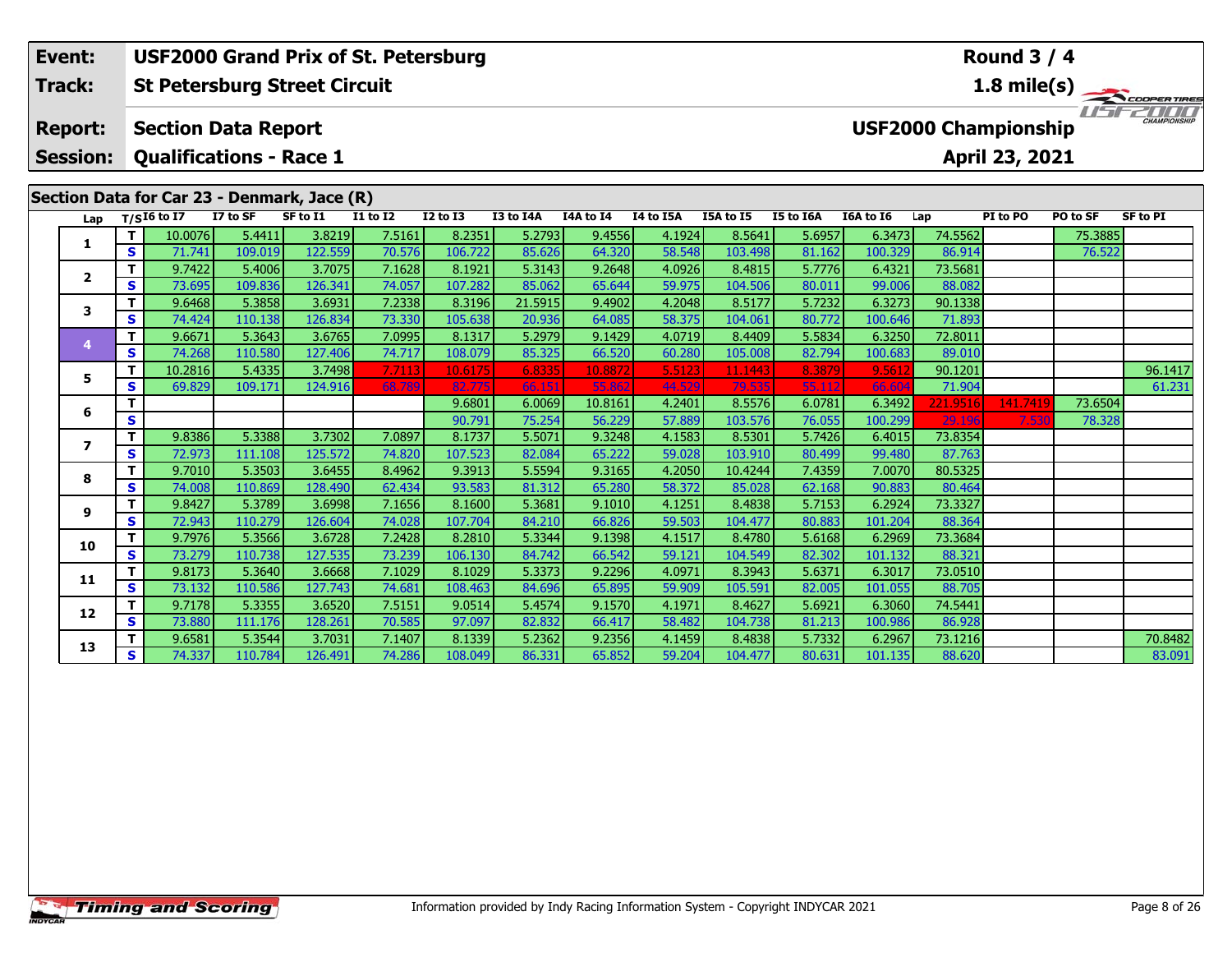**Session:Qualifications - Race 1**

## **Section Data for Car 24 - Pierson, Josh**

| Lap                      |    | $T/SI6$ to $\overline{I7}$ | I7 to SF | SF to I1 | <b>I1 to I2</b> | <b>I2 to I3</b> | I3 to I4A | I4A to I4 | I4 to I5A | I5A to I5 | <b>I5 to I6A</b> | <b>I6A to 16</b> | Lap      | PI to PO | PO to SF | <b>SF to PI</b> |
|--------------------------|----|----------------------------|----------|----------|-----------------|-----------------|-----------|-----------|-----------|-----------|------------------|------------------|----------|----------|----------|-----------------|
|                          |    | 10.1270                    | 5.4385   | 3.7957   | 7.2862          | 8.2245          | 5.2760    | 9.5952    | 4.2568    | 8.5587    | 5.8729           | 6.3790           | 74.8105  |          | 70.6197  |                 |
| 1                        | S. | 70.895                     | 109.071  | 123.405  | 72.803          | 106.859         | 85.680    | 63.384    | 57.662    | 103.563   | 78.713           | 99.830           | 86.619   |          | 81.689   |                 |
| $\mathbf{2}$             | т  | 9.7340                     | 5.4104   | 3.7286   | 7.0948          | 8.1570          | 5.2389    | 9.3935    | 4.1056    | 8.4509    | 5.9146           | 6.3772           | 73.6055  |          |          |                 |
|                          | S. | 73.757                     | 109.637  | 125.626  | 74.767          | 107.743         | 86.286    | 64.745    | 59.785    | 104.884   | 78.158           | 99.859           | 88.037   |          |          |                 |
| 3                        | т  | 9.9796                     | 5.4922   | 3.7677   | 7.1547          | 8.2285          | 5.1876    | 9.3710    | 4.0996    | 8.9682    | 6.2494           | 6.3554           | 74.8539  |          |          |                 |
|                          | S. | 71.942                     | 108.004  | 124.322  | 74.141          | 106.807         | 87.140    | 64.900    | 59.873    | 98.834    | 73.971           | 100.201          | 86.569   |          |          |                 |
| 4                        | т  | 9.6976                     | 5.3856   | 3.6991   | 7.0480          | 8.1563          | 5.2921    | 9.1946    | 4.1469    | 8.4814    | 5.8584           | 6.3323           | 73.2923  |          |          |                 |
|                          | S. | 74.034                     | 110.142  | 126.628  | 75.263          | 107.753         | 85.419    | 66.146    | 59.190    | 104.507   | 78.908           | 100.567          | 88.413   |          |          |                 |
| 5                        | т  | 10.3313                    | 5.4425   | 3.7442   | 7.1359          | 8.1933          | 5.2082    | 9.9054    | 5.5721    | 12.3219   | 8.4916           | 9.5556           | 85,9020  |          |          | 92.5896         |
|                          | S. | 69.493                     | 108.991  | 125.103  | 74.336          | 107.266         | 86.795    | 61.399    | 44.05     | 71.934    | 54.439           | 66.64            | 75.435   |          |          | 63.580          |
| 6                        | т  |                            |          |          |                 | 8.2254          | 5.8950    | 10.4062   | 4.4078    | 8.5637    | 6.1483           | 6.4727           | 242.2569 | 165.0695 | 70.1329  |                 |
|                          | S  |                            |          |          |                 | 106.848         | 76.683    | 58.444    | 55.686    | 103.502   | 75.187           | 98.385           | 26.748   | 6.466    | 82.256   |                 |
| $\overline{\phantom{a}}$ | т  | 9.9631                     | 5.4438   | 3.7993   | 7.3407          | 8.5629          | 5.2102    | 9.2586    | 4.1914    | 8.5735    | 5.8296           | 6.3626           | 74.5357  |          |          |                 |
|                          | S. | 72.061                     | 108.965  | 123.288  | 72.262          | 102.636         | 86.762    | 65.688    | 58.561    | 103.384   | 79.298           | 100.088          | 86.938   |          |          |                 |
| 8                        | т  | 9.6328                     | 5.3976   | 3.6964   | 7.0604          | 8.3038          | 5.1288    | 9.2431    | 4.1056    | 8.5318    | 5.7696           | 6.3456           | 73.2155  |          |          |                 |
|                          | S  | 74.532                     | 109.897  | 126.720  | 75.131          | 105.839         | 88.139    | 65.798    | 59.785    | 103.889   | 80.122           | 100.356          | 88.506   |          |          |                 |
| 9                        | т  | 9.6700                     | 5.4212   | 3.7163   | 7.0038          | 8.1927          | 5.1530    | 9.1783    | 4.1053    | 8.4619    | 5.7255           | 6.3195           | 72.9475  |          |          |                 |
|                          | S  | 74.246                     | 109.419  | 126.042  | 75.738          | 107.274         | 87.725    | 66.263    | 59.790    | 104.748   | 80.739           | 100.770          | 88.831   |          |          |                 |
| 10                       | т  | 9.6968                     | 5.3768   | 3.6866   | 6.9488          | 8.1804          | 5.1603    | 9.1248    | 4.0500    | 8.4395    | 5.7074           | 6.3407           | 72.7121  |          |          |                 |
|                          | S. | 74.040                     | 110.322  | 127.057  | 76.338          | 107.435         | 87.601    | 66.652    | 60.606    | 105.026   | 80.995           | 100.433          | 89.119   |          |          |                 |
| 11                       | T. | 9.5656                     | 5.3831   | 3.6918   | 6.8975          | 8.1656          | 5.1345    | 9.1271    | 4.0937    | 8.4278    | 5.6232           | 6.3283           | 72.4382  |          |          |                 |
|                          | S. | 75.056                     | 110.193  | 126.878  | 76.905          | 107.630         | 88.041    | 66.635    | 59.959    | 105.171   | 82.208           | 100.630          | 89.456   |          |          |                 |
| 12                       | T. | 9.5343                     | 5.3576   | 3.6817   | 6.9543          | 8.1676          | 5.1199    | 9.1355    | 4.0840    | 8.4270    | 5.7065           | 6.2956           | 72.4640  |          |          |                 |
|                          | S  | 75.302                     | 110.718  | 127.226  | 76.277          | 107.604         | 88.292    | 66.573    | 60.102    | 105.181   | 81.008           | 101.153          | 89.424   |          |          |                 |
| 13                       | т  | 9.5525                     | 5.3640   | 3.6631   | 6.9451          | 8.1768          | 5.1635    | 9.0845    | 4.0778    | 8.4465    | 5.6588           | 6.2867           | 72.4193  |          |          |                 |
|                          | S. | 75.159                     | 110.586  | 127.872  | 76.378          | 107.483         | 87.546    | 66.947    | 60.193    | 104.939   | 81.691           | 101.296          | 89.479   |          |          |                 |
| 14                       | т  | 9.6563                     | 5.3853   | 3.6852   | 7.0113          | 8.1534          | 5.1647    | 9.0953    | 4.0657    | 8.4310    | 5.6456           | 6.2982           | 72.5920  |          |          | 68.7555         |
|                          | S. | 74.351                     | 110.148  | 127.105  | 75.657          | 107.791         | 87.526    | 66.868    | 60.372    | 105.131   | 81.882           | 101.111          | 89.266   |          |          | 85.620          |

**Round 3 / 4**

**1.8 mile(s)** THE COOPERTIRES

**April 23, 2021**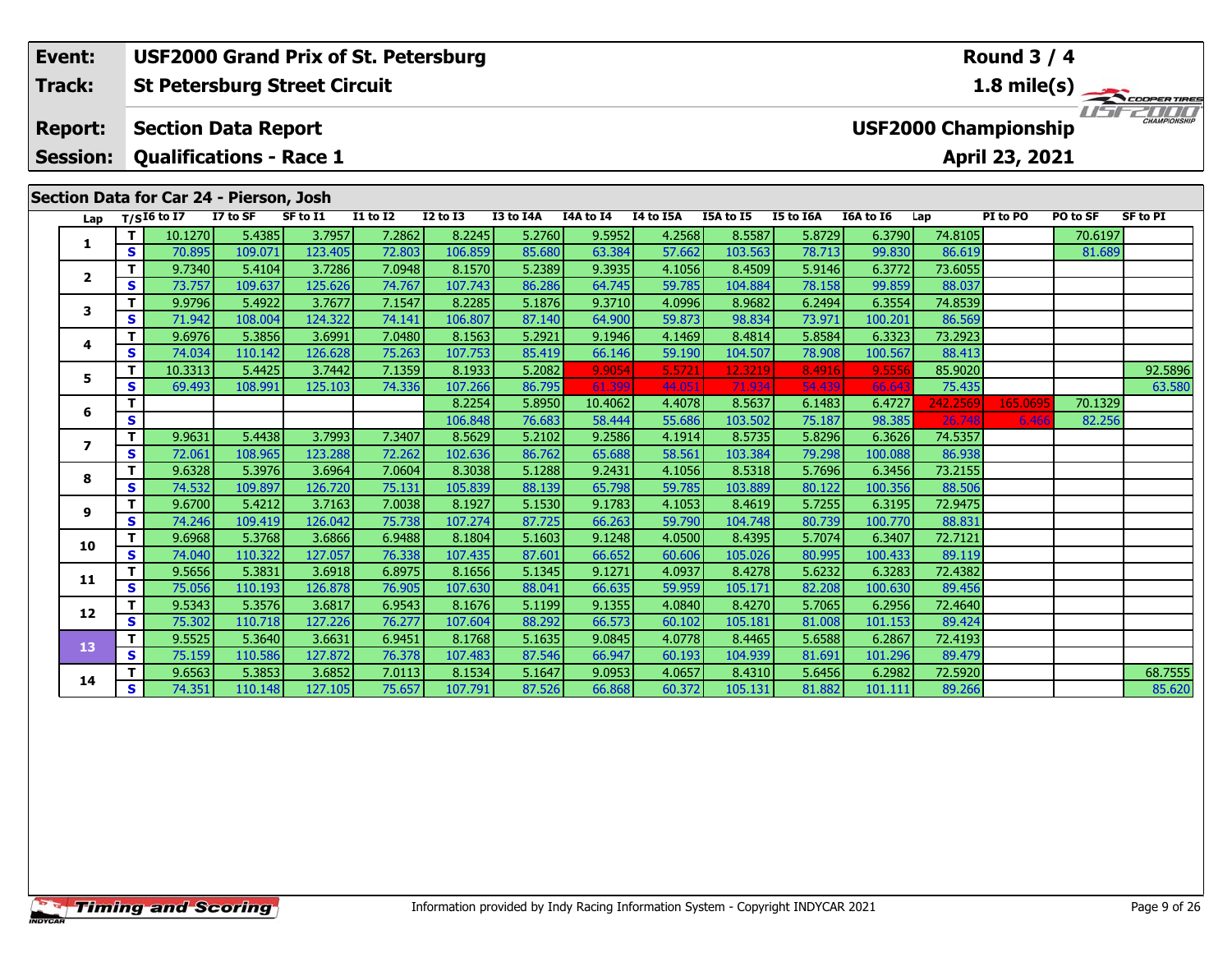### **Round 3 / 4Event: USF2000 Grand Prix of St. Petersburg St Petersburg Street Circuit 1.8 mile(s) Track:**USF2000 **Report: Section Data Report USF2000 Championship Session: Qualifications - Race 1 April 23, 2021 Section Data for Car 29 - Evans, Erik (R) Lap T/SI6 to I7 I7 to SF SF to I1 I1 to I2 I2 to I3 I3 to I4A I4A to I4 I4 to I5A I5A to I5 I5 to I6A I6A to I6 Lap PI to PO PO to SF SF to PI <sup>T</sup>** 10.5613 5.6169 3.9814 7.5581 8.4351 5.5187 9.8892 4.2381 8.5870 5.9969 6.4390 76.8217 80.1781 **<sup>S</sup>** 67.980 105.607 117.649 70.184 104.191 81.912 61.500 57.916 103.222 77.085 98.900 84.351 71.951**1 <sup>T</sup>** 9.9586 5.4177 3.7536 7.1623 8.2601 5.4278 9.5550 4.0825 8.5133 5.8070 6.4236 74.3615 **<sup>S</sup>** 72.094 109.490 124.789 74.062 106.399 83.283 63.651 60.124 104.115 79.606 99.137 87.142**2 <sup>T</sup>** 9.8915 5.4097 3.7422 7.0821 8.1945 5.3107 9.3934 4.1542 8.5886 5.7154 6.3968 73.8791 **<sup>S</sup>** 72.583 109.652 125.169 74.901 107.250 85.120 64.746 59.086 103.202 80.882 99.553 87.711**3 <sup>T</sup>** 9.8874 5.3921 3.7223 7.0924 8.1335 5.3350 9.2991 4.1322 8.4948 5.9573 6.4320 73.8781 **<sup>S</sup>** 72.613 110.009 125.839 74.792 108.055 84.732 65.402 59.400 104.342 77.598 99.008 87.712**4**87.712 5 **T** 10.5055 5.4894 4.8905 8.1181 11.2100 6.7421 11.8790 5.0477 10.9054 7.1532 9.1283 91.0692 – – – 94.9713<br>S S 68.341 108.059 95.779 65.342 78.400 67.048 51.198 48.627 81.277 64.625 69.763 71.155 – – – 61.985 **5**

**<sup>T</sup>** 8.8607 6.4736 11.1752 4.6426 8.6144 6.0658 6.4309 231.9884 152.5754 74.8720 **<sup>S</sup>** 99.187 69.829 54.422 52.870 102.893 76.210 99.025 27.932 6.996 77.050

**<sup>T</sup>** 9.9619 5.3941 3.7370 7.1909 8.4874 5.9926 10.2416 4.6079 9.4021 5.8420 6.4131 77.2706 **<sup>S</sup>** 72.070 109.969 125.344 73.767 103.549 75.434 59.383 53.268 94.273 79.129 99.300 83.861

**<sup>T</sup>** 9.7112 5.4080 3.7098 6.9085 8.1640 5.2294 9.3523 4.0790 8.5021 5.6973 6.4002 73.1618 **<sup>S</sup>** 73.931 109.686 126.263 76.783 107.651 86.443 65.030 60.175 104.252 81.139 99.500 88.571

**<sup>T</sup>** 9.7769 5.4184 3.7339 7.0677 8.2223 5.2650 9.1970 4.0426 8.4767 5.6490 6.3794 73.2289 **<sup>S</sup>** 73.434 109.475 125.448 75.053 106.888 85.859 66.128 60.717 104.565 81.833 99.824 88.490

**<sup>T</sup>** 9.7827 5.4286 3.7337 6.9723 8.2366 5.1925 9.3396 4.1495 8.5610 5.6516 6.3570 73.4051 **<sup>S</sup>** 73.390 109.270 125.454 76.080 106.702 87.057 65.119 59.153 103.535 81.795 100.176 88.277

**<sup>T</sup>** 9.6949 5.4056 3.7000 7.0181 8.1920 5.2609 9.2835 4.1065 8.5135 5.5839 6.4219 73.1808 **<sup>S</sup>** 74.055 109.735 126.597 75.584 107.283 85.925 65.512 59.772 104.113 82.787 99.164 88.548

**<sup>T</sup>** 9.7492 5.4160 3.7385 6.9803 8.2127 5.3494 9.1937 4.1015 8.4827 5.5184 6.3924 73.1348 **<sup>S</sup>** 73.642 109.524 125.293 75.993 107.013 84.504 66.152 59.845 104.491 83.769 99.621 88.604

**6**

**7**

**8**

**9**

**10**

**11**

**12**

**13**

**<sup>T</sup>** 9.8895 5.4238 3.7139 7.1997 8.2702 5.2856 9.2596 4.1496 8.5203 5.5769 6.3668 73.6559 73.6815 **<sup>S</sup>** 72.598 109.366 126.123 73.677 106.269 85.524 65.681 59.151 104.030 82.891 100.022 87.977 79.895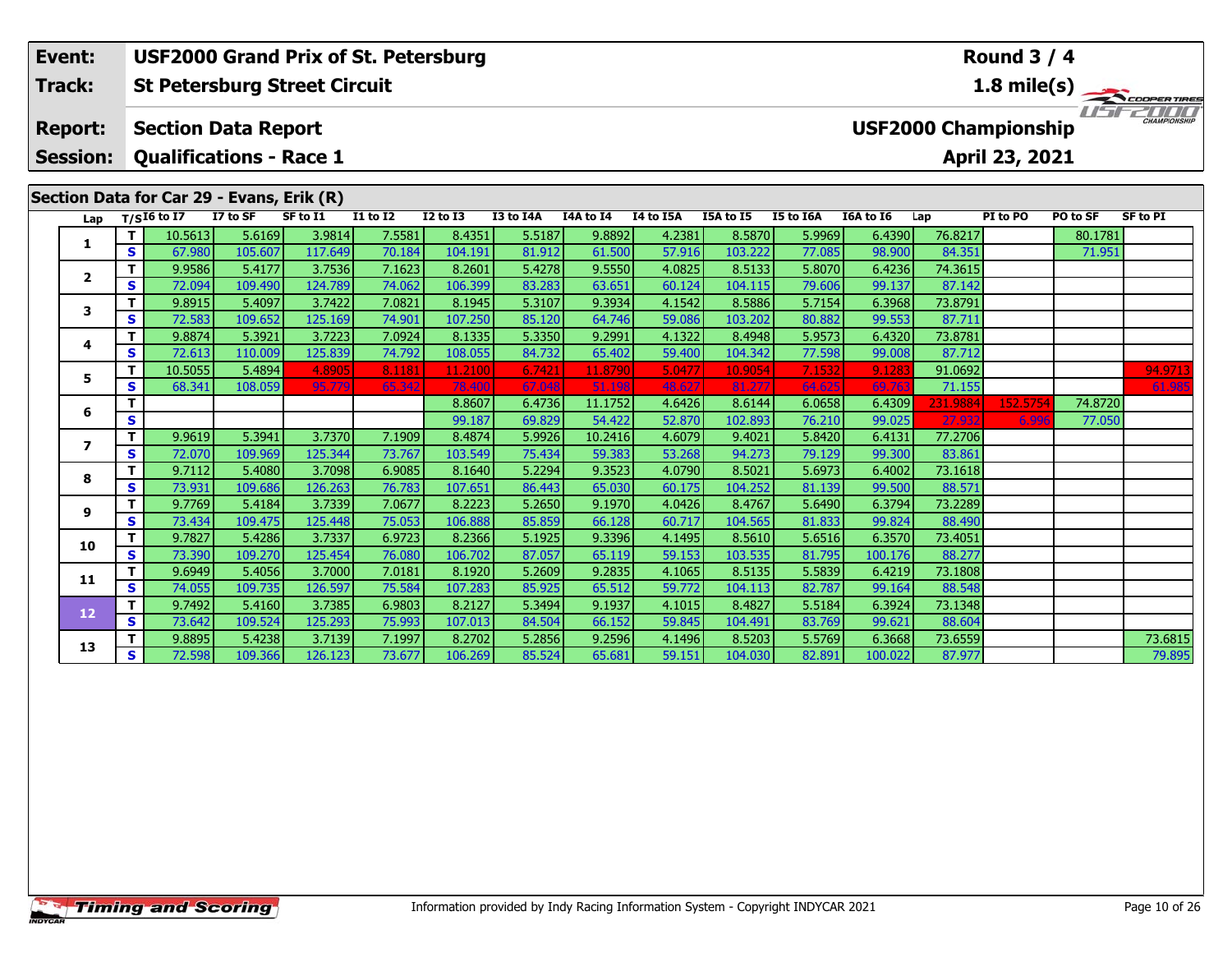#### **St Petersburg Street Circuit Section Data Report April 23, 2021 Event: USF2000 Grand Prix of St. Petersburg Track: Report: Session: Qualifications - Race 1 USF2000 Championship 1.8 mile(s)**<br> **1.8 mile(s)**<br> **151 - 2000 Round 3 / 4**

## **Section Data for Car 3 - Stamer, Evan (R)**

| Lap          |          | $T/SI6$ to I7 | I7 to SF | $\mathbf{v}$<br>SF to I1 | <b>I1 to I2</b> | <b>I2 to I3</b> | I3 to I4A | <b>I4A to I4</b> | I4 to I5A | I5A to I5 | I5 to I6A | I6A to I6 | Lap      | PI to PO | PO to SF | <b>SF to PI</b> |
|--------------|----------|---------------|----------|--------------------------|-----------------|-----------------|-----------|------------------|-----------|-----------|-----------|-----------|----------|----------|----------|-----------------|
|              | т        | 10.1930       | 5.4600   | 3.7957                   | 7.5173          | 8.6636          | 5.5228    | 9.7558           | 4.3781    | 8.6046    | 6.0324    | 6.4633    | 76.3866  |          | 80.1531  |                 |
| 1            | S        | 70.436        | 108.641  | 123.405                  | 70.565          | 101.443         | 81.851    | 62.341           | 56.064    | 103.010   | 76.632    | 98.528    | 84.832   |          | 71.973   |                 |
| $\mathbf{2}$ |          | 10.1172       | 5.4909   | 3.8017                   | 7.4448          | 8.3527          | 5.4646    | 9.4518           | 4.2781    | 8.5661    | 5.7840    | 6.3947    | 75.1466  |          |          |                 |
|              | S        | 70.964        | 108.030  | 123.210                  | 71.252          | 105.219         | 82.723    | 64.346           | 57.375    | 103.473   | 79.923    | 99.585    | 86.231   |          |          |                 |
| 3            | т        | 9.7996        | 5.4331   | 3.7535                   | 7.2344          | 8.2405          | 5.3246    | 9.4103           | 4.1579    | 8.5606    | 5.7053    | 6.3870    | 74.0068  |          |          |                 |
|              | S        | 73.264        | 109.179  | 124.793                  | 73.324          | 106.652         | 84.898    | 64.629           | 59.033    | 103.540   | 81.025    | 99.705    | 87.560   |          |          |                 |
| 4            | т        | 9.7235        | 5.4305   | 3.7650                   | 7.2950          | 8.2284          | 5.3154    | 9.3445           | 4.2781    | 8.5730    | 5.8250    | 6.3902    | 74.1686  |          |          |                 |
|              | S        | 73.837        | 109.232  | 124.411                  | 72.715          | 106.809         | 85.044    | 65.084           | 57.375    | 103.390   | 79.360    | 99.655    | 87.369   |          |          |                 |
| 5            | т        | 10.6026       | 5.4638   | 4.5088                   | 7.8171          | 10.8120         | 6.962     | 12.2222          | 4.8881    | 10.7645   | 7.3333    | 8.3166    | 89.6911  |          |          | 93.8029         |
|              | S        | 67.715        | 108.566  | 103.888                  | 67.858          | 81.286          | 64.929    | 49.760           | 50.215    | 82.341    | 63.037    | 76.57     | 72.248   |          |          | 62.757          |
| 6            | т        |               |          |                          |                 | 9.3243          | 6.2526    | 9.7835           | 4.3652    | 8.6036    | 6.2149    | 6.3853    | 221.0985 | 145,2060 | 70.9870  |                 |
|              | S        |               |          |                          |                 | 94.255          | 72.297    | 62.164           | 56.230    | 103.022   | 74.381    | 99.732    | 29.308   | 7.351    | 81.266   |                 |
| 7            | т        | 9.8807        | 5.3920   | 3.7492                   | 7.2304          | 8.2617          | 5.4301    | 9.4720           | 4.3067    | 8.5242    | 5.8389    | 6.3828    | 74.4687  |          |          |                 |
|              | S        | 72.662        | 110.011  | 124.936                  | 73.364          | 106.378         | 83.248    | 64.208           | 56.994    | 103.982   | 79.171    | 99.771    | 87.016   |          |          |                 |
| 8            | т        | 9.6645        | 5.3752   | 3.7333                   | 7.2083          | 8.2050          | 5.5097    | 9.5758           | 4.3679    | 8.6140    | 6.0089    | 6.4883    | 74.7509  |          |          |                 |
|              | S        | 74.288        | 110.355  | 125.468                  | 73.589          | 107.113         | 82.045    | 63.512           | 56.195    | 102.898   | 76.931    | 98.149    | 86.688   |          |          |                 |
| 9            |          | 9.8195        | 5.3974   | 3.7322                   | 7.1342          | 8.2223          | 5.3431    | 9.3471           | 4.2653    | 8.5426    | 5.7629    | 6.3730    | 73.9396  |          |          |                 |
|              | S        | 73.115        | 109.901  | 125.505                  | 74.354          | 106.888         | 84.604    | 65.066           | 57.547    | 103.758   | 80.215    | 99.924    | 87.639   |          |          |                 |
| 10           | т        | 9.6542        | 5.3787   | 3.7268                   | 7.0890          | 8.2200          | 5.2934    | 9.3247           | 4.2121    | 8.5030    | 5.6779    | 6.3213    | 73.4011  |          |          |                 |
|              | <b>S</b> | 74.367        | 110.283  | 125.687                  | 74.828          | 106.918         | 85.398    | 65.223           | 58.274    | 104.241   | 81.416    | 100.742   | 88.282   |          |          |                 |
| 11           |          | 9.6311        | 5.3765   | 3.7281                   | 7.2002          | 8.2236          | 5.3112    | 9.1725           | 4.3429    | 8.5760    | 5.7890    | 6.3839    | 73.7350  |          |          |                 |
|              | S        | 74.545        | 110.329  | 125.643                  | 73.672          | 106.871         | 85.112    | 66.305           | 56.519    | 103.354   | 79.854    | 99.754    | 87.882   |          |          |                 |
| 12           | т        | 9.6659        | 5.3753   | 3.7259                   | 7.0958          | 8.2053          | 5.3491    | 9.1978           | 4.2536    | 8.5043    | 5.7199    | 6.3529    | 73.4458  |          |          |                 |
|              | S        | 74.277        | 110.353  | 125.717                  | 74.756          | 107.109         | 84.509    | 66.123           | 57.705    | 104.225   | 80.818    | 100.241   | 88.228   |          |          |                 |
| 13           | т        | 9.5883        | 5.3725   | 3.7131                   | 7.1124          | 8.2258          | 5.3942    | 9.2066           | 4.2687    | 8.5180    | 5.6276    | 6.3341    | 73.3613  |          |          | 71.0915         |
|              | S        | 74.878        | 110.411  | 126.150                  | 74.582          | 106.842         | 83.802    | 66.059           | 57.501    | 104.058   | 82.144    | 100.538   | 88.330   |          |          | 82.806          |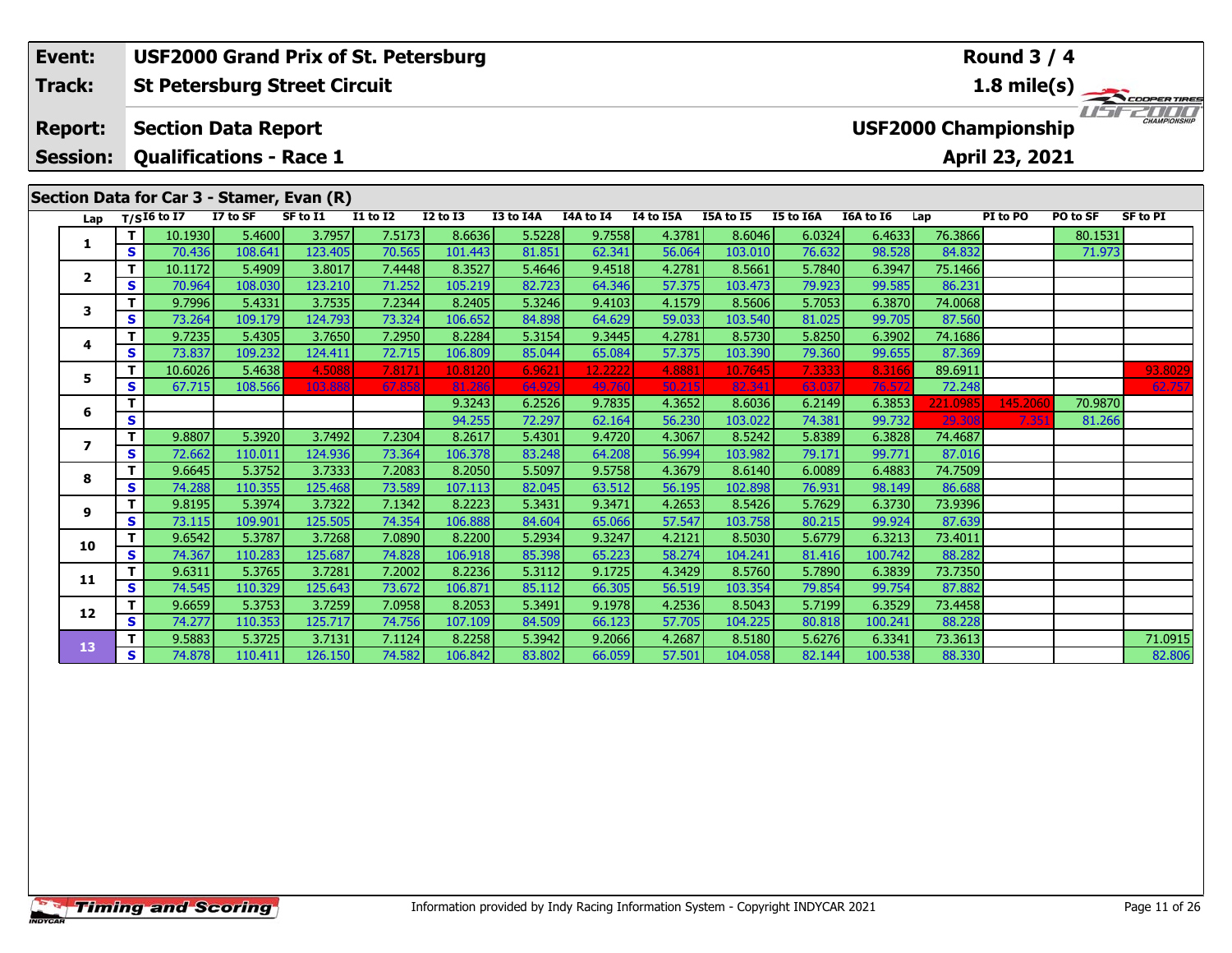**Session:Qualifications - Race 1**

### **Section Data for Car 33 - Green, Josh**

| Lap                     |   | $T/SI6$ to I7 | I7 to SF | SF to I1 | <b>I1 to I2</b> | <b>I2 to I3</b> | I3 to I4A | <b>I4A to I4</b> | I4 to I5A | I5A to I5 | I5 to I6A | I6A to I6 | Lap      | PI to PO | PO to SF | <b>SF to PI</b> |
|-------------------------|---|---------------|----------|----------|-----------------|-----------------|-----------|------------------|-----------|-----------|-----------|-----------|----------|----------|----------|-----------------|
|                         |   | 9.9285        | 5.4571   | 3.7677   | 7.2116          | 8.2234          | 5.2104    | 9.2939           | 4.0888    | 8.5848    | 5.7943    | 6.3890    | 73.9495  |          | 70.6248  |                 |
| 1                       | S | 72.312        | 108.699  | 124.322  | 73.556          | 106.874         | 86.758    | 65.439           | 60.031    | 103.248   | 79.781    | 99.674    | 87.627   |          | 81.683   |                 |
| $\overline{\mathbf{2}}$ | т | 9.7026        | 5.4468   | 3.7355   | 7.1283          | 8.2111          | 5.2005    | 9.2715           | 4.1152    | 8.5512    | 5.6815    | 6.3611    | 73.4053  |          |          |                 |
|                         | s | 73.996        | 108.905  | 125.394  | 74.415          | 107.034         | 86.923    | 65.597           | 59.646    | 103.654   | 81.365    | 100.111   | 88.277   |          |          |                 |
| $\overline{\mathbf{3}}$ | т | 9.6252        | 5.4265   | 3.7250   | 7.0614          | 8.2133          | 5.2629    | 9.0960           | 4.0687    | 8.5375    | 5.6590    | 6.3686    | 73.0441  |          |          |                 |
|                         | S | 74.591        | 109.312  | 125.747  | 75.120          | 107.005         | 85.893    | 66.863           | 60.328    | 103.820   | 81.688    | 99.993    | 88.714   |          |          |                 |
| 4                       | т | 9.6510        | 5.4190   | 3.7078   | 6.9720          | 8.2321          | 5.2516    | 9.0153           | 4.0862    | 8.5044    | 5.5895    | 7.3600    | 73.7889  |          |          | 77.5363         |
|                         | s | 74.392        | 109.463  | 126.331  | 76.084          | 106.761         | 86.078    | 67.461           | 60.069    | 104.224   | 82.704    | 86.524    | 87.818   |          |          | 75.923          |
| 5                       |   |               |          |          |                 | 8.9134          | 5.7544    | 9.5865           | 4.6496    | 8.6692    | 6.4763    | 6.5006    | 296.5237 | 219.9052 | 73.1276  |                 |
|                         | S |               |          |          |                 | 98.600          | 78.556    | 63.441           | 52.790    | 102.243   | 71.379    | 97.963    | 21.853   | 4.854    | 78.888   |                 |
| 6                       | т | 9.9094        | 5.4171   | 3.7966   | 7.3276          | 8.1508          | 5.4884    | 9.4853           | 4.4058    | 8.5613    | 5.7329    | 6.3664    | 74.6416  |          |          |                 |
|                         | S | 72.452        | 109.502  | 123.376  | 72.391          | 107.825         | 82.364    | 64.118           | 55.712    | 103.531   | 80.635    | 100.028   | 86.815   |          |          |                 |
| 7                       | т | 9.6394        | 5.3911   | 3.6977   | 6.9697          | 8.1332          | 5.1922    | 9.1350           | 4.2279    | 9.5807    | 5.7016    | 6.3650    | 74.0335  |          |          |                 |
|                         | S | 74.481        | 110.030  | 126.676  | 76.109          | 108.059         | 87.062    | 66.577           | 58.056    | 92.516    | 81.078    | 100.050   | 87.528   |          |          |                 |
| 8                       |   | 9.5045        | 5.4042   | 3.7081   | 7.0293          | 8.1571          | 5.1724    | 8.9930           | 4.0456    | 8.4685    | 5.6131    | 6.3155    | 72.4113  |          |          |                 |
|                         | S | 75.538        | 109.763  | 126.321  | 75.463          | 107.742         | 87.396    | 67.628           | 60.672    | 104.666   | 82.356    | 100.834   | 89.489   |          |          |                 |
| 9                       |   | 9.5909        | 5.3909   | 3.6731   | 7.0494          | 8.2237          | 5.2461    | 9.3447           | 4.8101    | 8.7776    | 5.6265    | 6.3463    | 74.0793  |          |          |                 |
|                         | S | 74.858        | 110.034  | 127.524  | 75.248          | 106.870         | 86.168    | 65.083           | 51.029    | 100.980   | 82.160    | 100.345   | 87.474   |          |          |                 |
| 10                      |   | 9.5789        | 5.3946   | 3.6991   | 7.0163          | 8.1480          | 5.2168    | 8.9645           | 4.0657    | 8.4871    | 5.5928    | 6.3033    | 72.4671  |          |          |                 |
|                         | S | 74.952        | 109.958  | 126.628  | 75.603          | 107.862         | 86.652    | 67.843           | 60.372    | 104.437   | 82.655    | 101.029   | 89.420   |          |          |                 |
| 11                      |   | 9.5429        | 5.3844   | 3.6803   | 6.9244          | 8.1593          | 5.1999    | 8.9771           | 4.0885    | 9.4927    | 5.9364    | 6.3370    | 73.7229  |          |          |                 |
|                         | S | 75.234        | 110.167  | 127.275  | 76.607          | 107.713         | 86.933    | 67.748           | 60.035    | 93.373    | 77.871    | 100.492   | 87.897   |          |          |                 |
| 12                      |   | 9.5392        | 5.3895   | 3.6881   | 6.9567          | 8.1517          | 5.2407    | 8.9842           | 4.0599    | 8.4798    | 5.5394    | 6.3197    | 72.3489  |          |          | 71.1997         |
|                         | S | 75.264        | 110.062  | 127.006  | 76.251          | 107.814         | 86.257    | 67.695           | 60.458    | 104.526   | 83.452    | 100.767   | 89.566   |          |          | 82.680          |

### **Round 3 / 4**

**April 23, 2021**

**1.8 mile(s)**

**COOPERTIRES**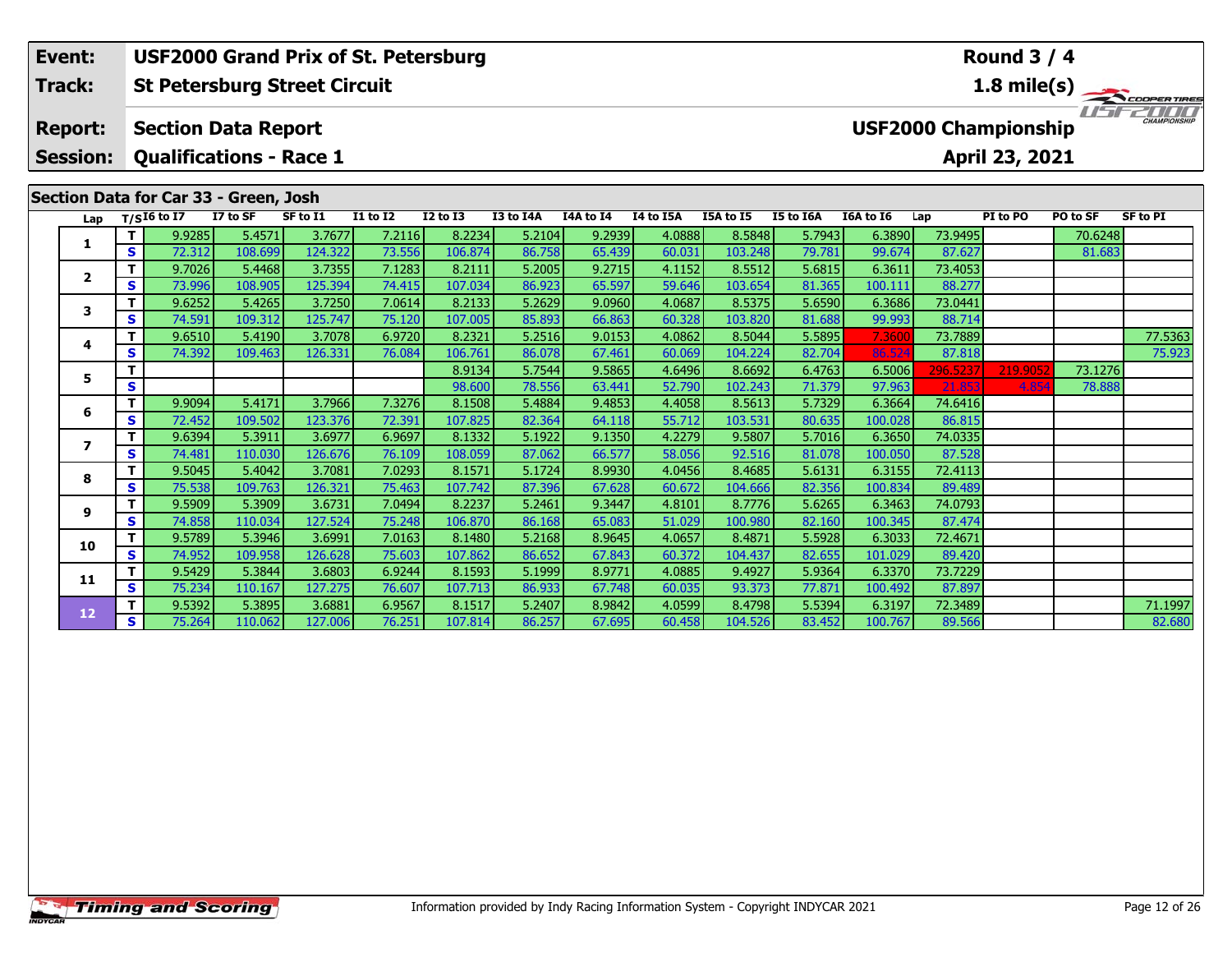### **Round 3 / 4Event: USF2000 Grand Prix of St. Petersburg St Petersburg Street Circuit 1.8 mile(s) Track:**11515211111 **Report: Section Data Report USF2000 Championship Session: Qualifications - Race 1 April 23, 2021 Section Data for Car 34 - Christie, Dylan (R) Lap T/SI6 to I7 I7 to SF SF to I1 I1 to I2 I2 to I3 I3 to I4A I4A to I4 I4 to I5A I5A to I5 I5 to I6A I6A to I6 Lap PI to PO PO to SF SF to PI <sup>T</sup>** 10.2955 5.4863 3.8003 7.4238 8.3562 5.4828 9.4395 4.2533 8.5712 5.9656 6.4685 75.5430 72.9437 **<sup>S</sup>** 69.735 108.121 123.256 71.453 105.175 82.448 64.429 57.709 103.412 77.490 98.449 85.779 79.087**1 <sup>T</sup>** 9.7157 5.4499 3.7603 7.2906 8.3391 5.2853 9.3087 4.2159 8.6066 5.9051 6.4363 74.3135 **<sup>S</sup>** 73.896 108.843 124.567 72.759 105.391 85.529 65.335 58.221 102.987 78.284 98.942 87.198**2**

**<sup>T</sup>** 9.6720 5.4300 3.7369 7.1334 8.2104 5.3889 9.1846 4.2042 8.5416 5.9123 7.2999 74.7142 74.5047 **<sup>S</sup>** 74.230 109.242 125.347 74.362 107.043 83.885 66.218 58.383 103.770 78.188 87.237 86.731 79.013

**<sup>T</sup>** 9.7470 5.3832 3.6934 7.5449 8.2570 5.4679 9.2737 4.2901 8.5129 5.8647 6.4033 74.4381 74.7364 **<sup>S</sup>** 73.659 110.191 126.823 70.306 106.439 82.673 65.581 57.214 104.120 78.823 99.452 87.052 78.768

**<sup>T</sup>** 8.5553 5.7999 9.7804 4.4058 8.6573 6.3356 6.4754 288.9729 216.8164 72.5830 **<sup>S</sup>** 102.727 77.940 62.184 55.712 102.383 72.964 98.344 22.424 4.923 79.480

**<sup>T</sup>** 9.8225 5.4435 3.7448 7.1344 8.2082 5.5070 9.2885 4.2317 8.5518 5.7583 6.4118 74.1025 **<sup>S</sup>** 73.093 108.971 125.083 74.352 107.071 82.086 65.477 58.004 103.646 80.279 99.320 87.446

**<sup>T</sup>** 9.9179 5.4011 3.7449 7.2856 8.2803 5.4427 9.2126 4.2669 8.5206 5.9000 6.4083 74.3809 **<sup>S</sup>** 72.390 109.826 125.079 72.809 106.139 83.055 66.016 57.525 104.026 78.351 99.374 87.119

**<sup>T</sup>** 9.7400 5.3983 3.6998 7.3608 8.2451 5.4247 9.3497 4.2719 8.5628 5.9396 6.3947 74.3874 **<sup>S</sup>** 73.712 109.883 126.604 72.065 106.592 83.331 65.048 57.458 103.513 77.829 99.585 87.112

**<sup>T</sup>** 9.7222 5.3981 3.7152 7.2425 8.2883 5.3862 9.2069 4.2422 8.5166 5.7085 6.3605 73.7872 **<sup>S</sup>** 73.847 109.887 126.079 73.242 106.037 83.927 66.057 57.860 104.075 80.980 100.121 87.820

**<sup>T</sup>** 9.6648 5.4007 3.7163 7.1240 8.2191 5.3692 9.1279 4.1908 8.5210 5.6335 6.3563 73.3236 **<sup>S</sup>** 74.286 109.834 126.042 74.460 106.929 84.192 66.629 58.570 104.021 82.058 100.187 88.375

**<sup>T</sup>** 9.6018 5.3849 3.7009 7.1059 8.1729 5.3059 9.1069 4.2053 8.4935 5.6536 6.3729 73.1045 **<sup>S</sup>** 74.773 110.157 126.566 74.650 107.534 85.197 66.783 58.368 104.358 81.766 99.926 88.640

**<sup>T</sup>** 9.5979 5.3887 3.6944 7.2585 8.2785 5.3901 9.4190 4.3076 8.6550 6.2599 6.4139 74.6635 **<sup>S</sup>** 74.803 110.079 126.789 73.080 106.162 83.866 64.570 56.982 102.411 73.847 99.287 86.789

**3**

**4**

**5**

**6**

**7**

**8**

**9**

**10**

**11**

**12**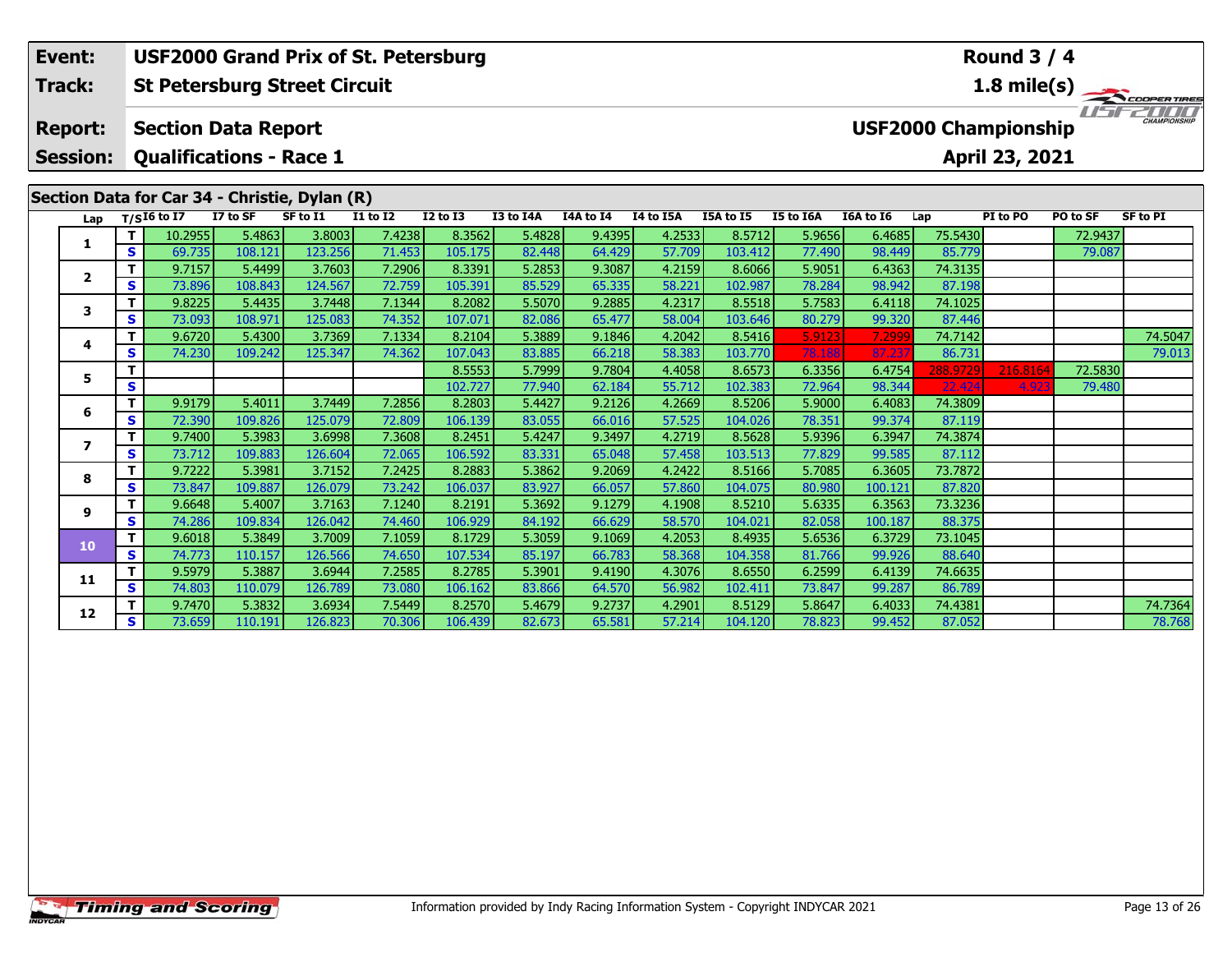**Session:Qualifications - Race 1**

# **Section Data for Car 4 - d'Orlando, Michael**

|              |    | ECUVII DALA IVI CAI T - U OHAHUV, MICHAEI |          |          |                 |              |           |           |           |           |           |           |          |          |          |          |
|--------------|----|-------------------------------------------|----------|----------|-----------------|--------------|-----------|-----------|-----------|-----------|-----------|-----------|----------|----------|----------|----------|
|              |    | Lap $T/SI6$ to I7                         | I7 to SF | SF to I1 | <b>I1 to I2</b> | $I2$ to $I3$ | I3 to I4A | I4A to I4 | I4 to I5A | I5A to I5 | I5 to I6A | I6A to I6 | Lap      | PI to PO | PO to SF | SF to PI |
|              | T. | 9.7924                                    | 5.4296   | 3.7627   | 6.9625          | 8.1717       | 5.5101    | 9.5631    | 5.4153    | 11.8201   | 8.4042    | 11.3358   | 86.1675  |          | 79.2857  | 93.0239  |
|              | S  | 73.318                                    | 109.250  | 124.487  | 76.187          | 107.550      | 82.039    | 63.597    | 45.326    | 74.988    | 55.005    | 56.17     | 75.202   |          | 72.760   | 63.283   |
| $\mathbf{2}$ | т  |                                           |          |          |                 | 8.6859       | 5.5135    | 9.3523    | 4.2303    | 8.8300    | 7.0775    | 6.3921    | 253.2134 | 176.2821 | 70.0289  |          |
|              | S  |                                           |          |          |                 | 101.183      | 81.989    | 65.030    | 58.023    | 100.381   | 65.316    | 99.626    | 25.591   | 6.055    | 82.378   |          |
| 3            | Т  | 9.7882                                    | 5.3878   | 3.7218   | 6.9254          | 8.1308       | 5.4349    | 9.2063    | 4.1138    | 8.4611    | 5.6508    | 6.3133    | 73.1342  |          |          |          |
|              | S  | 73.349                                    | 110.097  | 125.856  | 76.596          | 108.091      | 83.175    | 66.061    | 59.666    | 104.757   | 81.807    | 100.869   | 88.604   |          |          |          |
| 4            |    | 9.6375                                    | 5.3575   | 3.7269   | 7.0515          | 8.1251       | 5.4311    | 9.0843    | 4.1087    | 8.4940    | 5.6395    | 6.3304    | 72.9865  |          |          |          |
|              | S  | 74.496                                    | 110.720  | 125.683  | 75.226          | 108.167      | 83.233    | 66.949    | 59.740    | 104.352   | 81.971    | 100.597   | 88.784   |          |          |          |
| 5            |    | 9.6623                                    | 5.3946   | 3.7071   | 6.9435          | 8.1035       | 5.3639    | 9.1151    | 4.1393    | 8.4685    | 5.6502    | 6.2555    | 72.8035  |          |          |          |
|              | S  | 74.305                                    | 109.958  | 126.355  | 76.396          | 108.455      | 84.276    | 66.722    | 59.299    | 104.666   | 81.815    | 101.801   | 89.007   |          |          |          |
| 6            | т  | 9.6086                                    | 5.3569   | 3.6961   | 6.9580          | 8.1259       | 5.3686    | 9.0479    | 4.0820    | 8.4480    | 5.6780    | 6.3084    | 72.6784  |          |          |          |
|              | S  | 74.720                                    | 110.732  | 126.731  | 76.237          | 108.156      | 84.202    | 67.218    | 60.131    | 104.920   | 81.415    | 100.948   | 89.160   |          |          |          |
| 7            |    | 9.8287                                    | 5.4071   | 3.6965   | 6.9515          | 8.1108       | 5.4194    | 9.0159    | 4.1242    | 8.4733    | 5.5513    | 6.2729    | 72.8516  |          |          |          |
|              | S. | 73.047                                    | 109.704  | 126.717  | 76.308          | 108.357      | 83.412    | 67.457    | 59.516    | 104.607   | 83.273    | 101.519   | 88.948   |          |          |          |
| 8            | Т  | 9.6319                                    | 5.3604   | 3.6763   | 6.8265          | 8.0887       | 5.3676    | 9.0153    | 4.1008    | 8.4597    | 5.5405    | 6.2575    | 72.3252  |          |          |          |
|              | S  | 74.539                                    | 110.660  | 127.413  | 77.705          | 108.653      | 84.217    | 67.461    | 59.855    | 104.775   | 83.435    | 101.769   | 89.595   |          |          |          |
| 9            | т  | 9.6774                                    | 5.3653   | 3.6728   | 6.8598          | 8.1321       | 5.2800    | 9.0317    | 4.1428    | 8.4277    | 5.5460    | 6.2627    | 72.3983  |          |          |          |
|              | S  | 74.189                                    | 110.559  | 127.535  | 77.328          | 108.073      | 85.615    | 67.339    | 59.248    | 105.173   | 83.352    | 101.684   | 89.505   |          |          |          |
| 10           |    | 9.6037                                    | 5.3593   | 3.6766   | 6.8214          | 8.1193       | 5.3100    | 9.0582    | 4.1246    | 8.4714    | 5.5976    | 6.2864    | 72.4285  |          |          | 70.7000  |
|              | S. | 74.758                                    | 110.683  | 127.403  | 77.763          | 108.244      | 85.131    | 67.142    | 59.510    | 104.630   | 82.584    | 101.301   | 89.468   |          |          | 83.265   |

## **Round 3 / 4**

**1.8 mile(s)**

**April 23, 2021**

COOPERTIRES USFZOOD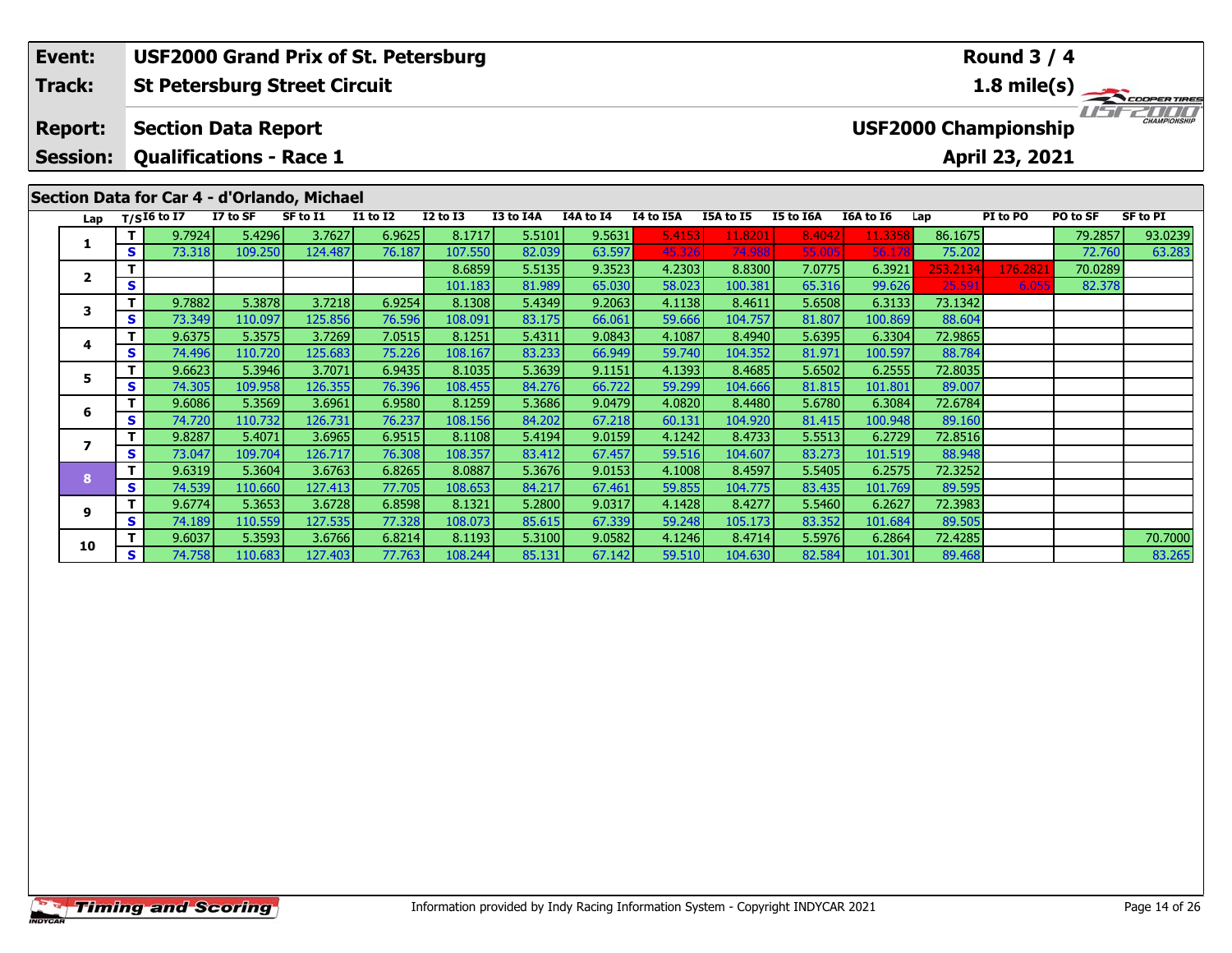#### **Event: USF2000 Grand Prix of St. Petersburg Round 3 / 4St Petersburg Street Circuit 1.8 mile(s) Track:** TEST ENTITY **Report: Section Data Report USF2000 Championship Qualifications - Race 1 Session:April 23, 2021**

### **Section Data for Car 42 - Myers, Michael**

| Lap                     |              | $T/SI6$ to I7 | I7 to SF | SF to I1 | <b>I1 to I2</b> | <b>I2 to I3</b> | I3 to I4A | <b>I4A to I4</b> | I4 to I5A | I5A to I5 | <b>I5 to I6A</b> | <b>I6A to 16</b> | Lap      | PI to PO | PO to SF | <b>SF to PI</b> |
|-------------------------|--------------|---------------|----------|----------|-----------------|-----------------|-----------|------------------|-----------|-----------|------------------|------------------|----------|----------|----------|-----------------|
|                         | Т            | 10.1012       | 5.4797   | 3.8550   | 7.4865          | 8.3236          | 5.4122    | 9.4481           | 4.2702    | 8.6819    | 6.0426           | 6.4814           | 75.5824  |          | 84.4189  |                 |
| 1                       | S            | 71.076        | 108.251  | 121.507  | 70.855          | 105.587         | 83.523    | 64.371           | 57.481    | 102.093   | 76.502           | 98.253           | 85.734   |          | 68.336   |                 |
| $\overline{\mathbf{2}}$ | T            | 9.7478        | 5.4547   | 3.8084   | 7.2576          | 8.2393          | 5.3640    | 9.3907           | 4.1750    | 8.5382    | 5.7669           | 6.4414           | 74.1840  |          |          |                 |
|                         | S            | 73.653        | 108.747  | 122.994  | 73.090          | 106.667         | 84.274    | 64.764           | 58.792    | 103.812   | 80.160           | 98.863           | 87.350   |          |          |                 |
| 3                       | Т            | 9.8042        | 5.4542   | 3.7291   | 7.0005          | 8.2650          | 5.2554    | 9.4148           | 4.1804    | 8.5670    | 5.7061           | 6.4073           | 73.7840  |          |          |                 |
|                         | S            | 73.229        | 108.757  | 125.609  | 75.774          | 106.336         | 86.015    | 64.598           | 58.716    | 103.463   | 81.014           | 99.389           | 87.824   |          |          |                 |
| 4                       | т            | 9.7756        | 5.4336   | 3.7020   | 7.4451          | 8.4131          | 5.3362    | 9.4411           | 4.1937    | 8.5276    | 5.7533           | 6.4499           | 74.4712  |          |          |                 |
|                         | S            | 73.444        | 109.169  | 126.529  | 71.249          | 104.464         | 84.713    | 64.419           | 58.529    | 103.941   | 80.349           | 98.733           | 87.014   |          |          |                 |
| 5                       | т            | 10.2346       | 6.8592   | 5.4303   | 8.8189          | 11.2213         | 6.9206    | 11.1521          | 4.8347    | 10.6810   | 7.9050           | 8.8750           | 92.9327  |          |          | 92.3490         |
|                         | S            | 70.150        | 86.480   | 86.258   | 60.150          | 78.321          | 65.319    | 54.535           | 50.769    | 82.985    | 58.479           | 71.754           | 69.728   |          |          | 63.745          |
| 6                       | т            |               |          |          |                 | 11.1982         | 6.1524    | 10.3988          | 6.2209    | 13.3676   | 7.0467           | 6.5883           | 232.1265 | 148.3486 | 82.6100  |                 |
|                         | S            |               |          |          |                 | 78.483          | 73.475    | 58.486           | 39.456    | 66.307    | 65.601           | 96.659           | 27.916   | 7.195    | 69.833   |                 |
| 7                       | т            | 9.8980        | 5.4442   | 3.7630   | 7.1593          | 8.2063          | 5.3650    | 9.3822           | 4.1637    | 8.4949    | 5.7611           | 6.3848           | 74.0225  |          |          |                 |
|                         | S            | 72.535        | 108.957  | 124.478  | 74.093          | 107.096         | 84.258    | 64.823           | 58.951    | 104.341   | 80.240           | 99.740           | 87.541   |          |          |                 |
| 8                       | Т            | 9.6768        | 5.4088   | 3.6887   | 6.9916          | 8.2144          | 5.2899    | 9.2523           | 4.1478    | 8.4925    | 5.6042           | 6.3411           | 73.1081  |          |          |                 |
|                         | S            | 74.193        | 109.670  | 126.985  | 75.870          | 106.991         | 85.454    | 65.733           | 59.177    | 104.370   | 82.487           | 100.427          | 88.636   |          |          |                 |
| 9                       | Т            | 9.6315        | 5.4028   | 3.6747   | 7.2016          | 8.3953          | 5.3119    | 9.5850           | 4.2241    | 8.5123    | 5.7168           | 6.3895           | 74.0455  |          |          |                 |
|                         | S            | 74.542        | 109.792  | 127.469  | 73.658          | 104.685         | 85.101    | 63.451           | 58.108    | 104.127   | 80.862           | 99.666           | 87.514   |          |          |                 |
| 10                      | т            | 9.6988        | 5.4137   | 3.6977   | 7.0370          | 8.1715          | 5.3702    | 9.5046           | 4.1642    | 8.4830    | 5.7878           | 6.4111           | 73.7396  |          |          |                 |
|                         | S            | 74.025        | 109.571  | 126.676  | 75.381          | 107.552         | 84.177    | 63.988           | 58.944    | 104.487   | 79.870           | 99.331           | 87.877   |          |          |                 |
| 11                      |              | 9.6713        | 5.4132   | 3.6945   | 7.0235          | 8.2570          | 5.2851    | 9.2369           | 4.2555    | 8.6533    | 5.6293           | 6.3912           | 73.5108  |          |          |                 |
|                         | s            | 74.236        | 109.581  | 126.786  | 75.526          | 106.439         | 85.532    | 65.843           | 57.679    | 102.431   | 82.119           | 99.640           | 88.150   |          |          |                 |
| 12                      | $\mathbf{T}$ | 9.7135        | 5.3860   | 3.6830   | 6.9230          | 8.2281          | 5.3190    | 9.1814           | 4.1206    | 8.5801    | 5.5308           | 6.3347           | 73.0002  |          |          |                 |
|                         | <b>S</b>     | 73.913        | 110.134  | 127.181  | 76.622          | 106.812         | 84.987    | 66.241           | 59.568    | 103.305   | 83.582           | 100.529          | 88.767   |          |          |                 |
| 13                      |              | 9.8542        | 5.3956   | 3.6686   | 7.4476          | 8.4409          | 5.4402    | 9.4646           | 4.2483    | 9.1421    | 6.1287           | 7.2962           | 76.5270  |          |          | 74.1665         |
|                         | S            | 72.858        | 109.938  | 127.681  | 71.225          | 104.120         | 83.094    | 64.259           | 57.777    | 96.954    | 75.428           | 87.281           | 84.676   |          |          | 79.373          |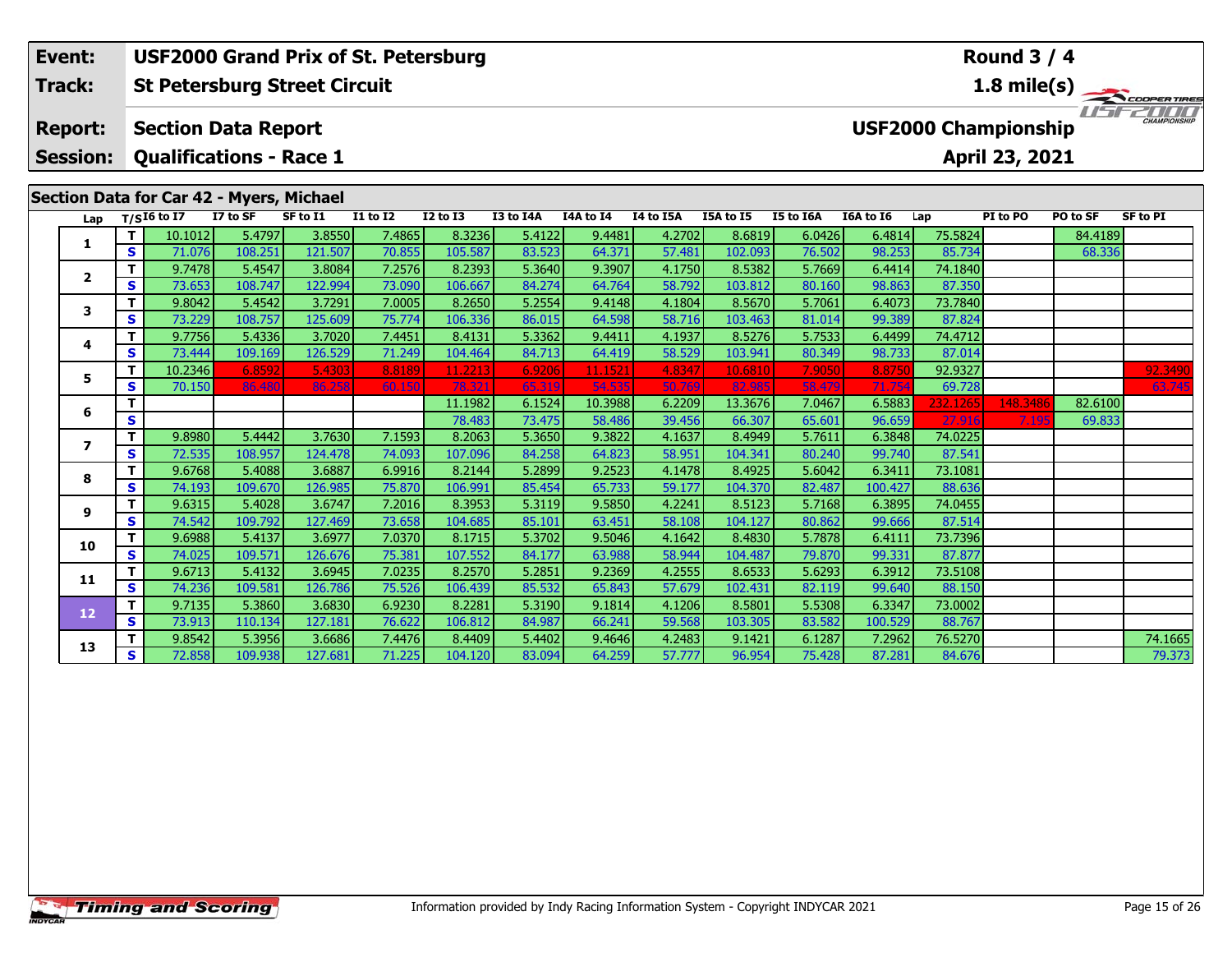#### **Event: USF2000 Grand Prix of St. Petersburg Round 3 / 4St Petersburg Street Circuit 1.8 mile(s) Track:** THE COOPER TIRES **Report: Section Data Report USF2000 Championship Qualifications - Race 1 Session:April 23, 2021**

### **Section Data for Car 44 - Brooks, Christian**

| Lap                     |   | $T/SI6$ to I7 | I7 to SF | SF to I1 | <b>I1 to I2</b> | <b>I2 to I3</b> | I3 to I4A | <b>I4A to I4</b> | I4 to I5A | I5A to I5 | I5 to I6A | <b>I6A to 16</b> | Lap      | PI to PO | PO to SF | <b>SF to PI</b> |
|-------------------------|---|---------------|----------|----------|-----------------|-----------------|-----------|------------------|-----------|-----------|-----------|------------------|----------|----------|----------|-----------------|
|                         |   | 9.8172        | 5.4455   | 3.7774   | 7.1122          | 8.1709          | 5.3402    | 9.2168           | 4.1502    | 8.5222    | 5.6481    | 6.3311           | 73.5318  |          | 75.8581  |                 |
| 1                       | S | 73.132        | 108.931  | 124.003  | 74.584          | 107.560         | 84.650    | 65.986           | 59.143    | 104.006   | 81.846    | 100.586          | 88.125   |          | 76.048   |                 |
| $\overline{\mathbf{2}}$ | т | 9.6381        | 5.4215   | 3.7513   | 6.9654          | 8.1522          | 5.2913    | 9.0831           | 4.1206    | 8.5069    | 5.5903    | 6.3282           | 72.8489  |          |          |                 |
|                         | s | 74.491        | 109.413  | 124.866  | 76.156          | 107.807         | 85.432    | 66.958           | 59.568    | 104.193   | 82.692    | 100.632          | 88.951   |          |          |                 |
| 3                       | т | 9.7129        | 5.4413   | 3.7276   | 6.8907          | 8.1262          | 5.2583    | 9.0856           | 4.1355    | 8.4812    | 5.5745    | 6.3193           | 72.7531  |          |          |                 |
|                         | S | 73.918        | 109.015  | 125.660  | 76.981          | 108.152         | 85.968    | 66.939           | 59.353    | 104.509   | 82.926    | 100.774          | 89.068   |          |          |                 |
| 4                       | т | 9.5700        | 5.4133   | 3.7277   | 6.8210          | 8.1278          | 5.2737    | 8.9810           | 4.1258    | 8.4803    | 5.5163    | 6.3091           | 72.3460  |          |          |                 |
|                         | S | 75.021        | 109.579  | 125.656  | 77.768          | 108.131         | 85.717    | 67.719           | 59.493    | 104.520   | 83.801    | 100.936          | 89.570   |          |          |                 |
| 5                       | т | 11.5182       | 5.6895   | 3.8180   | 7.0515          | 9.9270          | 8.2892    | 13.1860          | 6.2187    | 13.3535   | 8.7755    | 10.058           | 97.8853  |          |          | 98.2067         |
|                         | S | 62.332        | 104.259  | 122.684  | 75.226          | 88.533          | 54.534    | 46.123           | 39.470    | 66.377    | 52.678    | 63.31            | 66.200   |          |          | 59.943          |
| 6                       | т |               |          |          |                 | 10.8594         | 8.2765    | 13.2231          | 5.6054    | 9.2718    | 6.1033    | 6.4440           | 237.0088 | 153.5932 | 81.3660  |                 |
|                         | S |               |          |          |                 | 80.931          | 54.618    | 45.994           | 43.789    | 95.598    | 75.741    | 98.823           | 27.341   | 6.949    | 70.900   |                 |
| $\overline{\mathbf{z}}$ | т | 10.0629       | 5.4166   | 3.7636   | 7.3592          | 8.2276          | 5.4039    | 9.1211           | 4.1407    | 8.4799    | 5.6320    | 6.3131           | 73.9206  |          |          |                 |
|                         | S | 71.347        | 109.512  | 124.458  | 72.080          | 106.819         | 83.652    | 66.679           | 59.279    | 104.525   | 82.080    | 100.873          | 87.662   |          |          |                 |
| 8                       | т | 9.5439        | 5.3952   | 3.7133   | 6.8922          | 8.0970          | 5.2049    | 9.0004           | 4.0629    | 8.4618    | 5.5067    | 6.2874           | 72.1657  |          |          |                 |
|                         | S | 75.227        | 109.946  | 126.144  | 76.964          | 108.542         | 86.850    | 67.573           | 60.414    | 104.749   | 83.947    | 101.285          | 89.793   |          |          |                 |
| 9                       | т | 9.5355        | 5.3707   | 3.6782   | 6.8576          | 8.1141          | 5.2324    | 9.0409           | 4.0742    | 8.3982    | 5.6197    | 6.2827           | 72.2042  |          |          |                 |
|                         | s | 75.293        | 110.448  | 127.347  | 77.353          | 108.313         | 86.394    | 67.270           | 60.246    | 105.542   | 82.259    | 101.361          | 89.745   |          |          |                 |
| 10                      | т | 9.6896        | 5.3587   | 4.1987   | 7.6763          | 9.0742          | 5.5177    | 9.1051           | 4.1234    | 8.4671    | 5.5168    | 6.2989           | 75.0265  |          |          |                 |
|                         | S | 74.095        | 110.695  | 111.561  | 69.103          | 96.853          | 81.926    | 66.796           | 59.527    | 104.683   | 83.794    | 101.100          | 86.369   |          |          |                 |
| 11                      | т | 9.4936        | 5.3754   | 3.6875   | 6.8696          | 8.1347          | 5.1879    | 8.9297           | 4.0859    | 8.4381    | 5.4971    | 6.2892           | 71.9887  |          |          |                 |
|                         | S | 75.625        | 110.351  | 127.026  | 77.218          | 108.039         | 87.135    | 68.108           | 60.074    | 105.043   | 84.094    | 101.256          | 90.014   |          |          |                 |
| 12                      | т | 9.5596        | 5.3572   | 3.6740   | 7.9086          | 11.4342         | 6.4156    | 9.5808           | 4.1915    | 8.6165    | 6.1035    | 6.3221           | 79.1636  |          |          |                 |
|                         | S | 75.103        | 110.726  | 127.493  | 67.073          | 76.863          | 70.460    | 63.479           | 58.560    | 102.868   | 75.739    | 100.729          | 81.856   |          |          |                 |
| 13                      |   | 9.4804        | 5.3906   | 3.7091   | 6.8005          | 8.1013          | 5.2131    | 8.9719           | 4.1057    | 8.4519    | 5.4956    | 6.2695           | 71.9896  |          |          | 72.0453         |
|                         | S | 75.730        | 110.040  | 126.286  | 78.002          | 108.484         | 86.713    | 67.787           | 59.784    | 104.872   | 84.117    | 101.574          | 90.013   |          |          | 81.710          |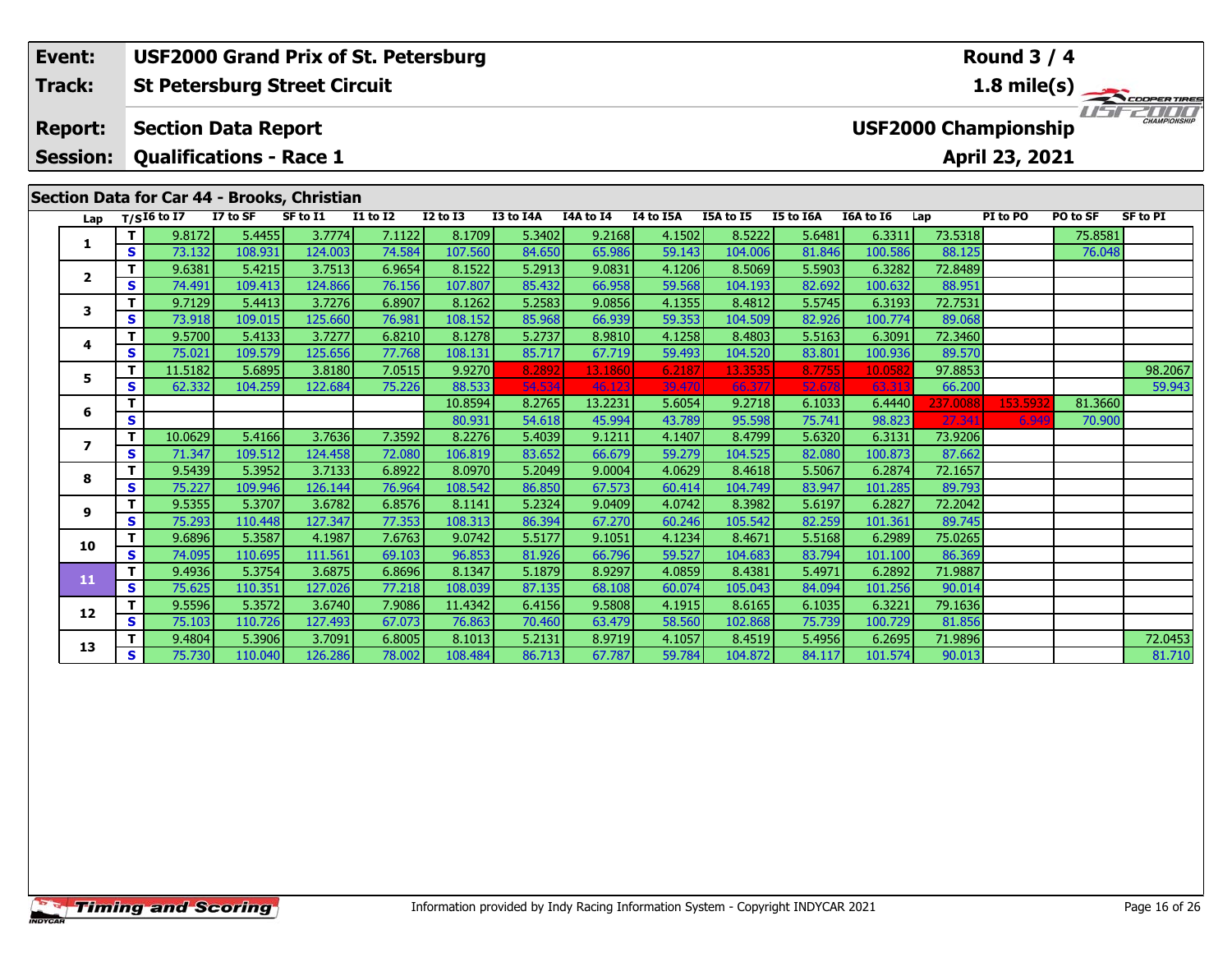#### **Round 3 / 4Event: USF2000 Grand Prix of St. Petersburg Track:St Petersburg Street Circuit 1.8 mile(s)** 15221111 **Report: Section Data Report USF2000 Championship Session: Qualifications - Race 1 April 23, 2021 Section Data for Car 5 - Kohlbecker, Spike (R)**<br>Lap  $\frac{7}{5}$  17 to SF 5 to 11 11 to 11 **Lap T/SI6 to I7 I7 to SF SF to I1 I1 to I2 I2 to I3 I3 to I4A I4A to I4 I4 to I5A I5A to I5 I5 to I6A I6A to I6 Lap PI to PO PO to SF SF to PI <sup>T</sup>** 9.8448 5.4553 3.8403 7.2903 8.2691 5.9765 9.6465 4.3152 9.4883 6.2744 6.3775 76.7782 75.5768 **<sup>S</sup>** 72.927 108.735 121.972 72.762 106.283 75.637 63.047 56.881 93.416 73.676 99.854 84.399 76.331**1 <sup>T</sup>** 9.7392 5.4030 3.7268 7.1531 8.1639 5.2978 10.3299 5.1724 12.8355 8.6683 9.6606 86.1505 92.9766 **<sup>S</sup>** 73.718 109.787 125.687 74.157 107.652 85.327 58.876 47.455 69.056 53.329 65.919 75.217 63.315**2**63.315 **<sup>T</sup>** 9.4997 5.8989 9.7048 4.3789 8.8214 5.9426 6.3457 249.9151 172.5246 70.4896 **<sup>S</sup>** 92.515 76.632 62.668 56.054 100.479 77.790 100.354 25.929 6.187 81.840**3**81.840

|    |    | 9.68491 | 5.38251 | 3.72071  | 6.98421  | 8.2052  | 5.3000 | 9.27401 | 4.10311 | 8.44131 | 5.7244 | 6.33191 | 73.15221 |  |         |
|----|----|---------|---------|----------|----------|---------|--------|---------|---------|---------|--------|---------|----------|--|---------|
|    | S. | 74.131  | 110.206 | 125.893  | 75.951   | 107.111 | 85.292 | 65.579  | 59.822  | 105.003 | 80.755 | 100.573 | 88.582   |  |         |
|    |    | 9.6543  | 5.3488  | 3.6825   | 7.0031   | 8.1878  | 5.5297 | 10.3940 | 4.2452  | 8.8555  | 6.3422 | 6.3699  | 75.6130  |  |         |
|    | S. | 74.366  | 110.900 | 127.1991 | 75.746   | 107.338 | 81.749 | 58.513  | 57.819  | 100.092 | 72.888 | 99.973  | 85.700   |  |         |
|    |    | 9.6501  | 5.3609  | 3.6953   | 7.1029   | 8.1580  | 5.3880 | 9.1954  | 4.1112  | 8.4361  | 5.7489 | 6.2971  | 73.1439  |  |         |
|    | S. | 74.399  | 110.650 | 126.758  | 74.681   | 107.730 | 83.899 | 66.140  | 59.704  | 105.068 | 80.411 | 101.129 | 88.592   |  |         |
|    |    | 9.6135  | 5.3300  | 3.7103   | 7.1386   | 8.1539  | 5.2889 | 9.2614  | 4.2080  | 8.4048  | 5.7861 | 6.4717  | 73.3672  |  |         |
|    | S. | 74.682  | 111.291 | 126.246  | 74.308   | 107.784 | 85.471 | 65.668  | 58.330  | 105.459 | 79.894 | 98.400  | 88.323   |  |         |
|    |    | 9.6280  | 5.3617  | 3.6859   | 7.1101   | 8.1441  | 5.2830 | 9.1806  | 4.0827  | 8.4451  | 5.6358 | 6.3055  | 72.8625  |  |         |
|    | S. | 74.569  | 110.633 | 127.081  | 74.606   | 107.914 | 85.566 | 66.246  | 60.121  | 104.956 | 82.024 | 100.994 | 88.935   |  |         |
| 9  |    | 9.5757  | 5.3725  | 3.6974   | 7.0267   | 8.1614  | 5.2668 | 9.1528  | 4.0828  | 8.4563  | 5.6548 | 6.3175  | 72.7647  |  |         |
|    | S. | 74.977  | 110.411 | 126.686  | 75.491   | 107.685 | 85.829 | 66.448  | 60.119  | 104.817 | 81.749 | 100.802 | 89.054   |  |         |
| 10 |    | 9.7063  | 5.3667  | 3.6913   | 6.9414   | 8.1224  | 5.2638 | 9.1228  | 4.0658  | 8.4599  | 5.7006 | 6.3186  | 72.7596  |  | 71.5122 |
|    | S. | 73.968  | 110.530 | 126.8951 | 76.419 l | 108.202 | 85.878 | 66.666  | 60.371  | 104.772 | 81.092 | 100.785 | 89.060   |  | 82.319  |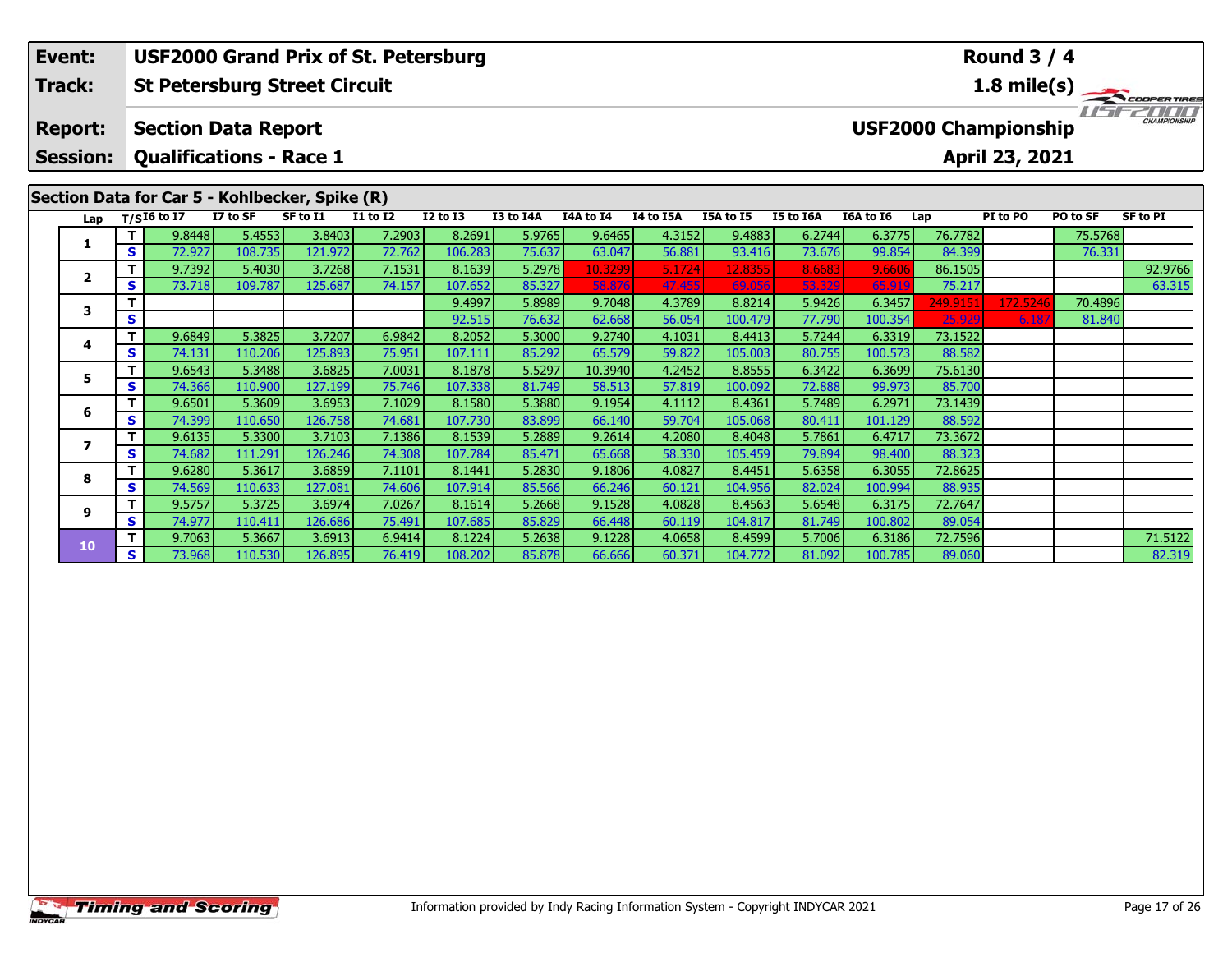**Session:Qualifications - Race 1**

### **Section Data for Car 6 - Garg, Bijoy**

|                | Lap |   | $T/SI6$ to I7 | I7 to SF | SF to I1 | <b>I1 to I2</b> | <b>I2 to I3</b> | I3 to I4A | <b>I4A to I4</b> | I4 to I5A | <b>I5A to I5</b> | I5 to I6A | I6A to I6 | Lap      | PI to PO | PO to SF | <b>SF to PI</b> |
|----------------|-----|---|---------------|----------|----------|-----------------|-----------------|-----------|------------------|-----------|------------------|-----------|-----------|----------|----------|----------|-----------------|
|                |     |   | 10.0111       | 5.4399   | 3.8355   | 7.3964          | 8.2562          | 5.6228    | 9.2221           | 4.2062    | 8.4897           | 5.8263    | 6.4022    | 74.7084  |          | 72.9976  |                 |
|                |     | S | 71.716        | 109.043  | 122.125  | 71.718          | 106.449         | 80.395    | 65.948           | 58.355    | 104.405          | 79.342    | 99.469    | 86.737   |          | 79.028   |                 |
| $\overline{2}$ |     | т | 9.6767        | 5.3994   | 3.7375   | 7.2323          | 8.2238          | 5.6206    | 9.2170           | 4.2057    | 8.5043           | 5.6579    | 6.3503    | 73.8255  |          |          |                 |
|                |     | S | 74.194        | 109.861  | 125.327  | 73.345          | 106.868         | 80.427    | 65.985           | 58.362    | 104.225          | 81.704    | 100.282   | 87.775   |          |          |                 |
| 3              |     |   | 9.7042        | 5.4128   | 3.7358   | 7.1818          | 8.1765          | 5.4729    | 9.1077           | 4.1138    | 8.4648           | 5.6664    | 6.3233    | 73.3600  |          |          |                 |
|                |     | s | 73.984        | 109.589  | 125.384  | 73.861          | 107.487         | 82.597    | 66.777           | 59.666    | 104.712          | 81.581    | 100.710   | 88.332   |          |          |                 |
| 4              |     | т | 9.7180        | 5.3930   | 3.7159   | 7.1402          | 8.1830          | 5.4456    | 9.2433           | 4.1601    | 8.4914           | 6.3710    | 6.9900    | 74.8515  |          |          | 75.3113         |
|                |     | S | 73.879        | 109.991  | 126.055  | 74.291          | 107.401         | 83.011    | 65.797           | 59.002    | 104.384          | 72.559    | 91.104    | 86.571   |          |          | 78.166          |
| 5              |     |   |               |          |          |                 | 8.2892          | 6.0217    | 9.3504           | 4.2346    | 9.7453           | 6.6972    | 6.7491    | 304.3333 | 233.0156 | 72.7473  |                 |
|                |     | S |               |          |          |                 | 106.025         | 75.069    | 65.043           | 57.964    | 90.953           | 69.025    | 94.356    | 21.292   | 4.58     | 79.300   |                 |
| -6             |     |   | 9.9014        | 7.0990   | 5.2154   | 7.5575          | 8.4010          | 6.5891    | 9.6256           | 4.1876    | 8.5058           | 5.7732    | 6.3737    | 79.2293  |          |          |                 |
|                |     | S | 72.510        | 83.559   | 89.813   | 70.189          | 104.614         | 68.605    | 63.184           | 58.615    | 104.207          | 80.072    | 99.913    | 81.788   |          |          |                 |
| 7              |     |   | 9.6192        | 5.3832   | 3.7069   | 7.0559          | 8.1492          | 5.3944    | 9.1922           | 4.1917    | 8.5067           | 5.6480    | 6.3347    | 73.1821  |          |          |                 |
|                |     | s | 74.638        | 110.191  | 126.361  | 75.179          | 107.847         | 83.799    | 66.163           | 58.557    | 104.196          | 81.847    | 100.529   | 88.546   |          |          |                 |
| 8              |     | т | 9.7954        | 5.3924   | 3.7187   | 7.1668          | 8.1917          | 5.3492    | 9.0563           | 4.1358    | 8.4490           | 5.6357    | 6.3614    | 73.2524  |          |          |                 |
|                |     | s | 73.295        | 110.003  | 125.960  | 74.016          | 107.287         | 84.507    | 67.156           | 59.349    | 104.908          | 82.026    | 100.107   | 88.461   |          |          |                 |
| 9              |     |   | 9.6695        | 5.3809   | 3.7045   | 7.0633          | 8.1650          | 5.3514    | 9.0788           | 4.1313    | 8.4589           | 5.6264    | 6.3358    | 72.9658  |          |          |                 |
|                |     | S | 74.249        | 110.238  | 126.443  | 75.100          | 107.638         | 84.472    | 66.989           | 59.413    | 104.785          | 82.161    | 100.511   | 88.809   |          |          |                 |
| 10             |     |   | 9.6652        | 5.3793   | 3.6896   | 7.0248          | 8.1780          | 5.3417    | 9.2103           | 4.1526    | 8.4591           | 5.5546    | 6.3063    | 72.9615  |          |          |                 |
|                |     | S | 74.282        | 110.271  | 126.954  | 75.512          | 107.467         | 84.626    | 66.033           | 59.109    | 104.782          | 83.223    | 100.981   | 88.814   |          |          |                 |
| 11             |     |   | 9.6668        | 5.3513   | 3.6789   | 7.0192          | 8.1713          | 5.3890    | 9.1438           | 4.1333    | 8.4356           | 5.5143    | 6.3541    | 72.8576  |          |          |                 |
|                |     | S | 74.270        | 110.848  | 127.323  | 75.572          | 107.555         | 83.883    | 66.513           | 59.385    | 105.074          | 83.832    | 100.222   | 88.941   |          |          |                 |
| 12             |     |   | 9.7517        | 5.3638   | 3.6909   | 7.0306          | 8.1747          | 5.5092    | 9.3667           | 4.2922    | 9.5683           | 6.4172    | 6.5200    | 75.6853  |          |          | 74.4025         |
|                |     | S | 73.624        | 110.590  | 126.909  | 75.449          | 107.510         | 82.053    | 64.930           | 57.186    | 92.635           | 72.037    | 97.672    | 85.618   |          |          | 79.121          |

### **Round 3 / 4**

**April 23, 2021**

**1.8 mile(s)**

**COOPERTIRES**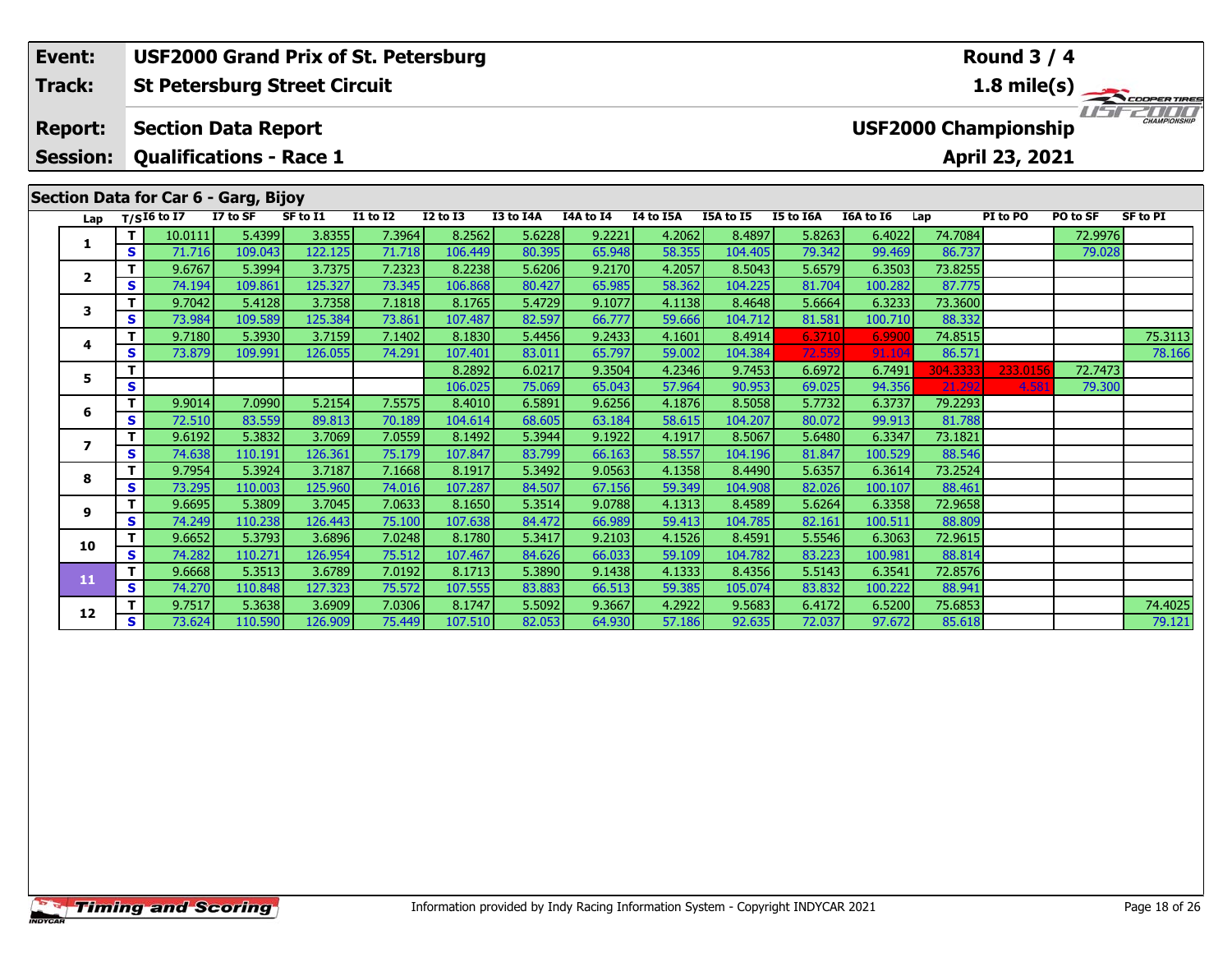### **Round 3 / 4Event: USF2000 Grand Prix of St. Petersburg Track:St Petersburg Street Circuit 1.8 mile(s)** 15152000 **Report: Section Data Report USF2000 Championship Session: Qualifications - Race 1 April 23, 2021 Section Data for Car 63 - Burke, Trey (R)**<br>Lap T/SI6 to I7 I7 to SF SF to I1 **Lap T/SI6 to I7 I7 to SF SF to I1 I1 to I2 I2 to I3 I3 to I4A I4A to I4 I4 to I5A I5A to I5 I5 to I6A I6A to I6 Lap PI to PO PO to SF SF to PI <sup>T</sup>** 10.7466 5.5713 3.8109 7.4538 8.4183 5.5233 9.6840 4.3341 8.5562 5.7510 6.3795 76.2290 90.6944 **<sup>S</sup>** 66.808 106.471 122.913 71.166 104.399 81.843 62.803 56.633 103.593 80.381 99.823 85.007 63.608**1 <sup>T</sup>** 9.8876 5.4443 3.7208 8.2385 8.4408 5.4716 9.6813 4.4205 8.5423 5.7485 6.3769 75.9731 **<sup>S</sup>** 72.612 108.955 125.889 64.387 104.121 82.617 62.820 55.526 103.762 80.416 99.863 85.293**2**

|                         |    | 9.8876  | 5.4443  | 3.7208  | 8.2385 | 8.4408  | 5.4716 | 9.6813  | 4.4205 | 8.5423  | 5.7485 | 6.3769  | 75.9731  |         |         |         |
|-------------------------|----|---------|---------|---------|--------|---------|--------|---------|--------|---------|--------|---------|----------|---------|---------|---------|
| $\overline{\mathbf{2}}$ | s  | 72.612  | 108.955 | 125.889 | 64.387 | 104.121 | 82.617 | 62.820  | 55.526 | 103.762 | 80.416 | 99.863  | 85.293   |         |         |         |
|                         |    | 9.9384  | 5.4485  | 3.7588  | 7.2541 | 8.2294  | 5.3226 | 9.5894  | 4.3361 | 8.5454  | 5.6850 | 6.3578  | 74.4655  |         |         |         |
| з                       | s  | 72.240  | 108.871 | 124.617 | 73.125 | 106.796 | 84.929 | 63.422  | 56.607 | 103.724 | 81.314 | 100.163 | 87.020   |         |         |         |
| 4                       | т  | 9.8239  | 5.4205  | 3.7447  | 7.1394 | 8.1768  | 5.3047 | 9.4903  | 4.2082 | 8.4671  | 5.6467 | 6.8679  | 74.2902  |         |         |         |
|                         | s  | 73.082  | 109.433 | 125.086 | 74.300 | 107.483 | 85.216 | 64.085  | 58.328 | 104.683 | 81.866 | 92.724  | 87.226   |         |         |         |
| 5                       | Τ. | 11.7965 | 6.7409  | 5.5445  | 9.2491 | 10.8355 | 6.8462 | 10.8791 | 4.7996 | 10.3446 | 7.3170 | 9.0828  | 93.4358  |         |         | 90.9126 |
|                         | s  | 60.862  | 87.997  | 84.482  | 57.352 | 81.110  | 66.029 | 55.904  | 51.141 | 85.684  | 63.178 | 70.113  | 69.352   |         |         | 64.753  |
| 6                       |    |         |         |         |        | 9.1032  | 6.3161 | 9.6066  | 4.6991 | 9.0614  | 6.5633 | 6.6548  | 222.1615 | 148.825 | 72.6226 |         |
|                         | S  |         |         |         |        | 96.544  | 71.570 | 63.309  | 52.234 | 97.818  | 70.433 | 95.693  | 29.168   | 7.172   | 79.436  |         |
| $\overline{\mathbf{z}}$ |    | 9.9235  | 5.3773  | 3.6773  | 7.2195 | 8.3294  | 5.6159 | 9.4868  | 4.2659 | 8.4392  | 5.8612 | 6.3726  | 74.5686  |         |         |         |
|                         | S  | 72.349  | 110.312 | 127.379 | 73.475 | 105.513 | 80.494 | 64.108  | 57.539 | 105.029 | 78.870 | 99.931  | 86.900   |         |         |         |
| 8                       |    | 9.7978  | 5.3623  | 3.6896  | 7.0929 | 8.3316  | 5.4157 | 9.3597  | 4.2611 | 8.4633  | 5.8011 | 6.4665  | 74.0416  |         |         |         |
|                         | S  | 73.277  | 110.621 | 126.954 | 74.787 | 105.486 | 83.469 | 64.979  | 57.604 | 104.730 | 79.687 | 98.480  | 87.518   |         |         |         |
| 9                       |    | 9.9806  | 5.4259  | 3.7155  | 7.0384 | 8.2224  | 5.2831 | 9.3131  | 4.2769 | 8.4852  | 5.6555 | 6.3964  | 73.7930  |         |         |         |
|                         | s  | 71.935  | 109.324 | 126.069 | 75.366 | 106.887 | 85.564 | 65.304  | 57.391 | 104.460 | 81.739 | 99.559  | 87.813   |         |         |         |
|                         |    | 9.8786  | 5.4158  | 3.7240  | 7.2370 | 8.2008  | 5.3486 | 9.1842  | 4.2050 | 8.4596  | 5.5781 | 6.2918  | 73.5235  |         |         |         |
| 10                      | S  | 72.678  | 109.528 | 125.781 | 73.298 | 107.168 | 84.517 | 66.220  | 58.372 | 104.776 | 82.873 | 101.214 | 88.135   |         |         |         |
| 11                      | т  | 9.7886  | 5.3952  | 3.6960  | 6.9500 | 8.1704  | 5.8468 | 9.4057  | 4.3508 | 8.4871  | 5.6723 | 6.3108  | 74.0737  |         |         |         |
|                         | S  | 73.346  | 109.946 | 126.734 | 76.324 | 107.567 | 77.315 | 64.661  | 56.416 | 104.437 | 81.497 | 100.909 | 87.480   |         |         |         |
|                         | т  | 9.8577  | 5.4020  | 3.7005  | 7.2545 | 8.4750  | 5.5022 | 9.2733  | 4.2534 | 8.4937  | 5.5914 | 6.3192  | 74.1229  |         |         |         |
| 12                      | S  | 72.832  | 109.808 | 126.580 | 73.121 | 103.701 | 82.157 | 65.584  | 57.708 | 104.355 | 82.676 | 100.775 | 87.422   |         |         |         |
|                         | т  | 9.8847  | 5.4252  | 3.7217  | 7.1097 | 8.2536  | 5.4766 | 9.2210  | 4.2307 | 8.4961  | 5.6257 | 6.3431  | 73.7881  |         |         | 71.4240 |
| 13                      | S. | 72.633  | 109.338 | 125.859 | 74.610 | 106.482 | 82.541 | 65.956  | 58.017 | 104.326 | 82.172 | 100.395 | 87.819   |         |         | 82.421  |
|                         |    |         |         |         |        |         |        |         |        |         |        |         |          |         |         |         |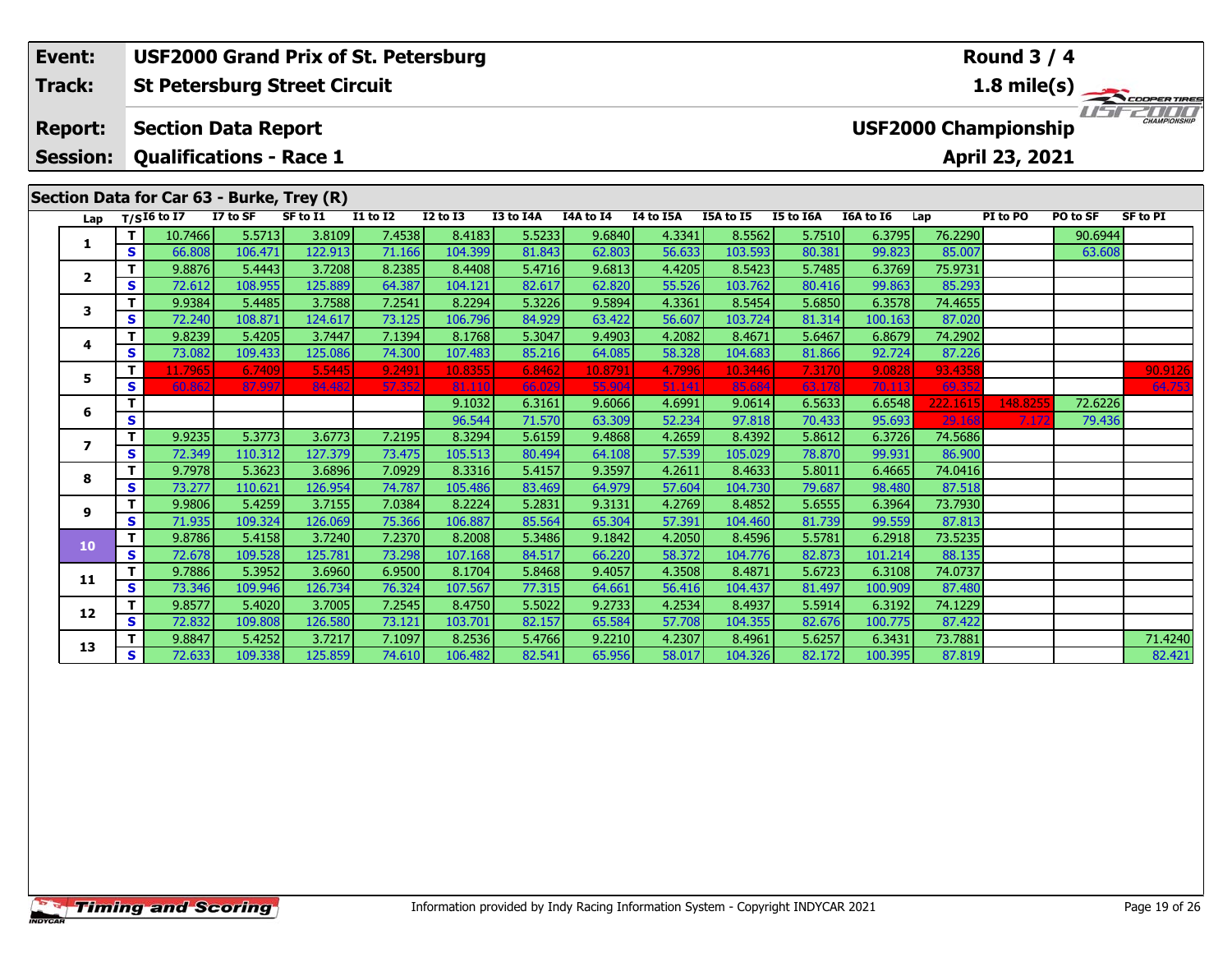#### **Event:Round 3 / 4 USF2000 Grand Prix of St. Petersburg Track:St Petersburg Street Circuit 1.8 mile(s)** 11515211111 **Report: Section Data Report USF2000 Championship Session: Qualifications - Race 1 April 23, 2021 Section Data for Car 8 - Lee, Jackson (R)**

**<sup>T</sup>** 11.1562 5.5453 3.7927 8.2272 9.5026 6.0824 10.2028 4.3468 8.7205 6.2665 6.6204 80.4634 884.1500 82.3737 **<sup>S</sup>** 64.355 106.970 123.503 64.476 92.487 74.320 59.609 56.468 101.641 73.769 96.190 80.534 1.207 70.033

**<sup>T</sup>** 10.1003 5.4515 3.7607 7.2165 8.6617 5.6491 9.6326 4.1419 8.5834 6.0329 6.4597 75.6903 **<sup>S</sup>** 71.082 108.811 124.554 73.506 101.465 80.021 63.138 59.261 103.265 76.625 98.583 85.612

**<sup>T</sup>** 9.9458 5.4545 3.7233 7.1828 8.7078 5.4470 9.4416 4.2000 8.5673 5.9011 6.4006 74.9718 **<sup>S</sup>** 72.187 108.751 125.805 73.851 100.928 82.990 64.415 58.442 103.459 78.337 99.494 86.432

**<sup>T</sup>** 9.8150 5.4182 3.7095 6.9753 8.3126 5.3634 9.5027 4.1568 8.5193 5.8022 6.3768 73.9518 **<sup>S</sup>** 73.149 109.479 126.273 76.048 105.727 84.283 64.001 59.049 104.042 79.672 99.865 87.625

**<sup>T</sup>** 9.7081 5.4056 3.7077 7.0301 8.3126 5.3392 9.3632 4.1382 8.5673 5.9882 6.4533 74.0135 **<sup>S</sup>** 73.954 109.735 126.334 75.455 105.727 84.665 64.954 59.314 103.459 77.197 98.681 87.552

**<sup>T</sup>** 9.7129 5.4002 3.6946 7.0857 8.3806 5.3703 9.1991 4.1320 8.5147 5.7555 6.3716 73.6172 **<sup>S</sup>** 73.918 109.844 126.782 74.863 104.869 84.175 66.113 59.403 104.098 80.318 99.946 88.023

**Lap T/SI6 to I7 I7 to SF SF to I1 I1 to I2 I2 to I3 I3 to I4A I4A to I4 I4 to I5A I5A to I5 I5 to I6A I6A to I6 Lap PI to PO PO to SF SF to PI** 

**<sup>T</sup>** 9.5716 5.3981 3.6893 6.9893 8.4661 5.3723 9.2856 4.1748 8.5678 5.7657 6.3759 73.6565 70.4923 **<sup>S</sup>** 75.009 109.887 126.964 75.895 103.810 84.144 65.497 58.794 103.453 80.176 99.879 87.976 83.510

**1**

**2**

**3**

**4**

**5**

**6**

**7**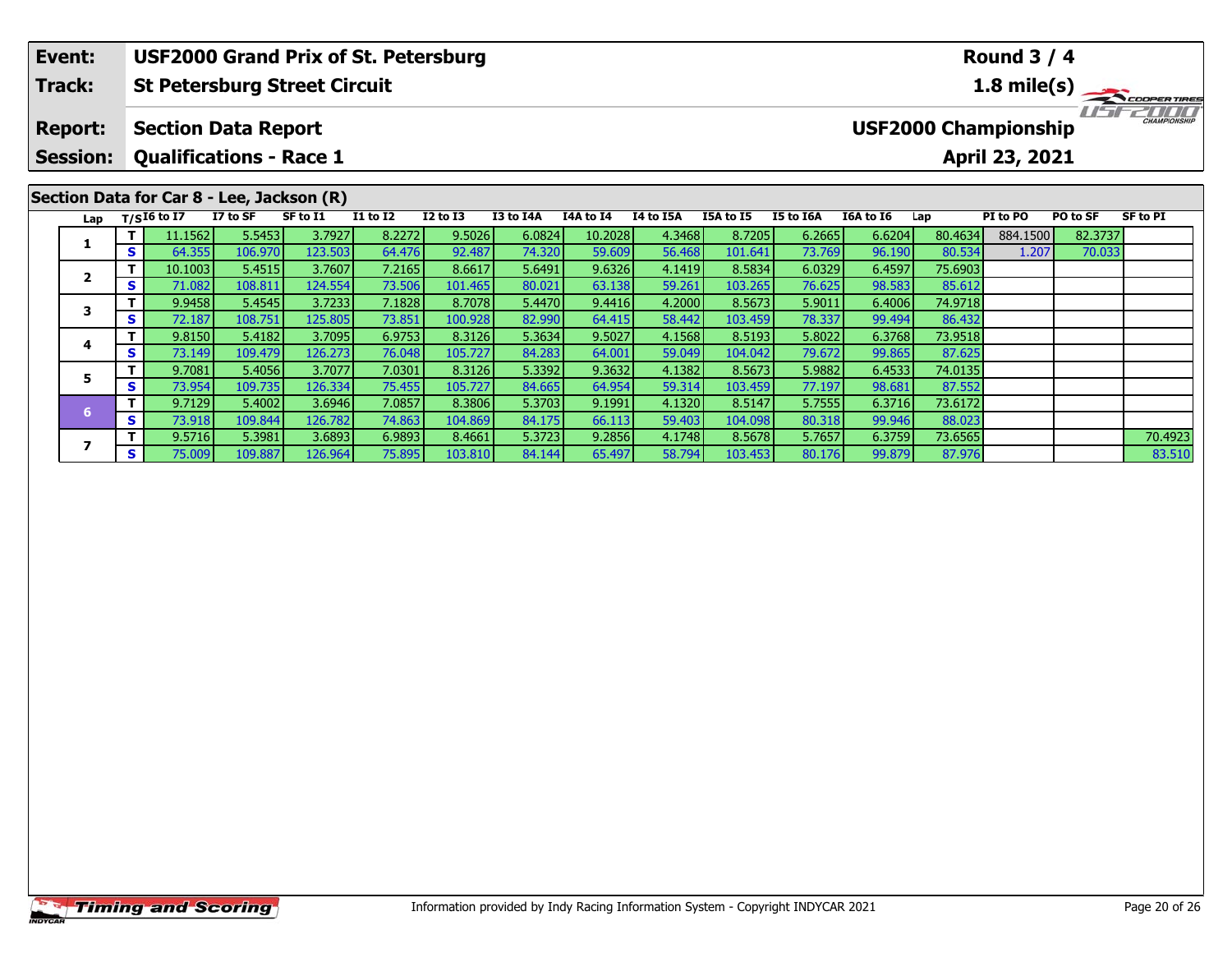### **Round 3 / 4Event: USF2000 Grand Prix of St. Petersburg St Petersburg Street Circuit 1.8 mile(s) Track:**USE2000 **Report: Section Data Report USF2000 Championship Session: Qualifications - Race 1 April 23, 2021 Section Data for Car 9 - Vodanovich, Peter (R) Lap T/SI6 to I7 I7 to SF SF to I1 I1 to I2 I2 to I3 I3 to I4A I4A to I4 I4 to I5A I5A to I5 I5 to I6A I6A to I6 Lap PI to PO PO to SF SF to PI <sup>T</sup>** 10.6013 5.5446 3.7997 7.6630 8.5777 5.4522 9.4437 4.3264 8.6117 6.0442 6.5185 76.5830 74.6778 **<sup>S</sup>** 67.723 106.984 123.275 69.223 102.459 82.911 64.401 56.734 102.926 76.482 97.694 84.614 77.250**1 <sup>T</sup>** 9.9607 5.4582 3.7588 7.1198 8.2353 5.3866 9.2614 4.2559 8.6061 5.7379 6.4768 74.2575 **<sup>S</sup>** 72.079 108.677 124.617 74.504 106.719 83.920 65.668 57.674 102.992 80.565 98.323 87.264**2 <sup>T</sup>** 9.8309 5.4419 3.7413 7.0505 8.2471 5.2598 9.1424 4.1832 8.5945 5.7152 6.4282 73.6350 **<sup>S</sup>** 73.030 109.003 125.200 75.236 106.566 85.943 66.523 58.676 103.131 80.885 99.066 88.002**3 <sup>T</sup>** 9.8086 5.4204 3.7216 7.0704 8.2081 5.3338 9.1880 4.1835 9.2831 6.8542 7.5309 76.6026 75.3166 **<sup>S</sup>** 73.196 109.435 125.862 75.025 107.073 84.751 66.193 58.672 95.481 67.444 84.561 84.592 78.161**4**78.161 **<sup>T</sup>** 9.7525 6.1489 9.7854 5.0998 9.9123 6.7092 7.7584 295.8397 221.4657 75.8077 **<sup>S</sup>** 90.117 73.516 62.152 48.130 89.421 68.901 82.081 21.904 4.820 76.099**5**

**<sup>T</sup>** 9.9607 5.4160 3.7268 7.2284 8.2640 5.3408 9.1436 4.1942 8.5453 5.7538 6.4722 74.0458 **<sup>S</sup>** 72.079 109.524 125.687 73.385 106.348 84.640 66.514 58.522 103.725 80.342 98.393 87.513

**<sup>T</sup>** 9.7802 5.3898 3.7077 7.0604 8.1987 5.2979 9.1692 4.1969 8.5210 5.6245 6.3555 73.3018 **<sup>S</sup>** 73.409 110.056 126.334 75.131 107.195 85.325 66.329 58.485 104.021 82.189 100.200 88.402

**<sup>T</sup>** 9.8614 5.3771 3.6817 7.0192 8.1822 5.5954 10.0322 4.5047 8.7297 5.7516 6.4341 75.1693 **<sup>S</sup>** 72.805 110.316 127.226 75.572 107.412 80.789 60.623 54.489 101.534 80.373 98.975 86.205

**<sup>T</sup>** 9.6769 5.4058 3.7010 7.0349 8.2695 5.2035 9.0822 4.1941 8.5650 5.6257 6.3643 73.1229 **<sup>S</sup>** 74.193 109.731 126.563 75.403 106.278 86.873 66.964 58.524 103.487 82.172 100.061 88.618

**<sup>T</sup>** 9.6410 5.3997 3.6878 7.2434 8.3499 5.2881 9.1188 4.2260 8.6159 6.0628 6.4697 74.1031 **<sup>S</sup>** 74.469 109.855 127.016 73.233 105.254 85.484 66.695 58.082 102.875 76.247 98.431 87.446

**<sup>T</sup>** 9.6287 5.3783 3.6891 6.9684 8.1786 5.2701 9.1148 4.2466 8.4973 5.7515 6.3790 73.1024 **<sup>S</sup>** 74.564 110.292 126.971 76.123 107.459 85.775 66.725 57.800 104.311 80.374 99.830 88.643

**6**

**7**

**8**

**9**

**10**

**11**

**12**

**<sup>T</sup>** 9.7154 5.3489 3.7043 7.1548 8.2691 5.5755 9.3709 4.5235 8.7484 5.8096 6.3834 74.6038 72.4085 **<sup>S</sup>** 73.899 110.898 126.450 74.140 106.283 81.077 64.901 54.262 101.317 79.570 99.762 86.859 81.300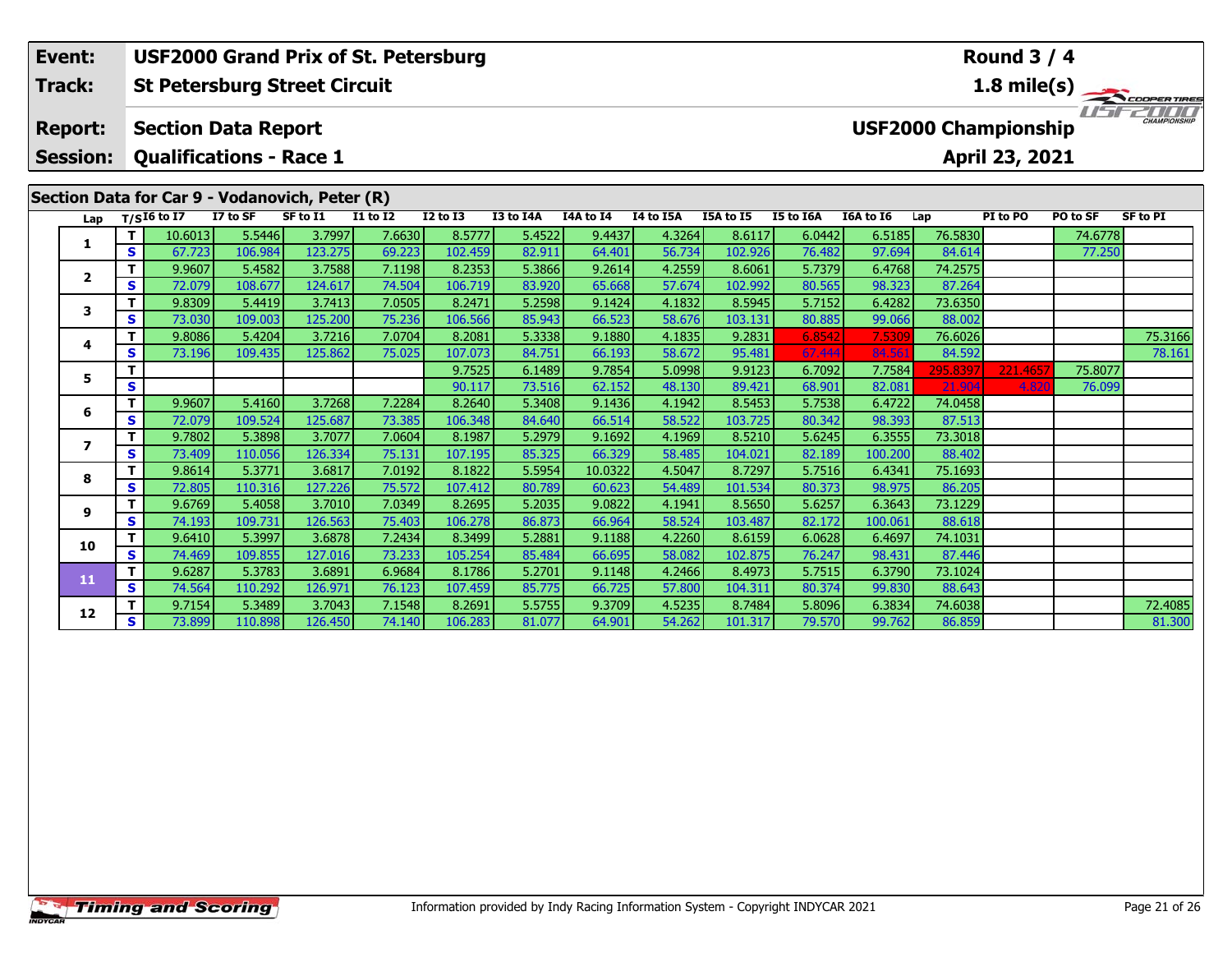#### **Event:Round 3 / 4 USF2000 Grand Prix of St. Petersburg Track:St Petersburg Street Circuit 1.8 mile(s)** 15221111 **Report: Section Data Report USF2000 Championship Session: Qualifications - Race 1 April 23, 2021 Section Data for Car 90 - Palmer, Grant (R) Lap T/SI6 to I7 I7 to SF SF to I1 I1 to I2 I2 to I3 I3 to I4A I4A to I4 I4 to I5A I5A to I5 I5 to I6A I6A to I6 Lap PI to PO PO to SF SF to PI**

**<sup>T</sup>** 10.0348 5.4771 3.7440 7.2682 8.3750 5.4340 9.4872 4.2104 8.5482 5.8324 6.5976 75.0089 77.0550 **<sup>S</sup>** 71.546 108.302 125.109 72.983 104.939 83.188 64.106 58.297 103.690 79.259 96.523 86.390 74.867

**<sup>T</sup>** 9.9823 6.0996 10.4541 6.0192 10.2745 6.4372 6.6661 244.8518 163.3638 76.7463 **<sup>S</sup>** 88.042 74.111 58.176 40.779 86.268 71.813 95.531 26.465 6.534 75.168

5 T 10.5314 5.4985 3.7406 7.2462 10.1141 6.6064 11.7305 5.3445 12.0833 7.8431 9.8500 90.5886 94.4630<br>S S 68.173 107.881 125.223 73.205 86.895 68.425 51.846 45.927 73.354 58.940 64.652 71.532

**<sup>T</sup>** 9.8083 5.3905 3.6982 7.1084 8.2044 5.3020 9.2240 4.1768 8.7368 5.9512 6.5797 74.1803 73.1639 **<sup>S</sup>** 73.199 110.042 126.659 74.624 107.121 85.259 65.935 58.766 101.452 77.677 96.785 87.355 80.461

**<sup>T</sup>** 9.7799 5.4362 3.7253 7.2029 8.4102 5.4259 9.6368 4.1885 8.5750 5.7264 6.4765 74.5836 **<sup>S</sup>** 73.411 109.117 125.737 73.645 104.500 83.313 63.110 58.602 103.366 80.727 98.328 86.882

**<sup>T</sup>** 9.7514 5.4372 3.7126 8.5775 8.5205 5.6417 9.4400 4.2277 8.5417 5.8391 6.4134 76.1028 **<sup>S</sup>** 73.626 109.097 126.167 61.843 103.147 80.126 64.426 58.059 103.769 79.168 99.295 85.148

**<sup>T</sup>** 9.8790 5.4163 3.7101 7.0349 8.4179 5.4024 9.4364 4.1801 8.5286 5.6908 6.4687 74.1652 **<sup>S</sup>** 72.675 109.518 126.252 75.403 104.404 83.675 64.451 58.720 103.928 81.232 98.446 87.373

**<sup>T</sup>** 9.7555 5.4071 3.6965 7.3714 8.4202 5.5136 9.3636 4.2137 8.5870 5.7291 6.3710 74.4287 **<sup>S</sup>** 73.595 109.704 126.717 71.961 104.376 81.987 64.952 58.252 103.222 80.689 99.956 87.063

**1**

**2**

**3**

**4**

**5**

**6**

**7**

**8**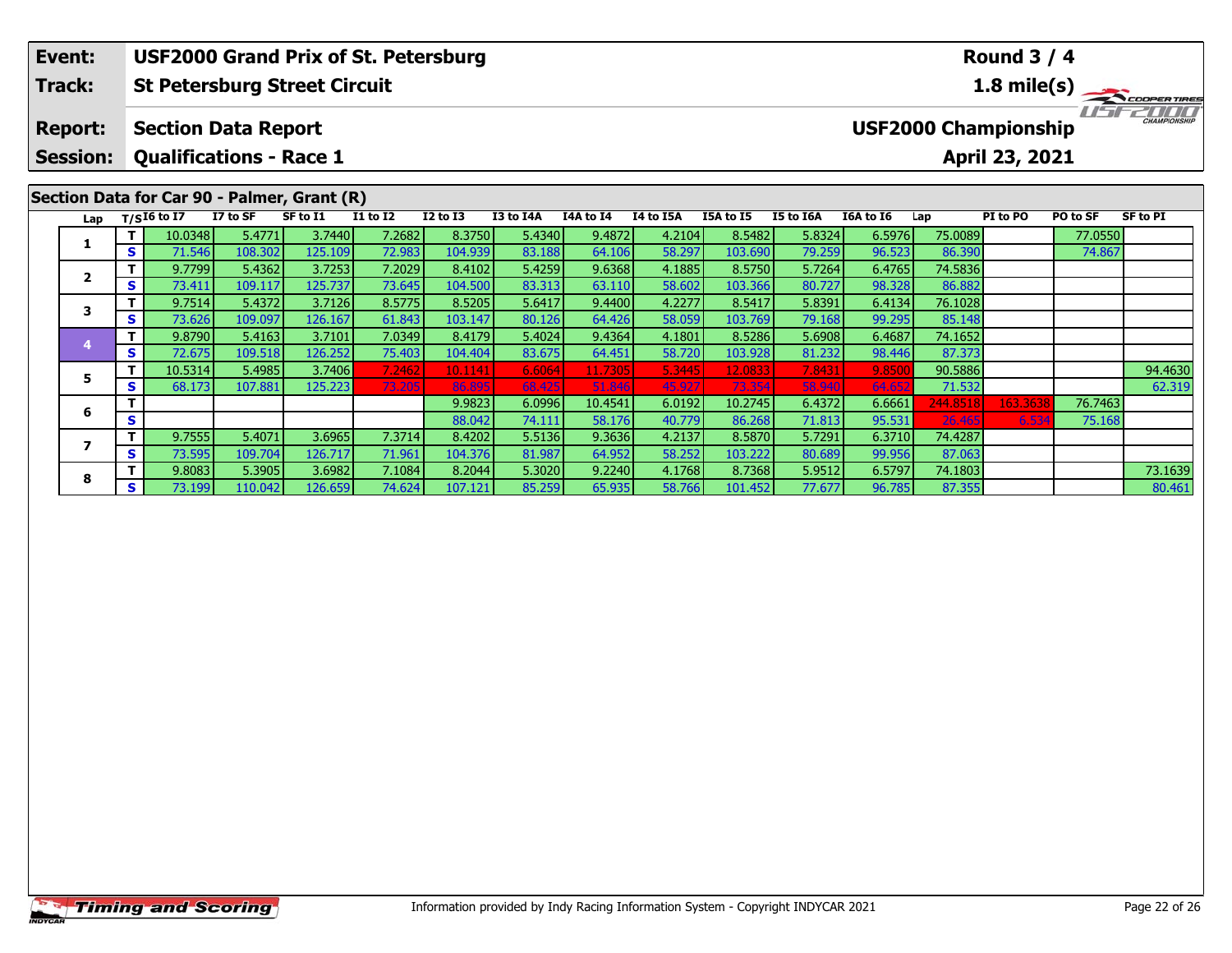### **Round 3 / 4Event: USF2000 Grand Prix of St. Petersburg St Petersburg Street Circuit 1.8 mile(s) Track:**11515211111 **Report: Section Data Report USF2000 Championship Session: Qualifications - Race 1 April 23, 2021 Section Data for Car 91 - Frazer, Billy (R) Lap T/SI6 to I7 I7 to SF SF to I1 I1 to I2 I2 to I3 I3 to I4A I4A to I4 I4 to I5A I5A to I5 I5 to I6A I6A to I6 Lap PI to PO PO to SF SF to PI <sup>T</sup>** 9.9896 5.4685 3.7630 7.2123 8.1694 5.5005 9.2479 4.2809 8.5480 5.9275 6.4128 74.5204 75.9816 **<sup>S</sup>** 71.870 108.472 124.478 73.549 107.580 82.183 65.764 57.337 103.693 77.988 99.304 86.956 75.924**1 <sup>T</sup>** 9.6904 5.4271 3.7555 7.0734 8.1467 5.4543 9.0761 4.1588 8.4915 5.8062 6.3812 73.4612 **<sup>S</sup>** 74.089 109.300 124.726 74.993 107.880 82.879 67.009 59.021 104.382 79.617 99.796 88.210**2 <sup>T</sup>** 9.6577 5.4033 3.7157 6.9102 9.2935 5.4967 9.1858 4.1792 8.4963 5.7494 6.3451 74.4329 **<sup>S</sup>** 74.340 109.781 126.062 76.764 94.568 82.239 66.209 58.732 104.323 80.404 100.364 87.058**3 <sup>T</sup>** 9.7102 5.4158 3.7155 6.9721 8.1467 5.4703 9.0207 4.1377 10.4374 7.6425 8.3629 79.0318 79.6652 **<sup>S</sup>** 73.938 109.528 126.069 76.082 107.880 82.636 67.421 59.321 84.922 60.487 76.148 81.992 73.894**4**

**<sup>T</sup>** 8.7759 6.0221 11.7735 5.8616 10.1845 6.1434 6.4312 286.0640 208.1107 77.6812 **<sup>S</sup>** 100.145 75.064 51.657 41.875 87.031 75.247 99.020 22.652 5.129 74.263

**<sup>T</sup>** 10.0409 5.4464 3.7476 7.0801 8.1478 5.3853 9.1780 4.2117 8.9763 7.2051 6.4601 75.8793 **<sup>S</sup>** 71.503 108.913 124.989 74.922 107.865 83.941 66.265 58.279 98.745 64.159 98.577 85.399

### **7 <sup>T</sup>** 9.7484 5.4205 3.7188 6.9315 8.1456 5.3559 9.1740 4.1951 8.5385 5.7195 6.3571 73.3049 **<sup>S</sup>** 73.648 109.433 125.957 76.528 107.894 84.401 66.294 58.510 103.808 80.824 100.174 88.398**8 <sup>T</sup>** 9.7260 5.4155 3.7081 6.9493 8.1985 5.3704 9.0774 4.1904 8.4580 5.7491 6.3076 73.1503 **<sup>S</sup>** 73.818 109.534 126.321 76.332 107.198 84.174 67.000 58.575 104.796 80.408 100.960 88.585**9 <sup>T</sup>** 9.6778 5.3913 3.6913 6.9352 8.1263 5.3622 9.0143 4.1615 8.4664 5.7321 6.3167 72.8751 **<sup>S</sup>** 74.186 110.026 126.895 76.487 108.151 84.302 67.469 58.982 104.692 80.646 100.815 88.919**10 <sup>T</sup>** 9.6955 5.3850 3.7025 7.1665 8.1444 5.4152 9.0176 4.1295 8.4621 5.7096 6.2932 73.1211 **<sup>S</sup>** 74.050 110.154 126.512 74.019 107.910 83.477 67.444 59.439 104.745 80.964 101.191 88.620**11 <sup>T</sup>** 9.6465 5.3941 3.7087 6.9373 8.1189 5.2816 9.0780 4.1216 8.4610 5.6516 6.3140 72.7133 **<sup>S</sup>** 74.426 109.969 126.300 76.464 108.249 85.589 66.995 59.553 104.759 81.795 100.858 89.117**12<sup>T</sup>** 9.6349 5.3764 3.6915 6.9464 8.1729 5.3741 8.9978 4.1317 8.4620 5.6503 6.2973 72.7353 74.3022 **<sup>S</sup>** 74.516 110.331 126.889 76.364 107.534 84.116 67.592 59.408 104.746 81.814 101.126 89.090 79.228

**5**

**6**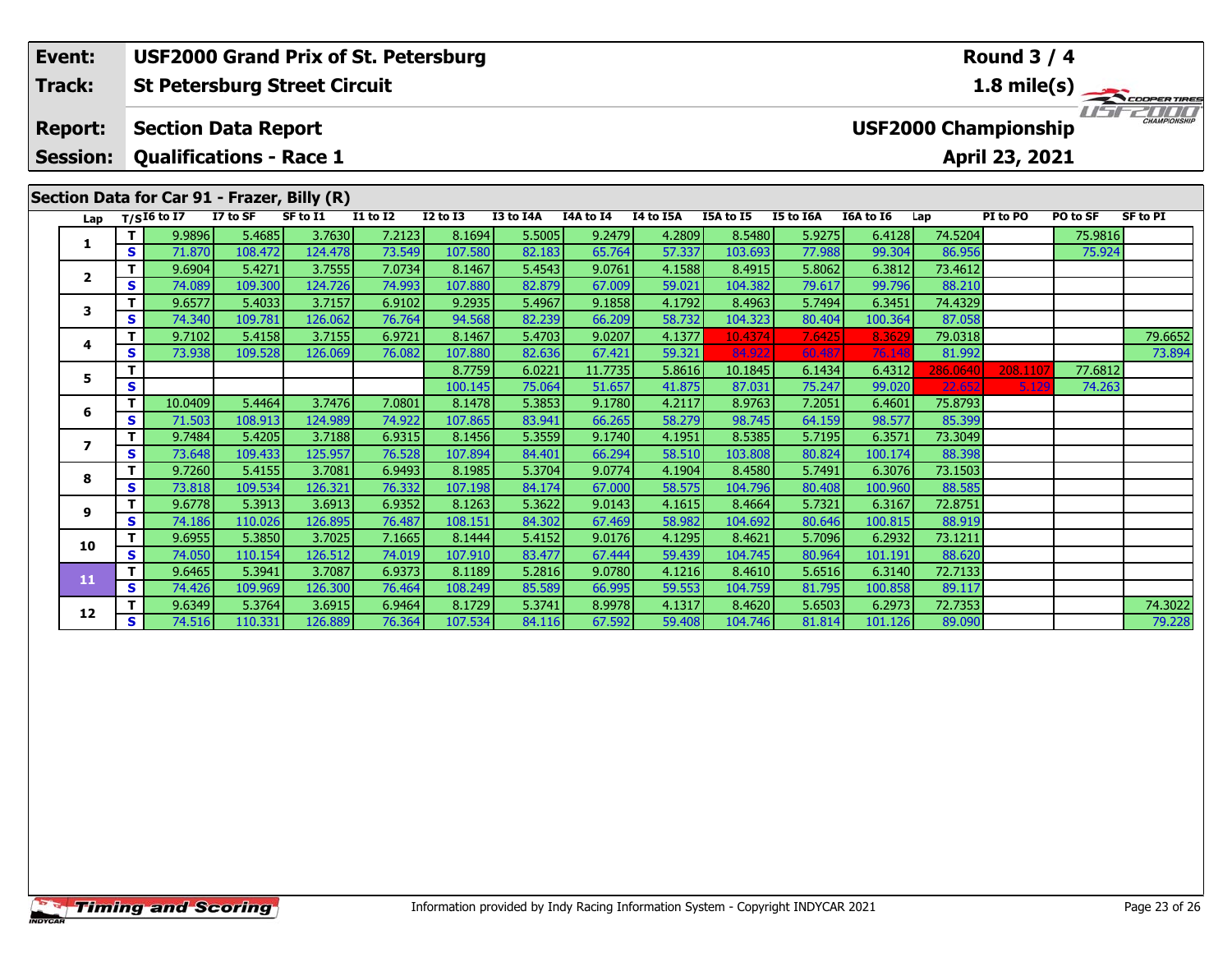| Event:<br><b>Track:</b>                       |                 |   |                                |          | <b>USF2000 Grand Prix of St. Petersburg</b><br><b>St Petersburg Street Circuit</b> |                 |                 |           | <b>Round 3 / 4</b><br>1.8 mile(s) |           |           |           |           |          |                                             |          |                 |  |  |
|-----------------------------------------------|-----------------|---|--------------------------------|----------|------------------------------------------------------------------------------------|-----------------|-----------------|-----------|-----------------------------------|-----------|-----------|-----------|-----------|----------|---------------------------------------------|----------|-----------------|--|--|
|                                               | <b>Report:</b>  |   | <b>Section Data Report</b>     |          |                                                                                    |                 |                 |           |                                   |           |           |           |           |          | CHAMPIONSHIP<br><b>USF2000 Championship</b> |          |                 |  |  |
|                                               | <b>Session:</b> |   | <b>Qualifications - Race 1</b> |          |                                                                                    |                 | April 23, 2021  |           |                                   |           |           |           |           |          |                                             |          |                 |  |  |
| Section Data for Car 92 - Round-Garrido, Matt |                 |   |                                |          |                                                                                    |                 |                 |           |                                   |           |           |           |           |          |                                             |          |                 |  |  |
|                                               | Lap             |   | $T/SI6$ to I7                  | I7 to SF | SF to I1                                                                           | <b>I1 to I2</b> | <b>I2 to I3</b> | I3 to I4A | I4A to I4                         | I4 to I5A | I5A to I5 | I5 to I6A | I6A to I6 | Lap      | PI to PO                                    | PO to SF | <b>SF to PI</b> |  |  |
|                                               | 1               |   | 9.8017                         | 5.4104   | 3.7551                                                                             | 7.0776          | 8.1470          | 5.3532    | 9.2609                            | 4.2292    | 8.5413    | 5.6952    | 6.3745    | 73.6461  |                                             | 77.0134  |                 |  |  |
|                                               |                 | S | 73.248                         | 109.637  | 124.739                                                                            | 74.948          | 107.876         | 84.444    | 65.672                            | 58.038    | 103.774   | 81.169    | 99.901    | 87.988   |                                             | 74.907   |                 |  |  |
|                                               | $\mathbf{2}$    |   | 9.5821                         | 5.3941   | 3.7138                                                                             | 7.0368          | 8.1848          | 5.2863    | 9.1123                            | 4.1233    | 8.4772    | 5.6876    | 6.3526    | 72.9509  |                                             |          |                 |  |  |
|                                               |                 | S | 74.927                         | 109.969  | 126.127                                                                            | 75.383          | 107.378         | 85.513    | 66.743                            | 59.529    | 104.559   | 81.277    | 100.245   | 88.827   |                                             |          |                 |  |  |
|                                               | 3               |   | 9.6280                         | 5.3875   | 3.7041                                                                             | 6.9884          | 8.1345          | 5.2941    | 9.0224                            | 4.1996    | 8.5288    | 5.6050    | 6.3317    | 72.8241  |                                             |          |                 |  |  |
|                                               |                 | S | 74.569                         | 110.103  | 126.457                                                                            | 75.905          | 108.042         | 85.387    | 67.408                            | 58.447    | 103.926   | 82.475    | 100.576   | 88.982   |                                             |          |                 |  |  |
|                                               | 4               |   | 9.5092                         | 5.3840   | 3.6948                                                                             | 6.8839          | 8.1061          | 5.2214    | 9.0512                            | 4.2210    | 8.5643    | 5.5146    | 6.2999    | 72.4504  |                                             |          |                 |  |  |
|                                               |                 | S | 75.501                         | 110.175  | 126.775                                                                            | 77.057          | 108.420         | 86.576    | 67.194                            | 58.151    | 103.495   | 83.827    | 101.084   | 89.440   |                                             |          |                 |  |  |
|                                               | 5               |   | 9.9456                         | 5.4551   | 3.7626                                                                             | 7.3162          | 9.1571          | 9.0146    | 13.1624                           | 6.0730    | 13.3638   | 8.8201    | 10.339    | 96.4102  |                                             |          | 100.4159        |  |  |
|                                               |                 | s | 72.188                         | 108.739  | 124.491                                                                            | 72.504          | 95.976          | 50.146    | 46.206                            | 40.417    | 66,326    | 52.411    | 61.59     | 67.213   |                                             |          | 58.624          |  |  |
|                                               | 6               |   |                                |          |                                                                                    |                 | 9.0261          | 6.8012    | 11.1434                           | 4.6928    | 8.6373    | 5.8897    | 6.5725    | 241.1542 | 162.795                                     | 74.2552  |                 |  |  |
|                                               |                 | S |                                |          |                                                                                    |                 | 97.369          | 66.466    | 54.578                            | 52.304    | 102.620   | 78.488    | 96.891    | 26.8     | 6.557                                       | 77.690   |                 |  |  |
|                                               | 7               | т | 9.8689                         | 5.4335   | 3.7550                                                                             | 7.2611          | 8.1959          | 5.6856    | 10.5596                           | 4.4951    | 8.5172    | 5.6875    | 6.3459    | 75.8053  |                                             |          |                 |  |  |
|                                               |                 | S | 72.749                         | 109.171  | 124.743                                                                            | 73.054          | 107.232         | 79.507    | 57.595                            | 54.605    | 104.067   | 81.279    | 100.351   | 85.482   |                                             |          |                 |  |  |
|                                               | 8               |   | 9.4993                         | 5.3804   | 3.7031                                                                             | 7.0230          | 8.0960          | 5.3295    | 9.0345                            | 4.2193    | 8.5316    | 5.5636    | 6.3270    | 72.7073  |                                             |          |                 |  |  |
|                                               |                 | S | 75.580                         | 110.249  | 126.491                                                                            | 75.531          | 108.555         | 84.819    | 67.318                            | 58.174    | 103.892   | 83.089    | 100.651   | 89.124   |                                             |          |                 |  |  |
|                                               | 9               |   | 9.4857                         | 5.3717   | 3.6843                                                                             | 6.9480          | 8.1177          | 5.2038    | 9.1037                            | 4.0917    | 8.4641    | 5.4870    | 6.3369    | 72.2946  |                                             |          |                 |  |  |
|                                               |                 | S | 75.688                         | 110.427  | 127.137                                                                            | 76.346          | 108.265         | 86.868    | 66.806                            | 59.988    | 104.720   | 84.249    | 100.494   | 89.633   |                                             |          |                 |  |  |

**<sup>T</sup>** 9.5501 5.3461 3.6619 7.0222 8.1785 5.3045 11.4363 4.3188 8.4952 5.6463 6.3421 75.3020 **<sup>S</sup>** 75.178 110.956 127.914 75.540 107.460 85.219 53.180 56.834 104.337 81.872 100.411 86.053

**<sup>T</sup>** 9.5056 5.3653 3.6807 6.9776 8.1251 5.3502 9.0324 4.1075 8.4810 5.5328 6.3135 72.4717 **<sup>S</sup>** 75.530 110.559 127.261 76.022 108.167 84.491 67.333 59.758 104.512 83.551 100.866 89.414

**<sup>T</sup>** 9.4815 5.3681 3.6731 6.9482 8.1189 5.2420 8.9580 4.1318 8.4406 5.6143 6.3046 72.2811 **<sup>S</sup>** 75.722 110.501 127.524 76.344 108.249 86.235 67.893 59.406 105.012 82.338 101.008 89.650

**10**

**11**

**12**

**13**

**<sup>T</sup>** 9.7017 5.3157 3.6209 7.0781 8.1865 5.2622 9.0084 4.0797 8.4690 5.4734 6.2939 72.4895 72.9428 **<sup>S</sup>** 74.003 111.591 129.363 74.943 107.355 85.904 67.513 60.165 104.660 84.458 101.180 89.392 80.705

80.705

89.633

89.414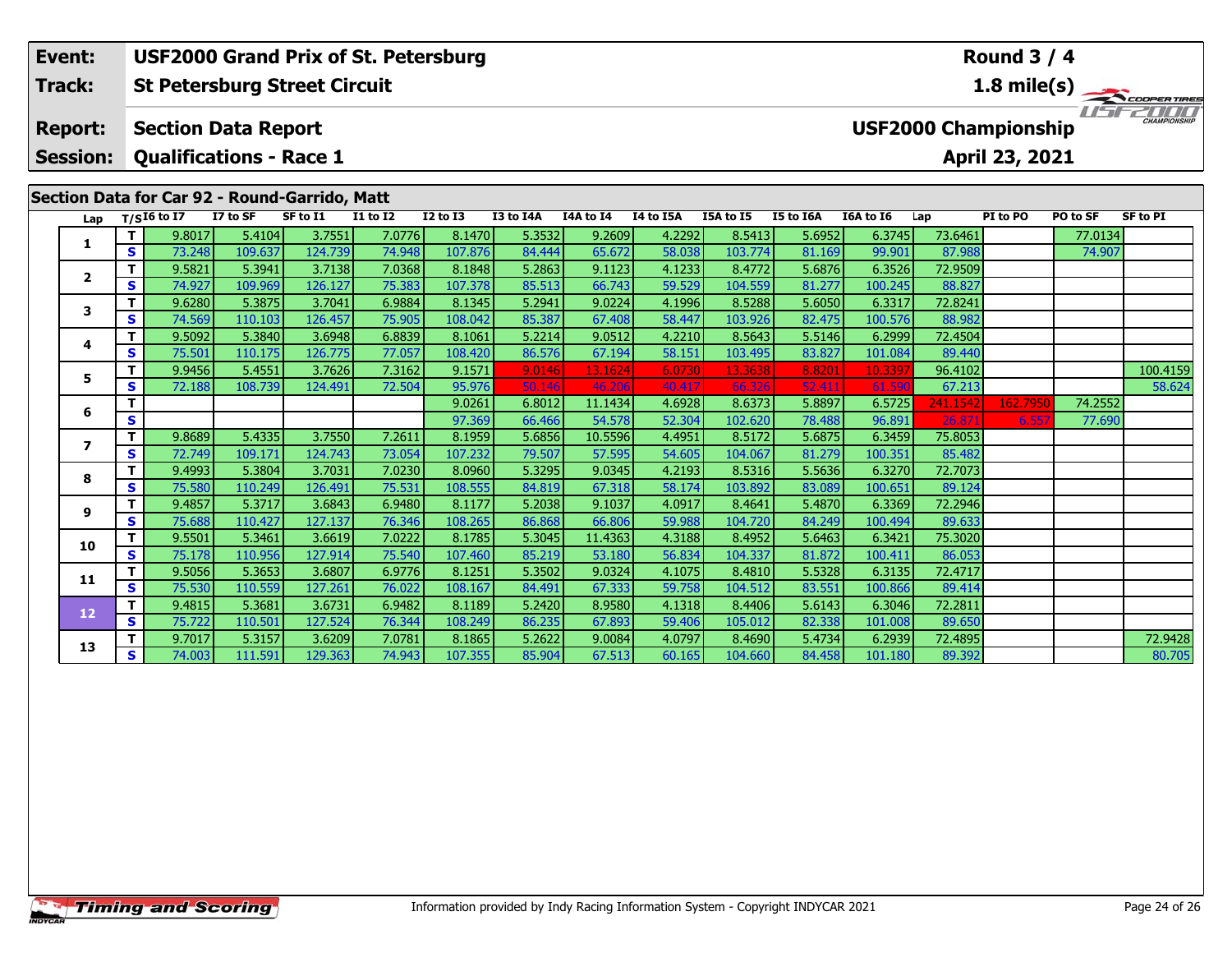### **Round 3 / 4Event: USF2000 Grand Prix of St. Petersburg St Petersburg Street Circuit 1.8 mile(s) Track:**11515211111 **Report: Section Data Report USF2000 Championship Session: Qualifications - Race 1 April 23, 2021 Section Data for Car 99 - Rowe, Myles (R) Lap T/SI6 to I7 I7 to SF SF to I1 I1 to I2 I2 to I3 I3 to I4A I4A to I4 I4 to I5A I5A to I5 I5 to I6A I6A to I6 Lap PI to PO PO to SF SF to PI <sup>T</sup>** 10.2206 5.4697 3.7902 7.2978 8.3091 5.6444 9.3627 4.2509 8.5892 5.9495 6.4793 75.3634 75.9649 **<sup>S</sup>** 70.246 108.449 123.584 72.687 105.771 80.087 64.958 57.742 103.195 77.699 98.285 85.983 75.941**1 <sup>T</sup>** 9.7384 5.4239 3.7641 7.1623 8.1822 5.4968 9.2360 4.1231 8.4792 5.8527 6.4298 73.8885 **<sup>S</sup>** 73.724 109.364 124.441 74.062 107.412 82.238 65.849 59.532 104.534 78.985 99.042 87.700**2**

**<sup>T</sup>** 10.4507 5.5434 3.8251 7.6904 10.1684 6.7257 11.7071 5.3003 11.6104 7.7489 10.3150 91.0854 94.1120 **<sup>S</sup>** 68.699 107.007 122.457 68.976 86.431 67.212 51.950 46.310 76.342 59.657 61.737 71.142 62.551

**<sup>T</sup>** 9.9996 5.3924 3.8790 7.2027 8.1663 5.5795 9.3048 4.2099 8.7623 5.7939 6.3488 74.6392 71.7713 **<sup>S</sup>** 71.798 110.003 120.755 73.647 107.621 81.019 65.362 58.304 101.157 79.786 100.305 86.818 82.022

**<sup>T</sup>** 9.0912 6.4930 11.5760 4.8902 9.3900 6.0259 6.4457 230.3705 152.6486 73.8150 **<sup>S</sup>** 96.672 69.620 52.538 50.193 94.394 76.714 98.797 28.129 6.992 78.153

**<sup>T</sup>** 9.7691 5.4205 3.7517 7.2088 8.1990 5.4316 9.1073 4.1289 8.5177 5.7832 6.3920 73.7098 **<sup>S</sup>** 73.492 109.433 124.852 73.584 107.192 83.225 66.780 59.448 104.061 79.934 99.627 87.912

**<sup>T</sup>** 9.6327 5.4180 3.7318 7.1763 8.3307 5.4575 9.3018 4.5136 8.7470 5.7917 6.3659 74.4670 **<sup>S</sup>** 74.533 109.484 125.518 73.918 105.497 82.830 65.383 54.381 101.333 79.816 100.036 87.018

**<sup>T</sup>** 9.7056 5.4082 3.7316 7.1171 8.1617 5.4353 9.1217 4.0728 8.4845 5.6632 6.3729 73.2746 **<sup>S</sup>** 73.973 109.682 125.525 74.532 107.681 83.168 66.674 60.267 104.469 81.627 99.926 88.434

**<sup>T</sup>** 9.6919 5.4139 3.7112 7.0151 8.1828 5.3128 9.1517 4.1371 8.4706 5.7008 6.3775 73.1654 **<sup>S</sup>** 74.078 109.566 126.215 75.616 107.404 85.086 66.456 59.330 104.640 81.089 99.854 88.566

**<sup>T</sup>** 9.7645 5.3793 3.8534 7.6629 8.4814 5.4251 9.1601 4.0785 8.6206 5.7337 6.3502 74.5097 **<sup>S</sup>** 73.527 110.271 121.557 69.224 103.622 83.325 66.395 60.183 102.819 80.624 100.283 86.969

**<sup>T</sup>** 9.5647 5.3757 3.6932 7.0141 8.1770 5.2902 9.1042 4.0840 8.4611 5.6974 6.3636 72.8252 **<sup>S</sup>** 75.063 110.345 126.830 75.627 107.480 85.450 66.802 60.102 104.757 81.137 100.072 88.980

**<sup>T</sup>** 9.6675 5.3717 3.7146 7.3721 8.6583 5.4205 9.1314 4.0904 8.4601 5.6964 6.3441 73.9271 **<sup>S</sup>** 74.265 110.427 126.099 71.954 101.505 83.396 66.603 60.007 104.770 81.152 100.380 87.654

**<sup>T</sup>** 9.5547 5.3734 3.6938 6.9391 8.1179 5.2810 9.0642 4.1523 8.4158 5.7953 6.3328 72.7203 **<sup>S</sup>** 75.142 110.392 126.810 76.444 108.262 85.598 67.097 59.113 105.321 79.767 100.559 89.109

**3**

**4**

**5**

**6**

**7**

**8**

**9**

**10**

**11**

**12**

**13**